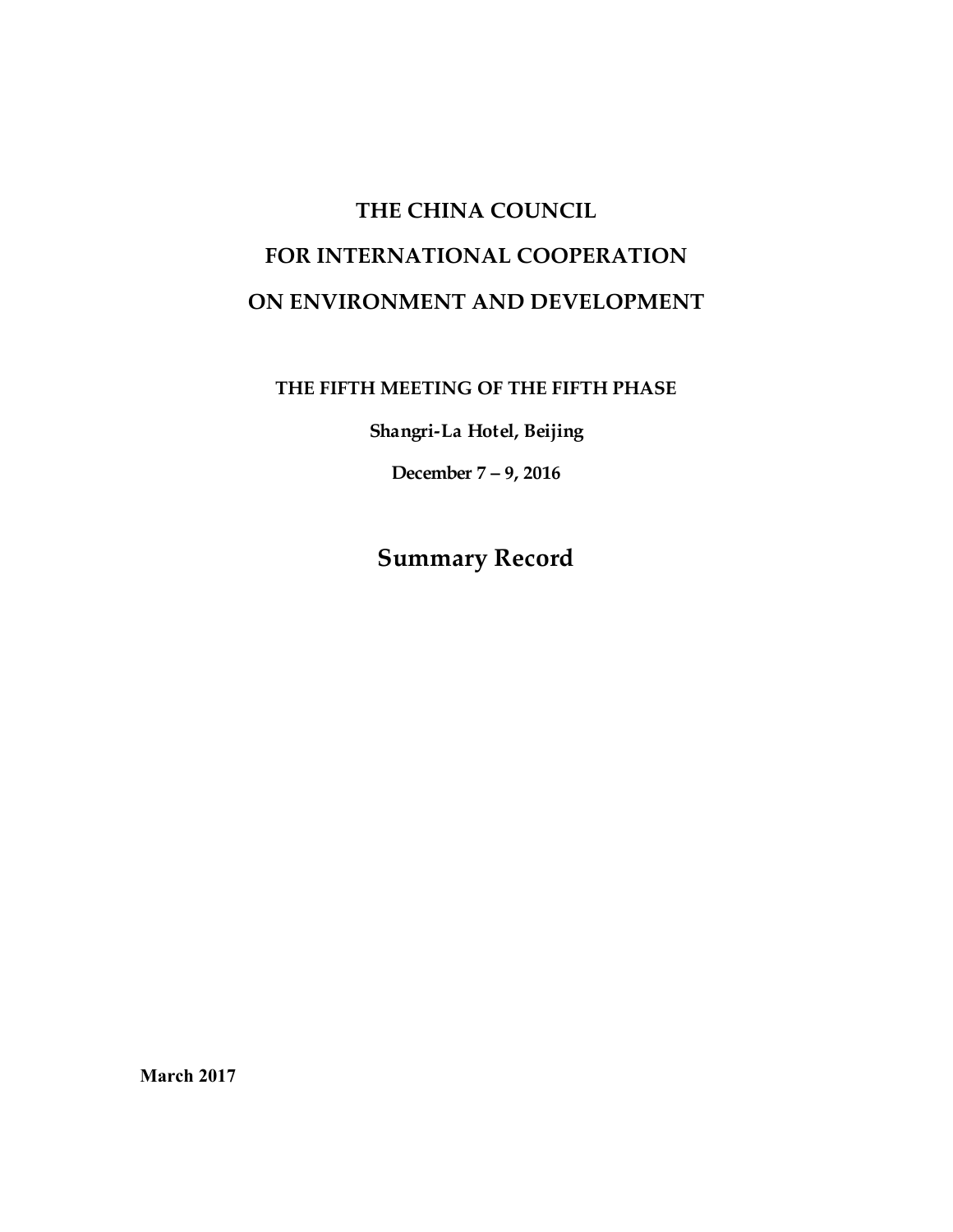## **Table of Contents**

| II. Annual General Meeting<br>Open Parallel Forums<br>1.<br>Open Forum 1: New Growth Impetus for Green Transformation<br>a.<br>and Prospects for Sustainable Development<br>b. Open Forum 2: Global Governance on Environment and<br>Climate Change<br><b>Plenary Session</b><br>2.<br>Speech by Catherine McKenna, CCICED International Executive<br>a.<br>Vice Chairperson and Minister of Environment and Climate Change,<br>Canada<br>b. Speech by Xie Zhenhua, CCICED Vice Chairperson, China's Special<br>Envoy on Climate Change and Deputy Director of the Committee on Population,<br>Resources and Environment, CPPCC<br>Presentation of the CCICED Issues Paper<br>c.<br>Discussion on the CCICED's Upcoming Priorities<br>d.<br>Briefing on the Open Forum Discussions<br>e.<br>Policy Research Reports<br>f.<br>Open Parallel Forums<br>31<br>3.<br>Open Forum 3: Sharing Economy and Green Development<br>a.<br>b. Open Forum 4: South-South Cooperation and Greening of the<br>Belt and Road Initiative<br><b>Plenary Session</b><br>4.<br>Report on CCICED 2016 Work Progress and 2017 Work Plan<br>a.<br>Speech by Achim Steiner, CCICED Vice Chairperson and Director<br>b.<br>of the Oxford Martin School<br>Keynote Speech by Zhang Gaoli, CCICED Chairperson and<br>c.<br>Vice Premier of the State Council<br>Speech by Chen Jining, CCICED Executive Vice Chairperson<br>d.<br>and China's Minister of Environmental Protection<br>Briefing on the Open Forum Discussions<br>e.<br>Policy Research Reports<br>Speech by Erik Solheim, United Nations Environment Programme<br>g.<br>(UNEP) Executive Director<br><b>Plenary Session</b><br>5. | I. Introduction |  |  | 1  |
|----------------------------------------------------------------------------------------------------------------------------------------------------------------------------------------------------------------------------------------------------------------------------------------------------------------------------------------------------------------------------------------------------------------------------------------------------------------------------------------------------------------------------------------------------------------------------------------------------------------------------------------------------------------------------------------------------------------------------------------------------------------------------------------------------------------------------------------------------------------------------------------------------------------------------------------------------------------------------------------------------------------------------------------------------------------------------------------------------------------------------------------------------------------------------------------------------------------------------------------------------------------------------------------------------------------------------------------------------------------------------------------------------------------------------------------------------------------------------------------------------------------------------------------------------------------------------------------------------------------------------------------------------------------------|-----------------|--|--|----|
|                                                                                                                                                                                                                                                                                                                                                                                                                                                                                                                                                                                                                                                                                                                                                                                                                                                                                                                                                                                                                                                                                                                                                                                                                                                                                                                                                                                                                                                                                                                                                                                                                                                                      |                 |  |  | 2  |
|                                                                                                                                                                                                                                                                                                                                                                                                                                                                                                                                                                                                                                                                                                                                                                                                                                                                                                                                                                                                                                                                                                                                                                                                                                                                                                                                                                                                                                                                                                                                                                                                                                                                      |                 |  |  | 2  |
|                                                                                                                                                                                                                                                                                                                                                                                                                                                                                                                                                                                                                                                                                                                                                                                                                                                                                                                                                                                                                                                                                                                                                                                                                                                                                                                                                                                                                                                                                                                                                                                                                                                                      |                 |  |  |    |
|                                                                                                                                                                                                                                                                                                                                                                                                                                                                                                                                                                                                                                                                                                                                                                                                                                                                                                                                                                                                                                                                                                                                                                                                                                                                                                                                                                                                                                                                                                                                                                                                                                                                      |                 |  |  | 2  |
|                                                                                                                                                                                                                                                                                                                                                                                                                                                                                                                                                                                                                                                                                                                                                                                                                                                                                                                                                                                                                                                                                                                                                                                                                                                                                                                                                                                                                                                                                                                                                                                                                                                                      |                 |  |  |    |
|                                                                                                                                                                                                                                                                                                                                                                                                                                                                                                                                                                                                                                                                                                                                                                                                                                                                                                                                                                                                                                                                                                                                                                                                                                                                                                                                                                                                                                                                                                                                                                                                                                                                      |                 |  |  | 10 |
|                                                                                                                                                                                                                                                                                                                                                                                                                                                                                                                                                                                                                                                                                                                                                                                                                                                                                                                                                                                                                                                                                                                                                                                                                                                                                                                                                                                                                                                                                                                                                                                                                                                                      |                 |  |  | 20 |
|                                                                                                                                                                                                                                                                                                                                                                                                                                                                                                                                                                                                                                                                                                                                                                                                                                                                                                                                                                                                                                                                                                                                                                                                                                                                                                                                                                                                                                                                                                                                                                                                                                                                      |                 |  |  |    |
|                                                                                                                                                                                                                                                                                                                                                                                                                                                                                                                                                                                                                                                                                                                                                                                                                                                                                                                                                                                                                                                                                                                                                                                                                                                                                                                                                                                                                                                                                                                                                                                                                                                                      |                 |  |  |    |
|                                                                                                                                                                                                                                                                                                                                                                                                                                                                                                                                                                                                                                                                                                                                                                                                                                                                                                                                                                                                                                                                                                                                                                                                                                                                                                                                                                                                                                                                                                                                                                                                                                                                      |                 |  |  | 20 |
|                                                                                                                                                                                                                                                                                                                                                                                                                                                                                                                                                                                                                                                                                                                                                                                                                                                                                                                                                                                                                                                                                                                                                                                                                                                                                                                                                                                                                                                                                                                                                                                                                                                                      |                 |  |  |    |
|                                                                                                                                                                                                                                                                                                                                                                                                                                                                                                                                                                                                                                                                                                                                                                                                                                                                                                                                                                                                                                                                                                                                                                                                                                                                                                                                                                                                                                                                                                                                                                                                                                                                      |                 |  |  |    |
|                                                                                                                                                                                                                                                                                                                                                                                                                                                                                                                                                                                                                                                                                                                                                                                                                                                                                                                                                                                                                                                                                                                                                                                                                                                                                                                                                                                                                                                                                                                                                                                                                                                                      |                 |  |  | 21 |
|                                                                                                                                                                                                                                                                                                                                                                                                                                                                                                                                                                                                                                                                                                                                                                                                                                                                                                                                                                                                                                                                                                                                                                                                                                                                                                                                                                                                                                                                                                                                                                                                                                                                      |                 |  |  | 23 |
|                                                                                                                                                                                                                                                                                                                                                                                                                                                                                                                                                                                                                                                                                                                                                                                                                                                                                                                                                                                                                                                                                                                                                                                                                                                                                                                                                                                                                                                                                                                                                                                                                                                                      |                 |  |  | 24 |
|                                                                                                                                                                                                                                                                                                                                                                                                                                                                                                                                                                                                                                                                                                                                                                                                                                                                                                                                                                                                                                                                                                                                                                                                                                                                                                                                                                                                                                                                                                                                                                                                                                                                      |                 |  |  | 27 |
|                                                                                                                                                                                                                                                                                                                                                                                                                                                                                                                                                                                                                                                                                                                                                                                                                                                                                                                                                                                                                                                                                                                                                                                                                                                                                                                                                                                                                                                                                                                                                                                                                                                                      |                 |  |  | 28 |
|                                                                                                                                                                                                                                                                                                                                                                                                                                                                                                                                                                                                                                                                                                                                                                                                                                                                                                                                                                                                                                                                                                                                                                                                                                                                                                                                                                                                                                                                                                                                                                                                                                                                      |                 |  |  |    |
|                                                                                                                                                                                                                                                                                                                                                                                                                                                                                                                                                                                                                                                                                                                                                                                                                                                                                                                                                                                                                                                                                                                                                                                                                                                                                                                                                                                                                                                                                                                                                                                                                                                                      |                 |  |  | 31 |
|                                                                                                                                                                                                                                                                                                                                                                                                                                                                                                                                                                                                                                                                                                                                                                                                                                                                                                                                                                                                                                                                                                                                                                                                                                                                                                                                                                                                                                                                                                                                                                                                                                                                      |                 |  |  |    |
|                                                                                                                                                                                                                                                                                                                                                                                                                                                                                                                                                                                                                                                                                                                                                                                                                                                                                                                                                                                                                                                                                                                                                                                                                                                                                                                                                                                                                                                                                                                                                                                                                                                                      |                 |  |  | 39 |
|                                                                                                                                                                                                                                                                                                                                                                                                                                                                                                                                                                                                                                                                                                                                                                                                                                                                                                                                                                                                                                                                                                                                                                                                                                                                                                                                                                                                                                                                                                                                                                                                                                                                      |                 |  |  | 45 |
|                                                                                                                                                                                                                                                                                                                                                                                                                                                                                                                                                                                                                                                                                                                                                                                                                                                                                                                                                                                                                                                                                                                                                                                                                                                                                                                                                                                                                                                                                                                                                                                                                                                                      |                 |  |  | 46 |
|                                                                                                                                                                                                                                                                                                                                                                                                                                                                                                                                                                                                                                                                                                                                                                                                                                                                                                                                                                                                                                                                                                                                                                                                                                                                                                                                                                                                                                                                                                                                                                                                                                                                      |                 |  |  |    |
|                                                                                                                                                                                                                                                                                                                                                                                                                                                                                                                                                                                                                                                                                                                                                                                                                                                                                                                                                                                                                                                                                                                                                                                                                                                                                                                                                                                                                                                                                                                                                                                                                                                                      |                 |  |  | 47 |
|                                                                                                                                                                                                                                                                                                                                                                                                                                                                                                                                                                                                                                                                                                                                                                                                                                                                                                                                                                                                                                                                                                                                                                                                                                                                                                                                                                                                                                                                                                                                                                                                                                                                      |                 |  |  |    |
|                                                                                                                                                                                                                                                                                                                                                                                                                                                                                                                                                                                                                                                                                                                                                                                                                                                                                                                                                                                                                                                                                                                                                                                                                                                                                                                                                                                                                                                                                                                                                                                                                                                                      |                 |  |  | 48 |
|                                                                                                                                                                                                                                                                                                                                                                                                                                                                                                                                                                                                                                                                                                                                                                                                                                                                                                                                                                                                                                                                                                                                                                                                                                                                                                                                                                                                                                                                                                                                                                                                                                                                      |                 |  |  |    |
|                                                                                                                                                                                                                                                                                                                                                                                                                                                                                                                                                                                                                                                                                                                                                                                                                                                                                                                                                                                                                                                                                                                                                                                                                                                                                                                                                                                                                                                                                                                                                                                                                                                                      |                 |  |  | 51 |
|                                                                                                                                                                                                                                                                                                                                                                                                                                                                                                                                                                                                                                                                                                                                                                                                                                                                                                                                                                                                                                                                                                                                                                                                                                                                                                                                                                                                                                                                                                                                                                                                                                                                      |                 |  |  | 52 |
|                                                                                                                                                                                                                                                                                                                                                                                                                                                                                                                                                                                                                                                                                                                                                                                                                                                                                                                                                                                                                                                                                                                                                                                                                                                                                                                                                                                                                                                                                                                                                                                                                                                                      |                 |  |  | 53 |
|                                                                                                                                                                                                                                                                                                                                                                                                                                                                                                                                                                                                                                                                                                                                                                                                                                                                                                                                                                                                                                                                                                                                                                                                                                                                                                                                                                                                                                                                                                                                                                                                                                                                      |                 |  |  |    |
|                                                                                                                                                                                                                                                                                                                                                                                                                                                                                                                                                                                                                                                                                                                                                                                                                                                                                                                                                                                                                                                                                                                                                                                                                                                                                                                                                                                                                                                                                                                                                                                                                                                                      |                 |  |  | 56 |
|                                                                                                                                                                                                                                                                                                                                                                                                                                                                                                                                                                                                                                                                                                                                                                                                                                                                                                                                                                                                                                                                                                                                                                                                                                                                                                                                                                                                                                                                                                                                                                                                                                                                      |                 |  |  | 56 |
| Briefing on the Draft Policy Recommendations<br>a.                                                                                                                                                                                                                                                                                                                                                                                                                                                                                                                                                                                                                                                                                                                                                                                                                                                                                                                                                                                                                                                                                                                                                                                                                                                                                                                                                                                                                                                                                                                                                                                                                   |                 |  |  | 56 |
| Discussion and Adoption of the Final AGM Policy Recommendations<br>b.                                                                                                                                                                                                                                                                                                                                                                                                                                                                                                                                                                                                                                                                                                                                                                                                                                                                                                                                                                                                                                                                                                                                                                                                                                                                                                                                                                                                                                                                                                                                                                                                |                 |  |  | 59 |
| <b>Closing Session</b><br>6.                                                                                                                                                                                                                                                                                                                                                                                                                                                                                                                                                                                                                                                                                                                                                                                                                                                                                                                                                                                                                                                                                                                                                                                                                                                                                                                                                                                                                                                                                                                                                                                                                                         |                 |  |  | 62 |
| III. Recommendations of the CCICED to the Government of China                                                                                                                                                                                                                                                                                                                                                                                                                                                                                                                                                                                                                                                                                                                                                                                                                                                                                                                                                                                                                                                                                                                                                                                                                                                                                                                                                                                                                                                                                                                                                                                                        |                 |  |  | 65 |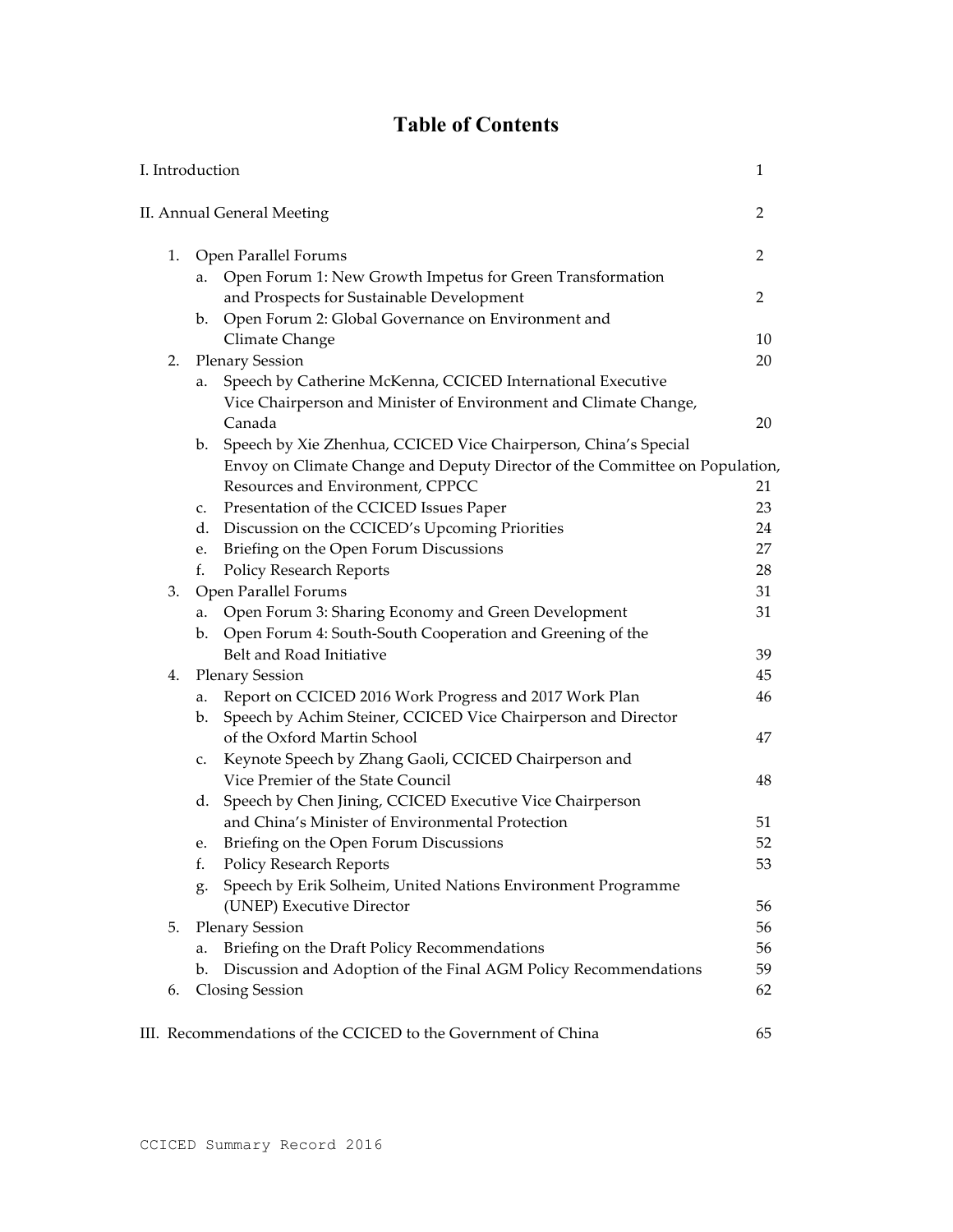## **ABBREVIATIONS**

| <b>ADB</b>      | Asian Development Bank                                         |
|-----------------|----------------------------------------------------------------|
| <b>AGM</b>      | Annual general meeting                                         |
| AIIB            | Asian Infrastructure Investment Bank                           |
| <b>APEC</b>     | Asia-Pacific Economic Cooperation forum                        |
| <b>ASEAN</b>    | <b>Association of Southeast Asian Nations</b>                  |
| <b>CCICED</b>   | China Council for International Cooperation on Environment and |
|                 | Development                                                    |
| <b>CFDA</b>     | China Food and Drug Administration                             |
| CO <sub>2</sub> | Carbon dioxide                                                 |
| <b>EPA</b>      | <b>Environment Protection Agency</b>                           |
| <b>ETS</b>      | <b>Emissions Trading System</b>                                |
| EU              | European Union                                                 |
| <b>FYP</b>      | Five-Year Plan                                                 |
| GDP             | Gross domestic product                                         |
| GGGI            | Global Green Growth Institute                                  |
| <b>GHG</b>      | Greenhouse gas                                                 |
| <b>HFC</b>      | Hydrofluorocarbons                                             |
| <b>ICAO</b>     | International Civil Aviation Organization                      |
| <b>IEA</b>      | <b>International Energy Agency</b>                             |
| <b>INDCs</b>    | <b>Intended Nationally Determined Contributions</b>            |
| <b>MDG</b>      | Millennium Development Goal                                    |
| <b>MEP</b>      | Ministry of Environmental Protection                           |
| <b>MRV</b>      | Measurement, Reporting and Verification                        |
| <b>NDRC</b>     | National Development and Reform Commission                     |
| <b>NGO</b>      | Non-governmental organization                                  |
| <b>OBOR</b>     | One Belt, One Road; also known as Belt and Road Initiative     |
| <b>OECD</b>     | Organisation for Economic Co-operation and Development         |
| PM              | Particulate matter                                             |
| <b>PPP</b>      | Public-private partnership                                     |
| <b>RMB</b>      | Renminbi, China's currency                                     |
| <b>SDG</b>      | Sustainable Development Goal                                   |
| <b>SERI</b>     | <b>CCICED</b> Secretariat                                      |
| <b>SISO</b>     | <b>CCICED</b> Secretariat International Support Office         |
| <b>SLCP</b>     | Short-lived climate pollutant                                  |
| <b>UN</b>       | <b>United Nations</b>                                          |
| <b>UNDP</b>     | <b>United Nations Development Programme</b>                    |
| <b>UNEP</b>     | United Nations Environment Programme                           |
| <b>UNIDO</b>    | United Nations Industrial Development Organization             |
| WEF             | World Economic Forum                                           |
|                 |                                                                |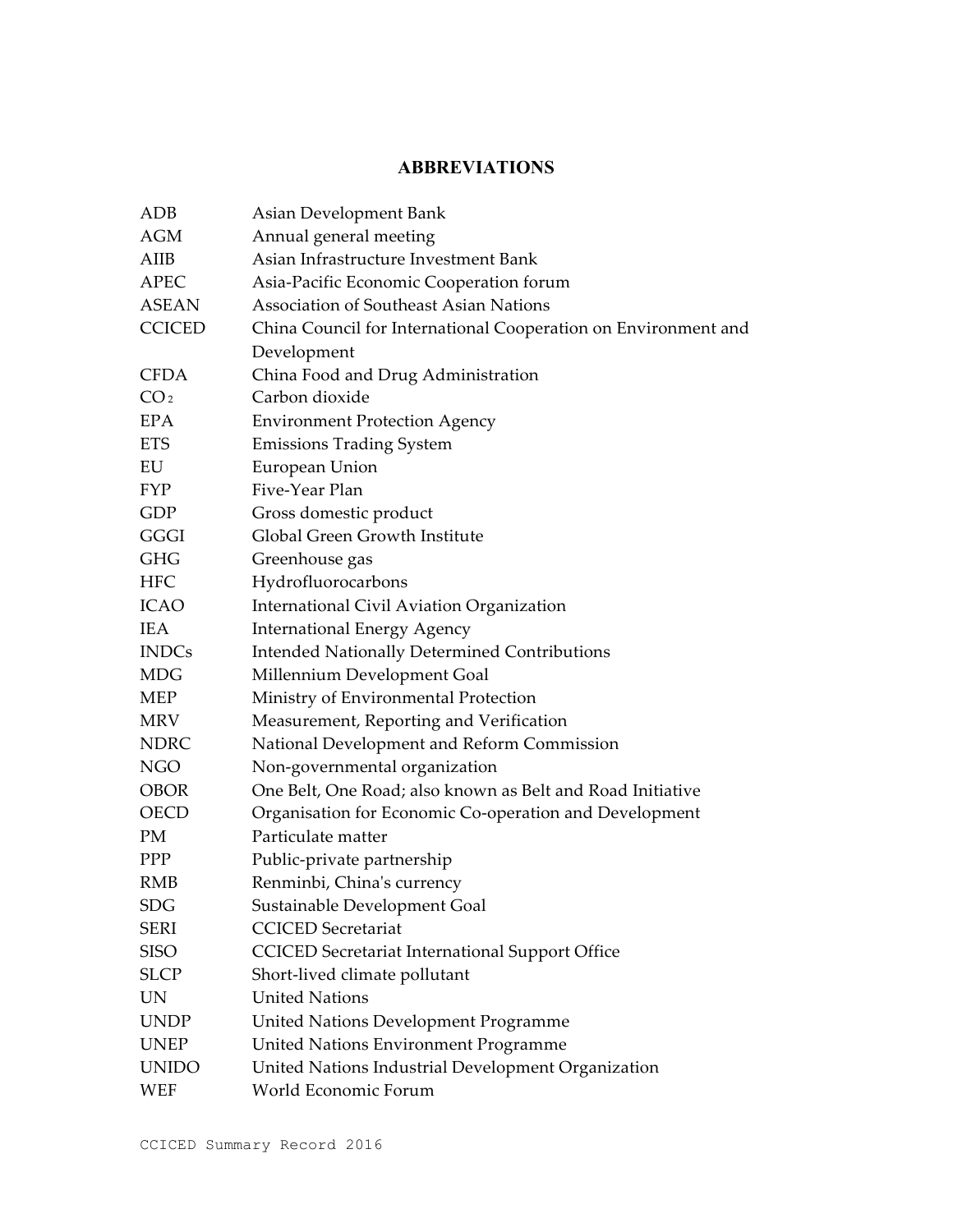| WRI  | World Resources Institute  |
|------|----------------------------|
| WWF. | World Wide Fund for Nature |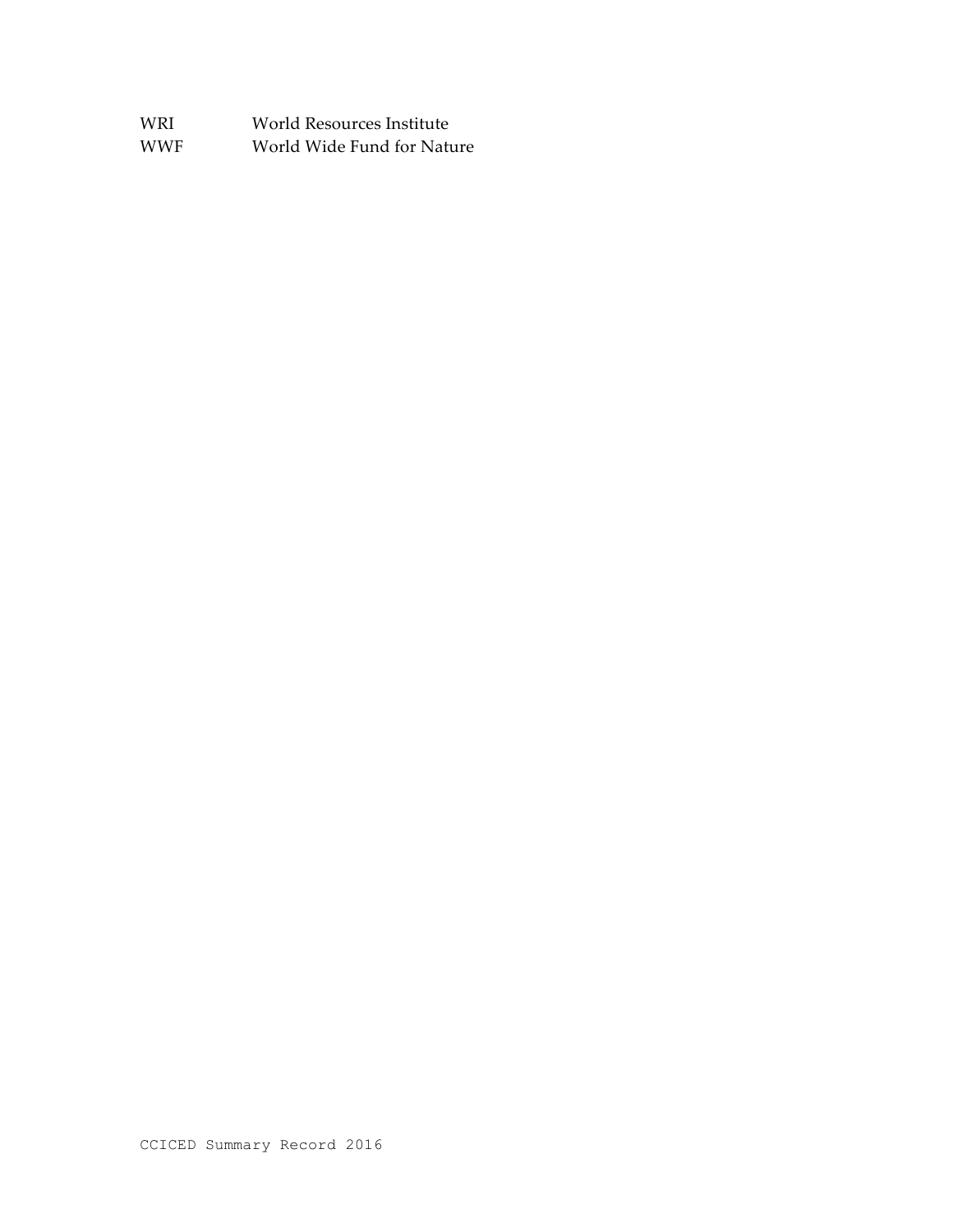## **THE CHINA COUNCIL FOR INTERNATIONAL COOPERATION ON ENVIRONMENT AND DEVELOPMENT**

## **THE FIFTH MEETING OF THE FIFTH PHASE**

#### **Shangri-La Hotel, Beijing**

**December 7 – 9, 2016**

#### **Summary Record**

#### **I. Introduction**

The China Council for International Cooperation on Environment and Development ("the Council" or CCICED) was established in 1992 by China's State Council in order to foster cooperation in the areas of environment and development between China and the international community.

The Council is a high-level advisory body that puts forth recommendations on environment and sustainable development for the Chinese government's consideration. It has so far convened 25 annual meetings organized in five-year phases.

The Council supports the development of a comprehensive approach to sustainable development and environment through close cooperation between China and other countries. At present the Council is composed of 33 Chinese members and 33 international members who were chosen for their experience, expertise, and influence.

The Council is chaired by Mr. Zhang Gaoli, Vice Premier of China's State Council and member of the Political Bureau Standing Committee. It was at his invitation that the members of the Council attended the fifth meeting of Phase V.

The CCICED Bureau serves as the executive body of the Council.

The Council's host institution is the Ministry of Environmental Protection (MEP). Previously known as the State Environmental Protection Administration, MEP is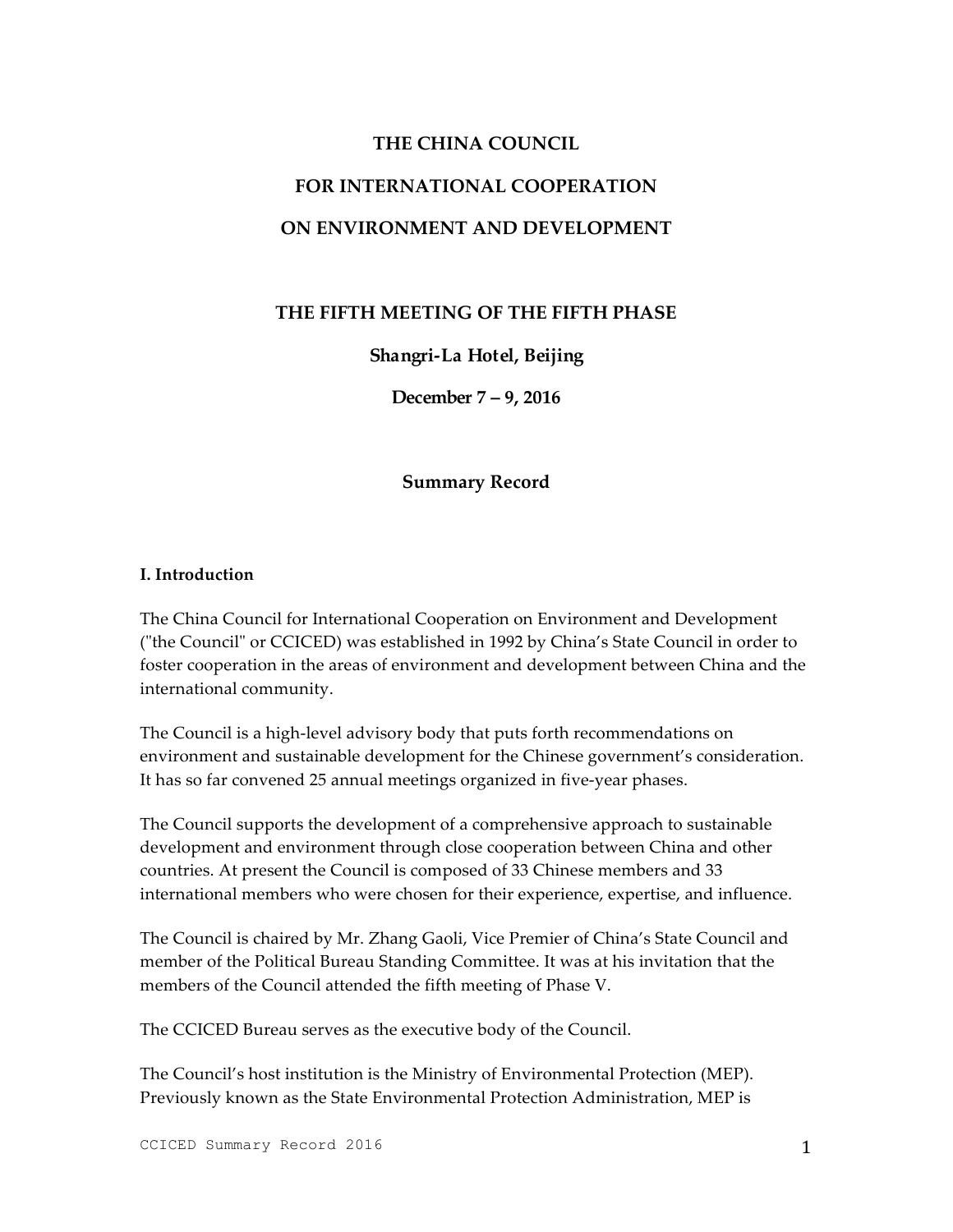responsible for the Council and for ensuring inter-ministerial coordination. It has established the CCICED Secretariat (SERI) to support international and domestic contacts. The Secretariat supports follow-up in China to CCICED recommendations, and deals with routine matters when the Council is not in session.

The Secretariat is assisted by the Secretariat International Support Office (SISO), directed by Ms. Lucie McNeill and located at Simon Fraser University in Burnaby, Canada. Until April 2013, SISO was funded by the Canadian International Development Agency, afterwards by Environment and Climate Change Canada.

This Summary Record of the CCICED's fifth meeting of Phase V was prepared by Ms. Simina Mistreanu for SISO, based on detailed notes recorded during the annual general meeting (AGM). Representing SISO's interpretation of the general debate and discussions, the Summary Record does not necessarily reflect the views of all participants. To encourage frank and direct dialogue, the Summary Record presents an overview of the points made during the discussion, without attribution to individual speakers.

#### **II. Annual General Meeting**

**1. Open Parallel Forums**

## **a. Open Forum 1: New Growth Impetus for Green Transformation and Prospects for Sustainable Development**

The forum was co-chaired by **Liu Shijin**, deputy director of the China Development Research Foundation and former vice-president of the State Council's Development Research Center, and **Barbara Hendricks**, CCICED vice chairperson and Germany's Federal Minister for the Environment, Nature Conservation, Building and Nuclear Safety. **Liu Shijin** introduced the forum topic and made the following remarks:

It's important for China to update both its supply and demand structures to reflect green consumption. More people today want fresh air, healthy food and green transportation, and they are increasingly willing to pay for it, so the greening of consumption is the strongest new growth impetus.

The supply side is struggling to catch up with demand and needs incentives to go green. The impact of green products must also be better quantified through research. There need to be changes in taxation, pricing and financing to support the development of green products and green public goods.

**Barbara Hendricks** offered the following remarks: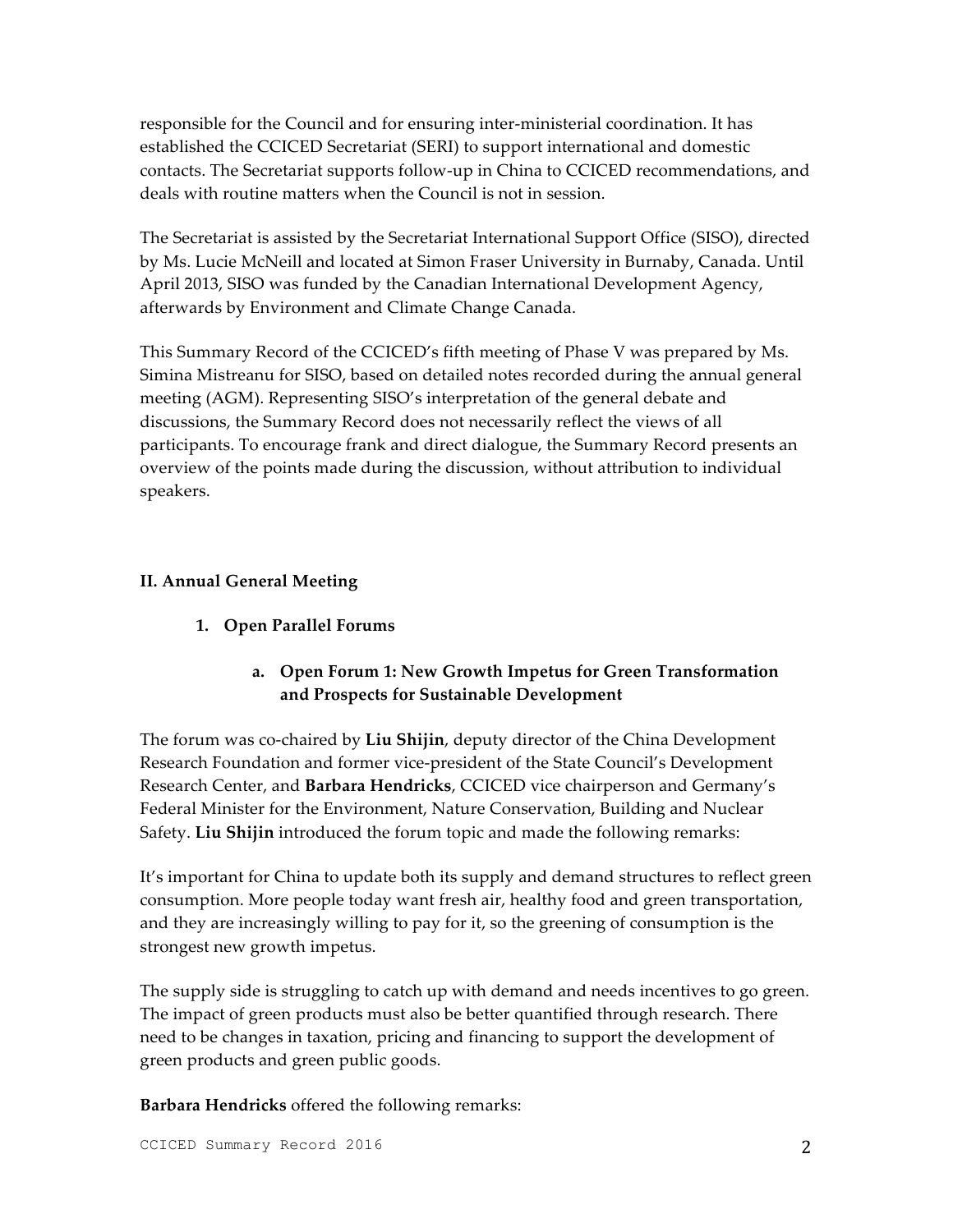Achieving the 2030 Sustainable Development Goals (SDGs) requires a paradigm shift in economic and social development. The production system needs to be more environmentally friendly, and the planet must become welcoming for everyone. But we are far from these objectives, and that was reflected in the many world conflicts and crises from the past year.

Germany is leading the way and aims to have 14 percent of the global green products market. PricewaterhouseCoopers estimates that by 2020, the environmental protection sector will employ 430,000 people. The German government plans to overhaul incentives to help businesses cut pollution. German and other foreign businesses can help the Chinese economy on its path to environmental protection, and they should be encouraged.

Germany's federal government is formulating specific measures to support the 17 SDGs, and its 16 federal states have developed their own sustainable development plans. Germany will also pay attention to how other countries are implementing the SDGs. Realizing the 2030 Agenda for Sustainable Development requires a change in lifestyles. The German federal government is working to shift its energy mix from fossil fuels to renewable energy and cut the absolute consumption of energy resources.

Germany is also working with multinational agencies, advocacy groups and organizations to fight global poverty and hunger, illegal flows of capital and money laundering. In 2017, Germany will host the G20 summit and will adopt many of the priorities of the 2030 Agenda. Also in 2017, Germany will hold an online conference with all the environmental ministers in the world and hopes China will play an active role. Germany is looking forward to working with other countries to promote green finance, investment, infrastructure and sustainable development.

**Barbara Hendricks** introduced forum speakers: **Li Xiaoxi**, CCICED member and deputy director of the academic board and professor at Beijing Normal University; and **Yang Li** of Sciences Po (Paris Institute of Political Sciences).

**Li Xiaoxi** made the following points:

Pollution and overuse of resources are serious challenges for everyone. The upside is that the 2030 Agenda for Sustainable Development offers hope to everyone. China has already started a detailed plan for the 2030 Agenda with goals, tactics, measures, procedures and principles, down to the implementation at the provincial level. This will be published soon by a German publisher.

In order to achieve the SDGs, China needs to develop green finance, including specialized banks that offer green loans. Market forces are important but the public also needs to become involved.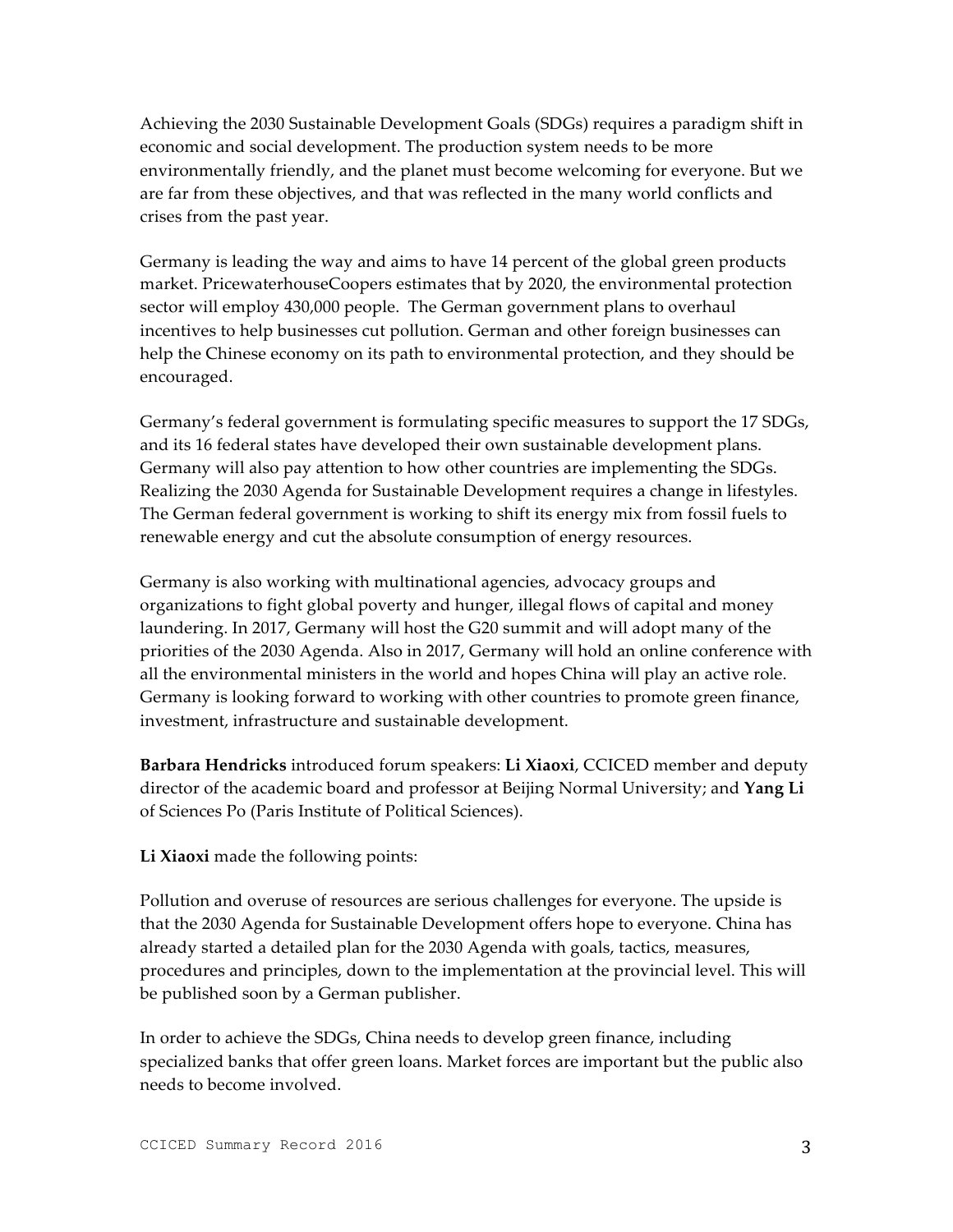China needs to step up international cooperation and implementation of its sustainable policies. The G20 summit in Hangzhou offered an occasion to evaluate the 2030 SDGs. Other countries, including Russia, are linking their sustainable development plans to the One Belt One Road (OBOR) initiative proposed by China. OBOR will have an important element of environmental cooperation. China can't just export its polluting industries abroad. The government is encouraging businesses that go abroad to follow green principles, but it needs to establish more rules and regulations.

Chinese businesses operating abroad also need to respect the rules and laws of the host countries. Some of the countries along the OBOR route have a good environment but smaller economies. So Chinese businesspeople and company leaders need to be trained to follow green principles.

Developed and developing countries should face the same criteria for evaluating environmental protection. Experts and academics should push for all countries to release their plans for achieving the SDGs because everyone needs to work together toward this common goal.

**Yang Li**, a postdoctoral student of green growth at the Paris Institute of Political Science, offered views on the environmental impact of takeout food:

Every day in China more than 8 million takeaway meals are sold through three major online platforms. The resulting plastic waste could cover 59 football fields, and the wasted food amounts to 350 tons — basically a large waste disposal landfill every day.

The trend of takeaway food will grow with China's urbanization, but it takes a toll on the environment.

As part of a summer school sponsored by China's Ministry of Environmental Protection, Tsinghua University and Apple, Yang Li visited organizations across China. She learned that more than 2 million takeaway meals are ordered to Beijing's office areas every day. In Chongqing, where snacks are very popular, there is a lot of wasted packaging. There are pilot projects in Beijing dealing with kitchen waste, but nothing on a large scale. Companies don't want to deal with the cost of separating food scraps from the packaging.

China burns about 30 percent of its waste, and that will increase to 50 percent by 2020, burdening municipalities and adding to environmental pollution.

The summer school students developed a machine for office buildings that can collect and separate takeaway food waste. They hope their solution will help address challenges and increase green consumption.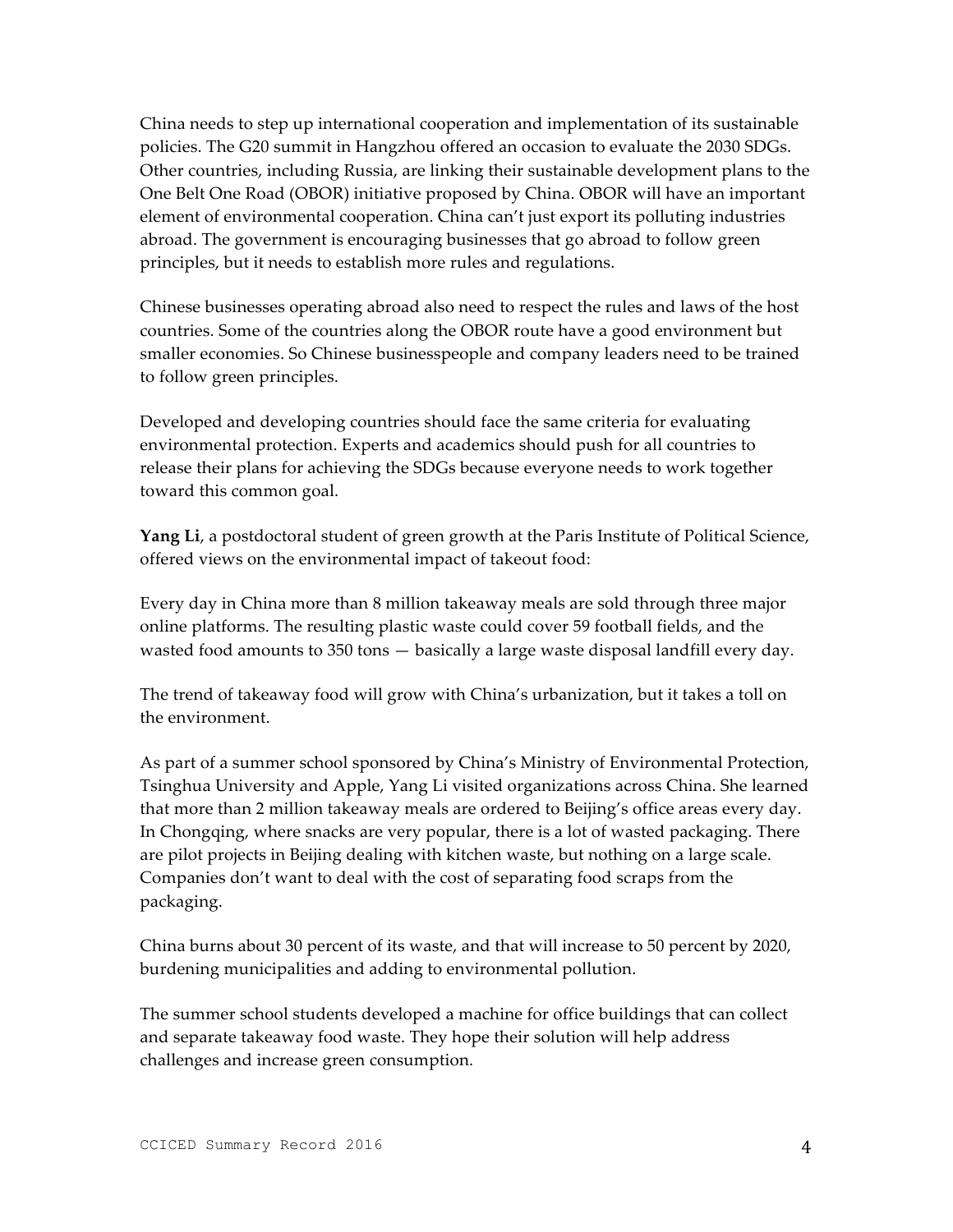#### **General debate and comments**

China adopted the concept of sustainable development in the 1980s. But the country suffers from severe pollution because it still pollutes first and tries to clean up later. China's pollution problem is comprehensive and involves public awareness, objectives, policies and technology. Technology alone will not fix this problem.

The SDGs are interconnected and should be interpreted based on a country's stage of development. The government is now proposing environmental protection first and development later; but it's running against a history of 30 years of intensive development. The resulting problems cannot be solved in one day. Transitional processes are needed because otherwise the new policies could cripple companies in polluting industries.

China contributed to the global achievement of the Millennium Development Goals (MDGs) unintentionally because it developed its economy, put in health care and social protection systems and improved education. Similarly, the Belt and Road Initiative could support the achievement of the SDGs.

\*

\*

There's a paradox between pursuing sustainable development, which may not be very profitable, and the businesses' and financial institutions' desire to accumulate profits. The government must provide support not by giving loans but by offering subsidies and tax breaks. The German government is offering subsidies for green initiatives, and it seems to be working.

Several major banks in China are looking into green finance. But the government, businesses, financial institutions and society must consider the conflict between profits and the public good. Companies might decide a green transformation offers them smaller profits but a good public image.

In most Southern countries there are really two "countries": one for people who live comfortably and another for the poor. The term "growth impetus" only concerns people who under-consume. Growth is needed for the segment left behind; the other sector needs efficiency. The planet's sustainable development is impossible if we pursue growth for everybody.

\*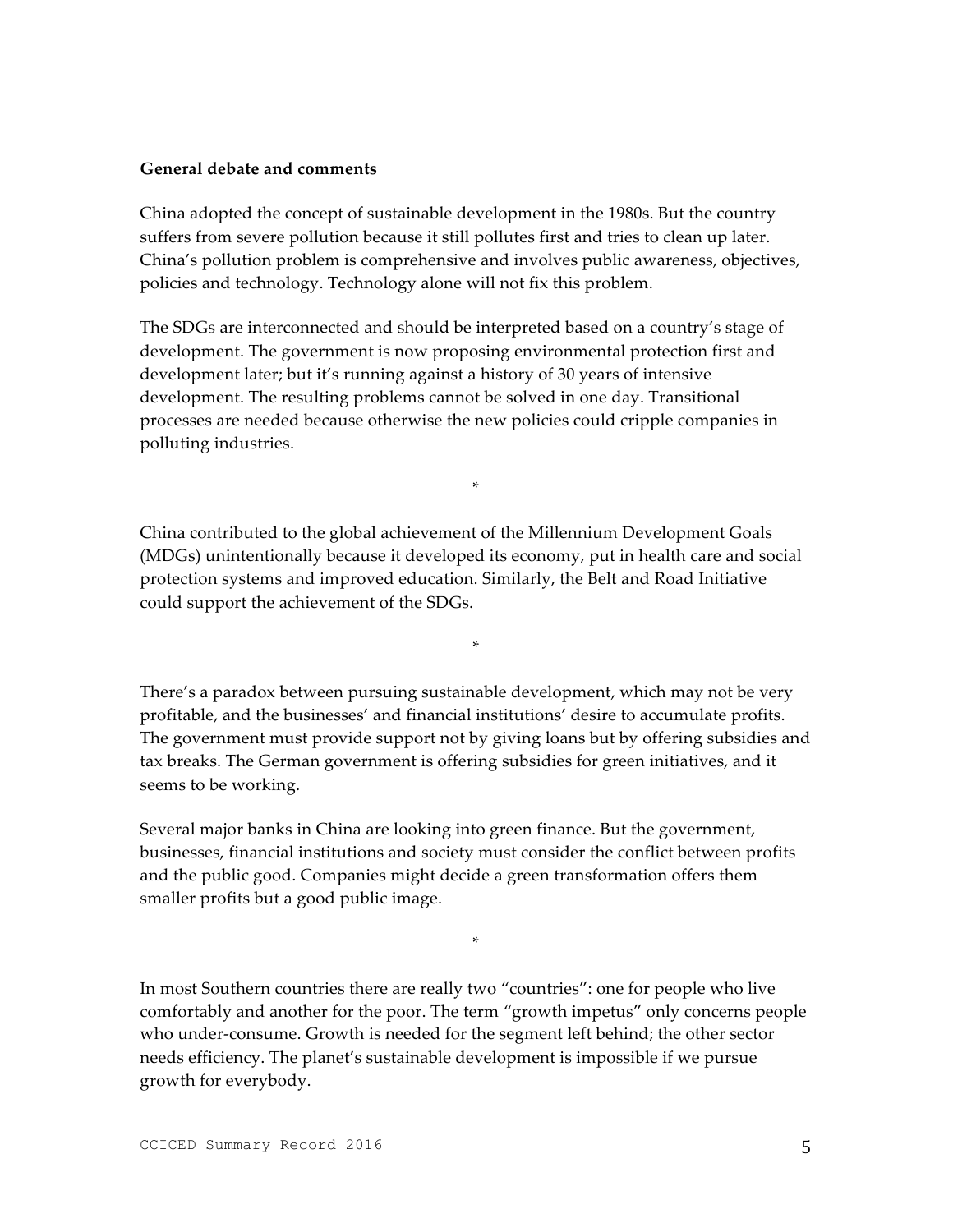We need a totally different model, which will allow for more decentralized, fulfilling and human-scaled communities. A green transformation must also be an inclusive transformation, and it must not only be an environmental issue but also a social and political issue.

At the United Nations Development Programme (UNDP) we used to argue that the transformation to the green economy could be done in such a way that poverty is resolved. It's a question of making the right choices in the transition to a new economic model.

\*

We need to transition to the circular economy, and we need new technologies because the ones we have are not enough to help us stay below 2 degrees Celsius. We should look to not only capture and store carbon but also use it as a resource, as a building block for the new economy. If we go step by step, we won't make it soon enough. We have to include the bottom half of the society because if we don't, political changes like the ones we're seeing now will prevent the transformation to a new society.

We need not only specialized banks but also new metrics and a new way to calculate the return on investment (ROI), which should describe not only financial returns but also include a sustainability dividend.

\*

**Liu Shijin** called the meeting back to order and introduced the next speaker, **Stephen Groff**, Council member and vice president of the Asian Development Bank (ADB). He made the following remarks:

CCICED's interim report for China's Green Transformation Outlook for 2020-2050 shows that China's transition from an economic growth model based on capital investment, industrialization and exports to a more balanced, sustainable one does not need to be costly or disruptive. It's possible to reduce pollution and gain in productivity through transforming the economy, while generating employment. There are three important factors that will contribute to China's green transformation:

First, China needs to commit to policy reform. A major challenge is that environmental and ecological services are usually outside the calculations of costs and benefits. If pollution continues to be a hidden cost of investment, then it will continue to be ignored. In order to shift to a new paradigm of sustainable development, it's important to reform incentives.

ADB commends China's recent publication of the draft law on environmental taxes to reduce pollution. It's important to ensure that pollution taxes are set at levels that will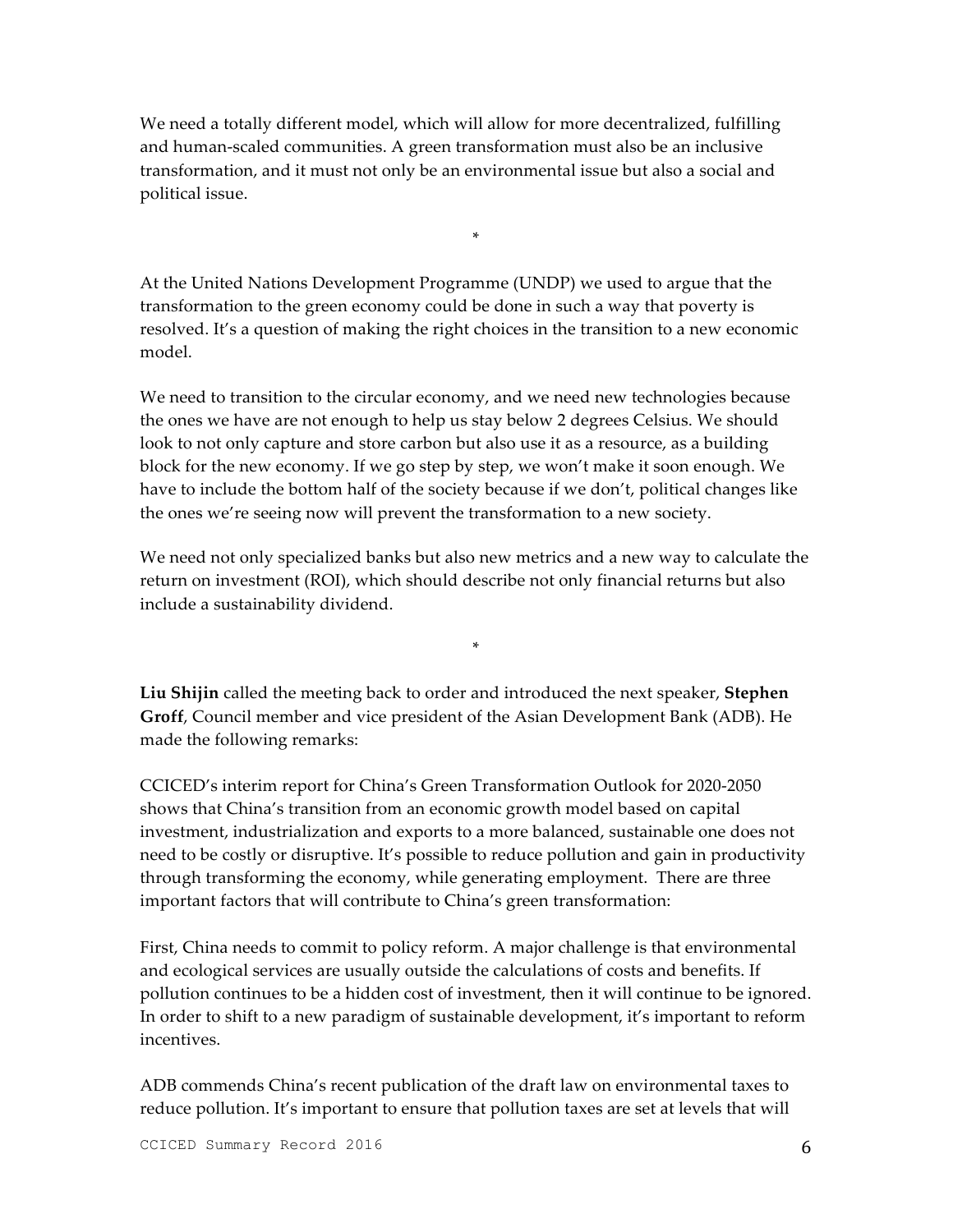provide incentives to industries that invest in pollution control. Other possible complementary measures include a carbon tax, a natural resource tax and tax deductions to offset investments in pollution control equipment. The new revenue from these taxes could be used by local governments to encourage public investment in environmental protection and resource conservation.

Secondly, China needs to make available financing facilities to help industries comply with the new regulations. There's much interest for green financing in the private sector. China's new guidelines for establishing the green financial system will provide a roadmap for green lending, green bond market development, green insurance, green development funds and carbon finance.

Thirdly, technological breakthroughs and innovation will drive China's green transformation. China needs to decarbonize its energy sector, and it can do so by reducing its reliance on coal, promoting clean coal technologies and carbon capture and storage, increasing the contribution of renewable energy and promoting energy efficiency and conservation. The public supports these changes, so the timing is right. Clean technologies can become a new driver for China's economic growth, as well as boost employment. In 2016, China employed 3.5 million people in its renewable energy sector, more than 40 percent of the total employment in this sector worldwide.

ADB's annual climate-related financing will double from \$3 billion to \$6 billion by 2020. ADB collaborates in this area with the Asian Infrastructure Investment Bank (AIIB) and the private sector. ADB's China programming strategy for 2016-2020 is aligned with the 13th Five-Year Plan (FYP), with an emphasis on environmental protection and climate change.

**Hu Angang**, Council member, director of the Center for China Studies at Tsinghua University and professor at the School of Public Policy and Management at Tsinghua University, spoke next. Here are the main points he made:

The first year of the 13th FYP has been better than expected from the perspective of environmental protection and resources conservation. In the first three quarters of 2016, China's energy intensity decreased by 5.2 percent, and carbon dioxide  $(CO<sub>2</sub>)$  emissions dropped by 6 percent, exceeding the initial target of 3.9 percent.

Compared to the 38 years since China's opening up, the past four years have had slow economic growth. In 2016, China's consumption of energy and resources was one of the lowest. This is in line with the 13th FYP, which emphasizes the quality of the economic growth and ecological benefits. For example, China's coal consumption peaked in 2013. In 2015, it decreased by about 2 percent, and in 2016 it's expected to drop again by about 2.7 percent compared to 2013 or 2012. The percentage of coal in the total energy mix will be 62 percent, and the government's objective is to bring it down to 60 percent.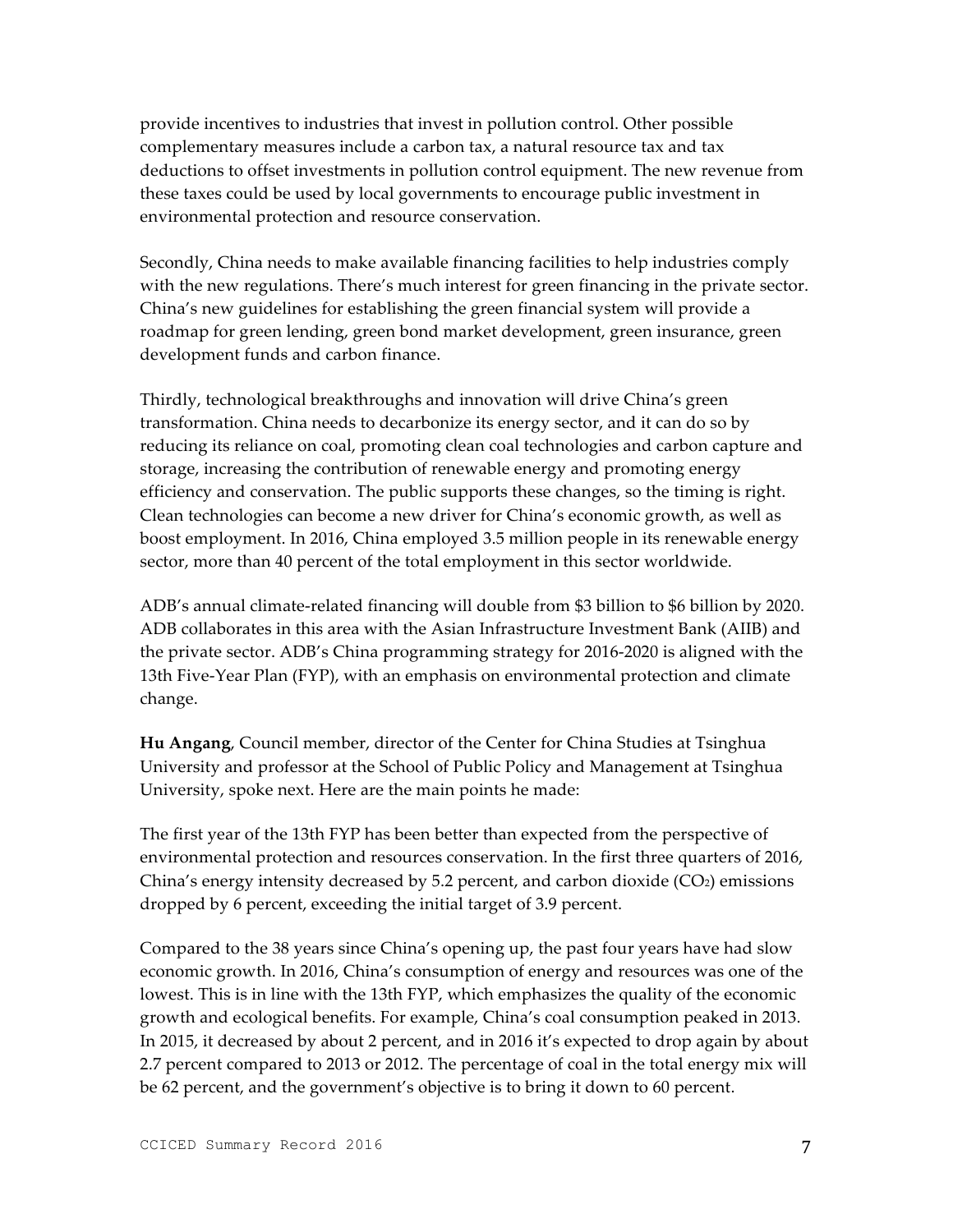Renewable energy sources make up 34.3 percent of China's energy power generation, and that will reach 40 percent in a few years.

As China's economic growth slowed down to about 6.7 percent in 2016, compared to 10 percent a few years ago, this creates favourable conditions for improving the economic structure and reforming industries. In one of the years with economic growth in the double digits, power consumption increased by 7.3 percent. But this year, growth was almost flat.

From 1959 until 2006, industry contributed about 40 percent to China's overall GDP. This year, the service sector will account for about 53 percent of the Chinese economy. In the first three quarters of the year, the service sector contributed more than 58 percent to the GDP. An economy based on services will have less impact on the environment.

As the Chinese economy shifts from middle to middle-to-high-income, the public demands better environmental quality. To realize the 2030 Agenda, China needs to first cut poverty, second, declare war on pollution, and third, foster innovation.

The patents, trademarks and copyrights registered by China in 2015 accounted for 40 percent of the world total, surpassing those of the U.S. The government encourages Chinese companies and research institutes to explore the green sector.

China is a global leader on climate change, as shown by the Paris Agreement. China employs 40 percent of workers in the global renewable energy sector. The government recently issued a new set of guidelines for environmental protection with 12 compulsory requirements, demonstrating it wants to change China from a "black hat" (a polluter) to a "green hat."

**Xu Shanda**, former deputy commissioner for the State Administration of Taxation, made the following remarks:

During China's period of rapid growth, the country struggled to balance GDP growth with environmental protection, with benefits from economic growth much greater than the environmental costs. This has changed.

Since the  $18<sup>th</sup>$  Party Congress, China has adopted a new strategy. GDP is no longer the only criterion for assessing an officials' performance. This has started to produce changes in policy and decision-making. The Beijing-Tianjin-Hebei area now has coordinated planning, including for environmental protection.

But better reforms are needed, for instance in the legal system. Authorities must consider whether they can set limits for emissions resulting from production and to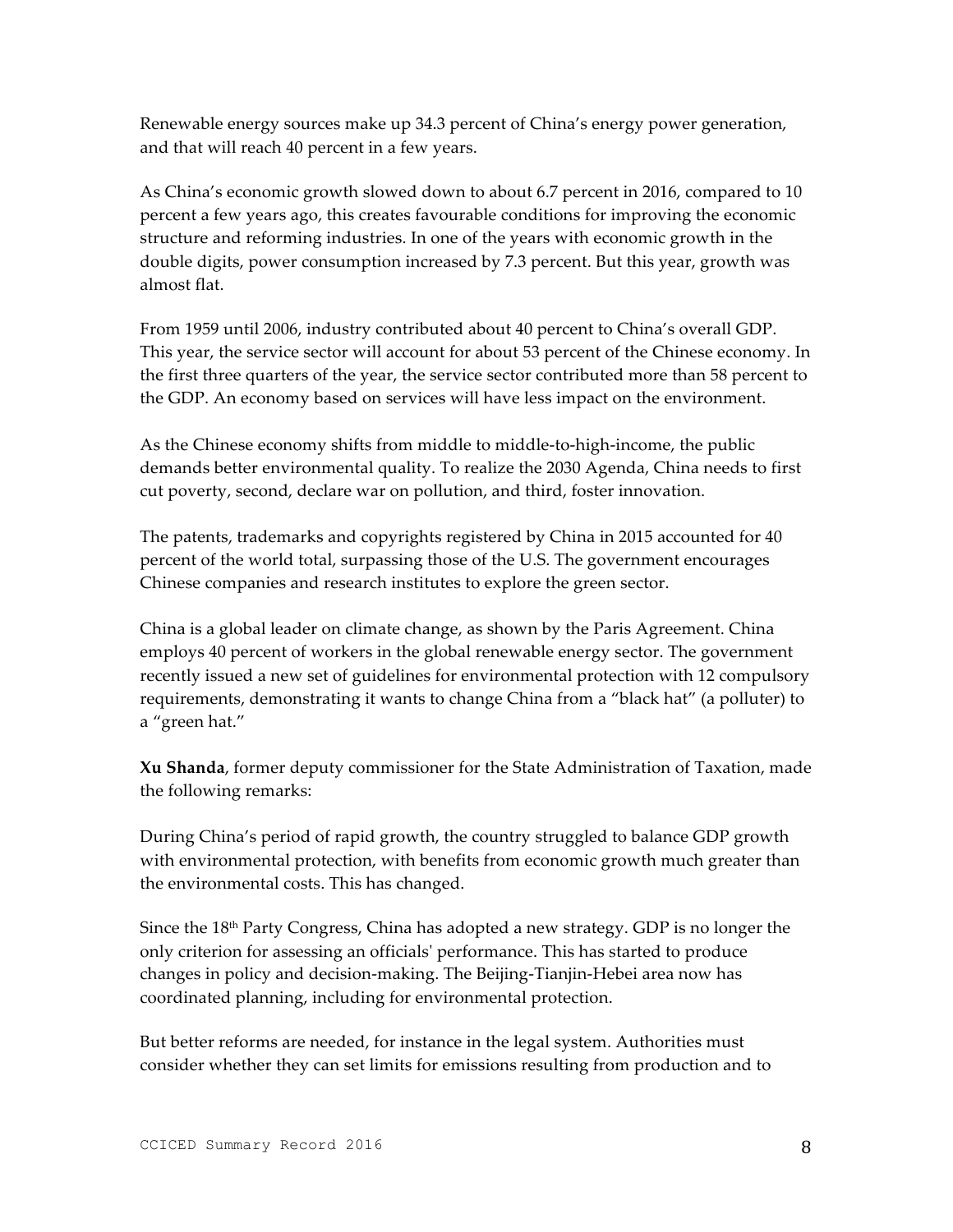establish a solid penalty system. Also, the government needs to explore solutions for dealing with cross-boundary pollution.

Environmental organizations need more support to do their job, and environmental institutions have to become more powerful.

From a judicial perspective, China cannot continue to rely on administrative measures to protect the environment. It needs actual laws. Polluting should be included in the criminal law. Deliberate pollution is widespread, and its effects are borne by the whole society. Pollution should be judged by how it affects the public good. The police and the courts need to be integrated. The whole legal system should become part of the green transformation.

**Andrew Steer**, CCICED member and president and CEO of the World Resources Institute (WRI), made the following remarks:

The old perception is that protecting the environment will cost in terms of economic growth. But that's not necessarily the case. Working with the Global Commission on the Economy and Climate, WRI specialists gathered some of the world's best economists and asked them two questions: Will it cost more to do it in a green way? And what will that do to economic growth?

All of the world's investment in the next 15 years is estimated at \$90 trillion. It would indeed cost a bit more to have the investment be green. For example, investing in energy efficiency would cost another \$7 trillion. But that would also lead to savings because fewer power plants would be needed.

A truly green investment strategy would cost \$93 trillion, compared to the initial \$90 trillion. But if you then subtract the cost of resources saved, you'll have a final amount of \$88 trillion. It is cheaper to do it green.

As for the impact of green investment on economic growth, the result is mixed but overwhelmingly positive for four reasons: First, reducing pollution leads to improved efficiency. Second, it also leads to developing technologies quicker. Third, consistent policies will convince businesses to invest more. And fourth, less pollution leads to saving health care costs.

Green investment will lead not only to healthier growth, but also to better growth. Solving individual problems in a green way is going to be more expensive and will lead to unemployment. Only when taken as a package can you unambiguously show how green approaches can make a huge difference.

China's five-year planning process is a great advantage because it allows the country to think in terms of economic shifts.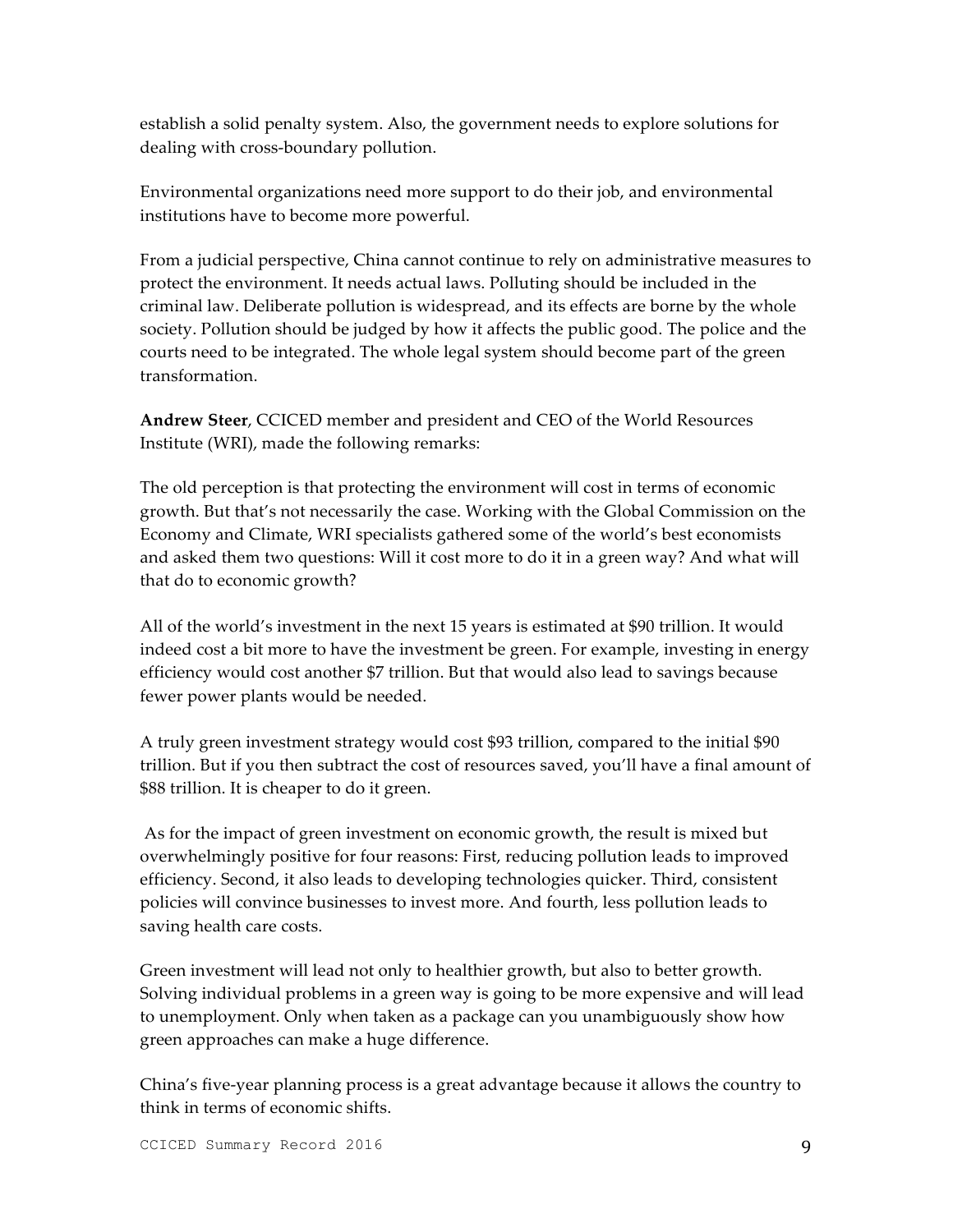We used to think the financial sector was neutral. But now we know it is actually biased toward polluting things because on one hand, it doesn't understand the environment, and on the other hand, it's conservative and prefers to lend to the types of businesses it had lent to before. That's why China's leadership on green finance in the G20 is extremely important.

The public needs to understand we're moving toward a new paradigm of development which take the form of five revolutions: urban planning; food and agriculture; energy; moving from a linear to a circular economy; and consumption.

#### **General debate and comments**

There's universal admiration for China's setting up of pilot carbon trading markets and trying to establish green finance.

\*

On the question of incentives and penalties, China in its 11th FYP started introducing binding, compulsory targets. They now include soil, water and air pollution. But the central government relies on local governments to report the progress on these targets, so there needs to be more government capacity. Carrots and sticks are not in conflict with each other. For example, the Shandong provincial government offers cities rewards if they fulfill their targets. Local officials' perception has started to change now that President Xi Jinping has emphasized environmental protection.

## **b. Open Forum 2: Global Governance on Environment and Climate Change**

**Xie Zhenhua,** CCICED vice chairperson, China's special envoy on climate change, and deputy director of the CPPCC Committee on Population, Resources and Environment,, and **Catherine McKenna**, CCICED international executive vice chairperson, and Minister of Environment and Climate Change, Canada, co-chaired this open forum.

**Xie Zhenhua** welcomed the participants, opened the forum session and made the following remarks:

At a recent meeting held by China, Japan and South Korea, government officials discussed the uncertainty brought by the U.S. presidential election, especially around climate change. Another worrying trend is anti-globalization.

At the Marrakech Climate Change Conference in November, participating countries adopted a declaration stating the need to achieve low-carbon development to conform to the Paris Agreement, and the willingness to implement the Intended Nationally Determined Contributions (INDCs) and combat climate change.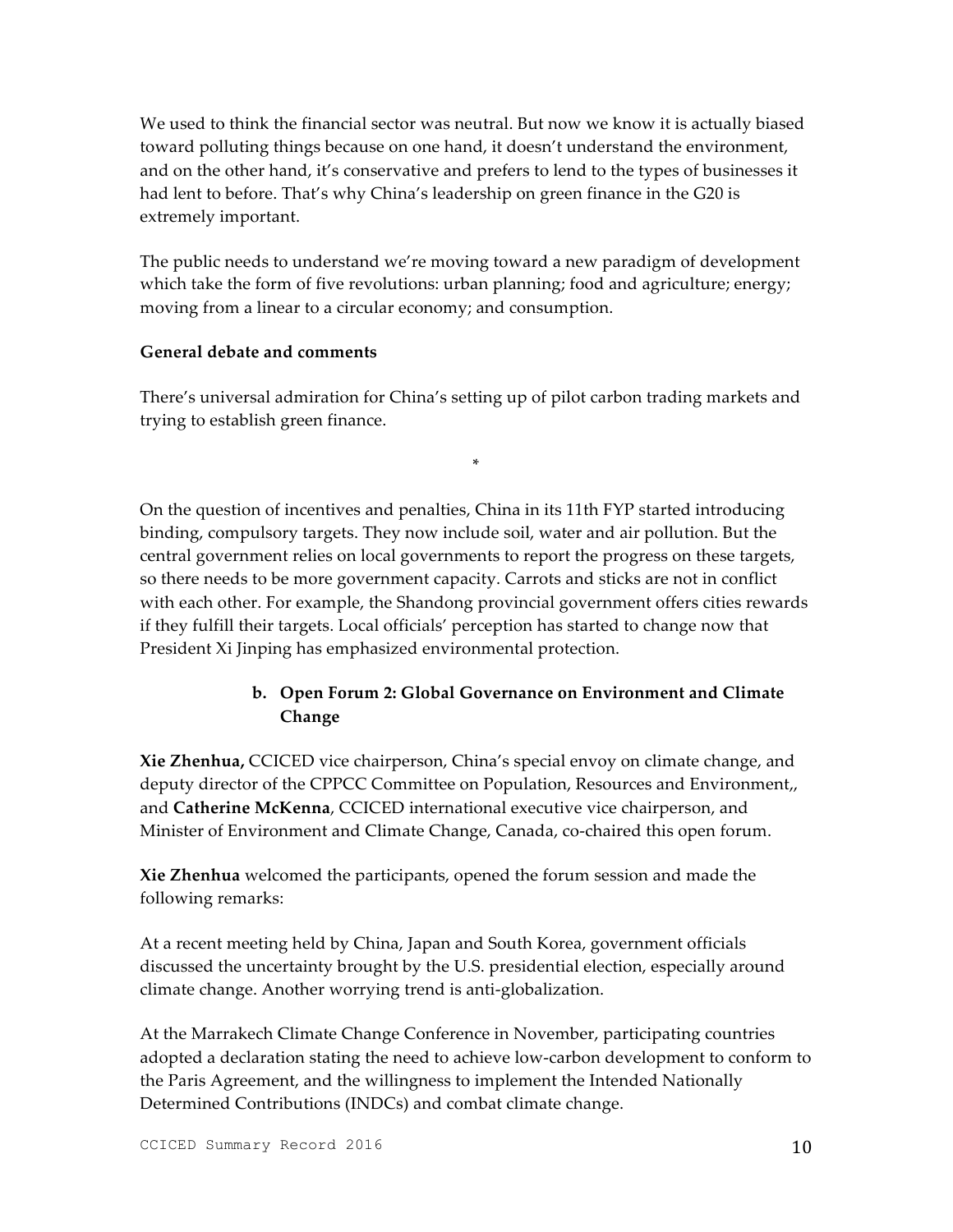The declaration shows that multilateral agreements will continue to play a role in the future. Green growth and the fight against climate change are irreversible trends, but there are still problems.

**Catherine McKenna** emphasized the following points:

It's important to show leadership on climate change; indeed, the idea of antiglobalization and turning inward is negative.

Planetary boundaries are the thresholds of human activity on the environment. When they are crossed, there's a risk of irreversible and abrupt environmental change, which could make the earth less habitable.

China's leadership on climate change mitigation is critical for China and the world. The issue isn't the size of the challenge, but the priority that China and the world continue to place on tackling this challenge. The international community is more engaged than ever. That's been shown through the Paris Agreement, the International Civil Aviation Organization (ICAO) agreement to take action on emissions from trans-boundary civil aviation, and the Kigali amendment to the Montreal protocol to phase down hydrofluorocarbons (HFCs). China's leadership was key in these multilateral agreements.

But these actions will not suffice. We also need to take action on short-lived climate pollutants (SLCPs) other than HFCs, such as methane, black carbon and ground-level ozone. If China joined the Climate and Clear Air Coalition, it would send an important signal to the world.

Transparency is also essential in the countries' reporting of their climate mitigation actions. At Marrakech, the Global Environment Facility committed \$50 million toward the issue of transparency. This initiative will help developing countries improve transparency, monitoring and evaluation as they scale up their efforts to deliver on their INDCs. China facilitated the negotiations on the enhanced transparency framework.

China's decision to launch a national carbon trading market is also commendable. Putting a price on carbon is the most efficient way to reduce emissions and stimulate investments in green infrastructure and low-carbon innovation. Canada is also putting a price on carbon pollution.

The issue of gender needs to be systematically integrated into climate adaptation and mitigation plans. This means engaging local women, women's organizations and civil society organizations in the planning and implementation of climate change initiatives. It means ensuring that the knowledge and expertise of women inform policymaking at all levels. We need to look at how they support women and how they support women's rights.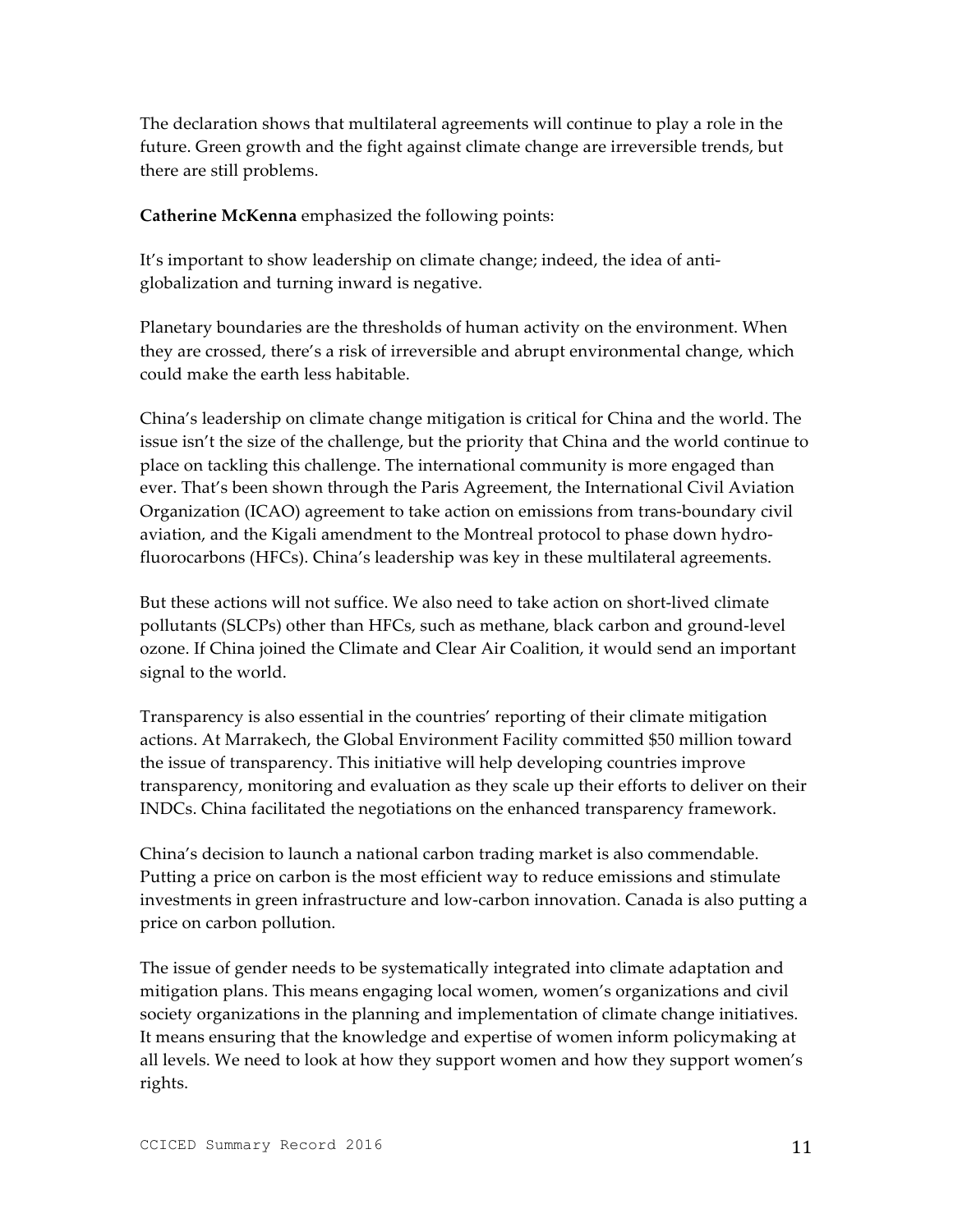International cooperation is essential for the sustainable use of the oceans and conserving and protecting Polar regions. The Arctic is literally melting, and in Canada, it's devastating the Inuit people's way of life.

Our survival depends on the health of the oceans, which capture more than a quarter of all human-generated  $CO<sub>2</sub>$  emissions. The negative environmental impact on the oceans affects the lives of 800 million people who depend on fisheries and aquaculture for their livelihood and of 4 billion people who take their protein from fish.

The world is stepping up to protect northern and Polar regions. This summer, the eight arctic nations signed an agreement on enhancing scientific cooperation among circumpolar nations and others countries interested in polar research. China can play a more important role in protecting the oceans and Polar regions.

**Jos Delbeke**, director-general of the European Commission's Directorate-General for Climate Action, made the following remarks:

In Marrakech we saw we have no time to lose. 2016 was the hottest on record, and we've already used up 1.2 degrees Celsius of the 2 degrees we signed up to in Paris. The time has come for implementing the Paris Agreement. Some countries are doing that, but others aren't. The EU is determined to continue to implement the Paris Agreement. Two weeks ago the EU passed a major legislation concerning renewable energy and energy efficiency governance. Almost 90 percent of the legislation required to implement the EU's INDC is now on the table, with the rest to follow next year.

The EU congratulates China on work proposed in the past FYPs and the rollout of the pilot emissions trading systems (ETS) into a national carbon trading market. The countries and regions that have carbon markets, including the EU, China, Canada, New Zealand and others should exchange best practices outside of the context of the UN.

In 2018 countries might have to check in with one another to see how far they've come in implementing their INDCs into policies and measures. It's time to move to the early ratification and implementation of the Kigali Amendment of the Montreal Protocol. Businesses should be encouraged to bring climate-friendly technologies to the market. Carbon markets need Measurement, Reporting and Verification (MRV) systems, registries and a heavily involved business sector in order to make this instrument work.

**He Jiankun**, Council member, deputy director of the National Panel on Climate Change of China, and former executive deputy president of Tsinghua University made the following statements:

The countries' INDC targets are insufficient to achieve a global warming of maximum 2 degrees Celsius, as per the Paris Agreement. According to international organizations'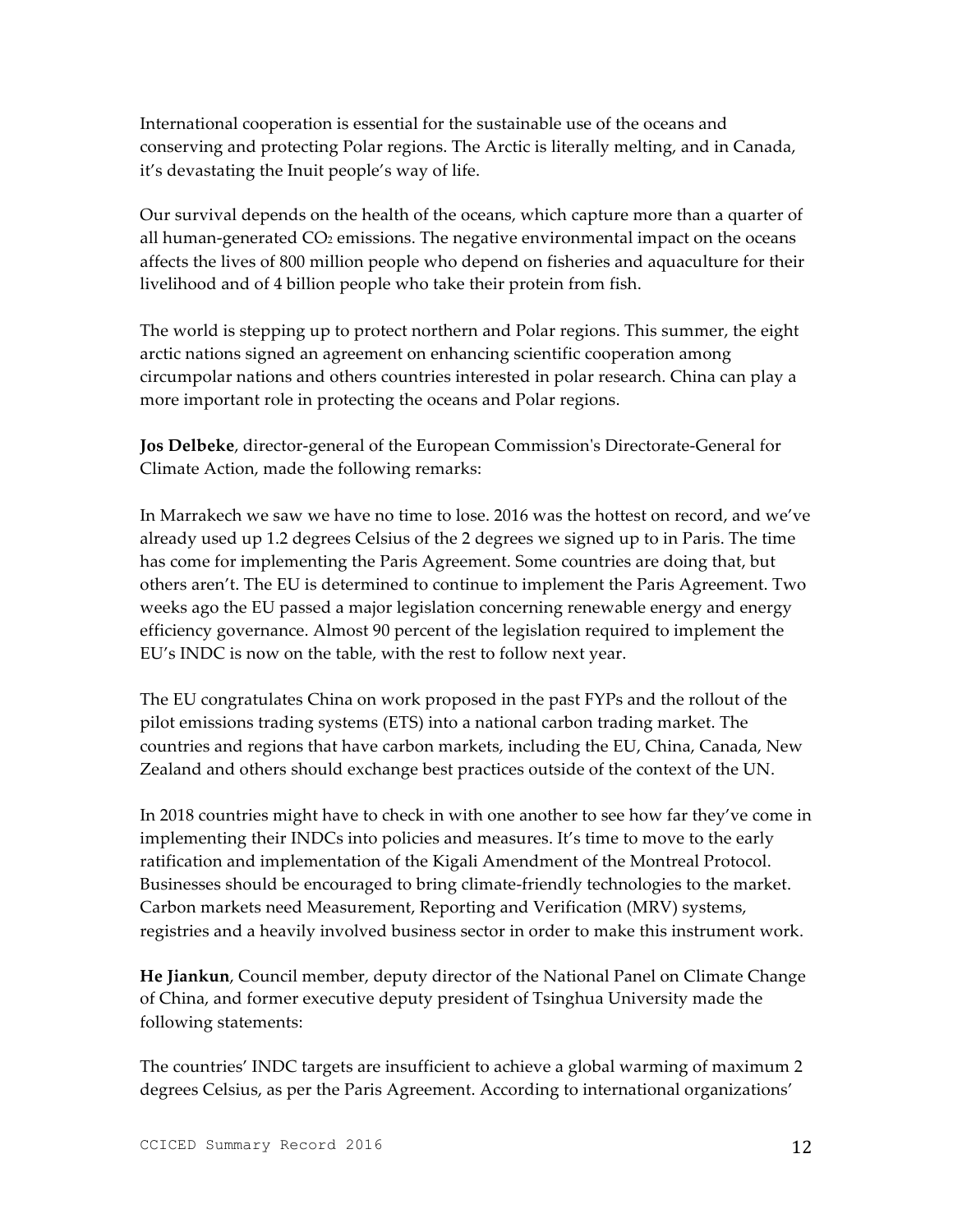statistics, between 2015 and 2030 global GDP growth will be the same as between 2000 and 2015. But in the next 15 years, consumption growth will decrease to 1 percent annually from the 2 percent annually we saw between 2000 and 2015. And  $CO<sub>2</sub>$  emission intensity will increase from 1 percent annually in the past 15 years to 2 percent annually in the next 15 years. So in the next 15 years, emissions reduction efforts would need to increase threefold compared to the past 15 years, meaning carbon emissions should be reduced by 4 percent every year, in order to achieve the target of 2 degrees Celsius.

No matter what measures the Trump administration takes, other countries will stick to the Paris Agreement. China aims to reduce its  $CO<sub>2</sub>$  emissions per unit of GDP by 60 to 65 percent from the 2005 level by 2030. This means the annual  $CO<sub>2</sub>$  emission reduction would be 4 percent, which is also the global target if we are going to stay below the 2 degree Celsius limit.

The 2030 CO2 emissions reduction target will be supported by measures included in the 13th, 14th and 15th FYPs. In addition, China also set a target to reduce energy consumption to 5 billion tons of standard coal equivalent by 2020. And by 2030 renewable energy sources should account for 20 percent of primary energy consumption.

China's coal consumption decreased this year compared to 2015 and 2014, and it will not likely increase again, showing signs that China might develop in a more sustainable way. During the 11th FYP carbon emissions increased by 16 percent, but they decreased continuously during the last two FYPs.

China needs to peak carbon emissions by 2020. Some coastal areas already have specific targets. The GDP in some of these areas will continue to grow at about 6 percent per year, and carbon emissions will decrease at the same time by 6 percent annually. This is unprecedented for China or other countries.

In order to achieve its goals for sustainable development, China has taken measures including supporting green finance, investing in low-carbon technologies and offering preferential tariffs for energy generated by renewables. By 2020 wind and solar power should be more competitive with power generated by fossil fuels in terms of prices. And by 2020 the installation capacity for renewable energy will amount to 10 billion kWh. China is preparing the launch of a national carbon market, which should encourage companies to invest in the green sectors.

China has entered a new stage, with a "new normal." The Chinese government requires companies to focus more on the quality of development. Energy-intensive industries such as steel and cement have reached their peak and are being replaced by high tech industries. This will help China achieve its INDC targets and reduce carbon intensity.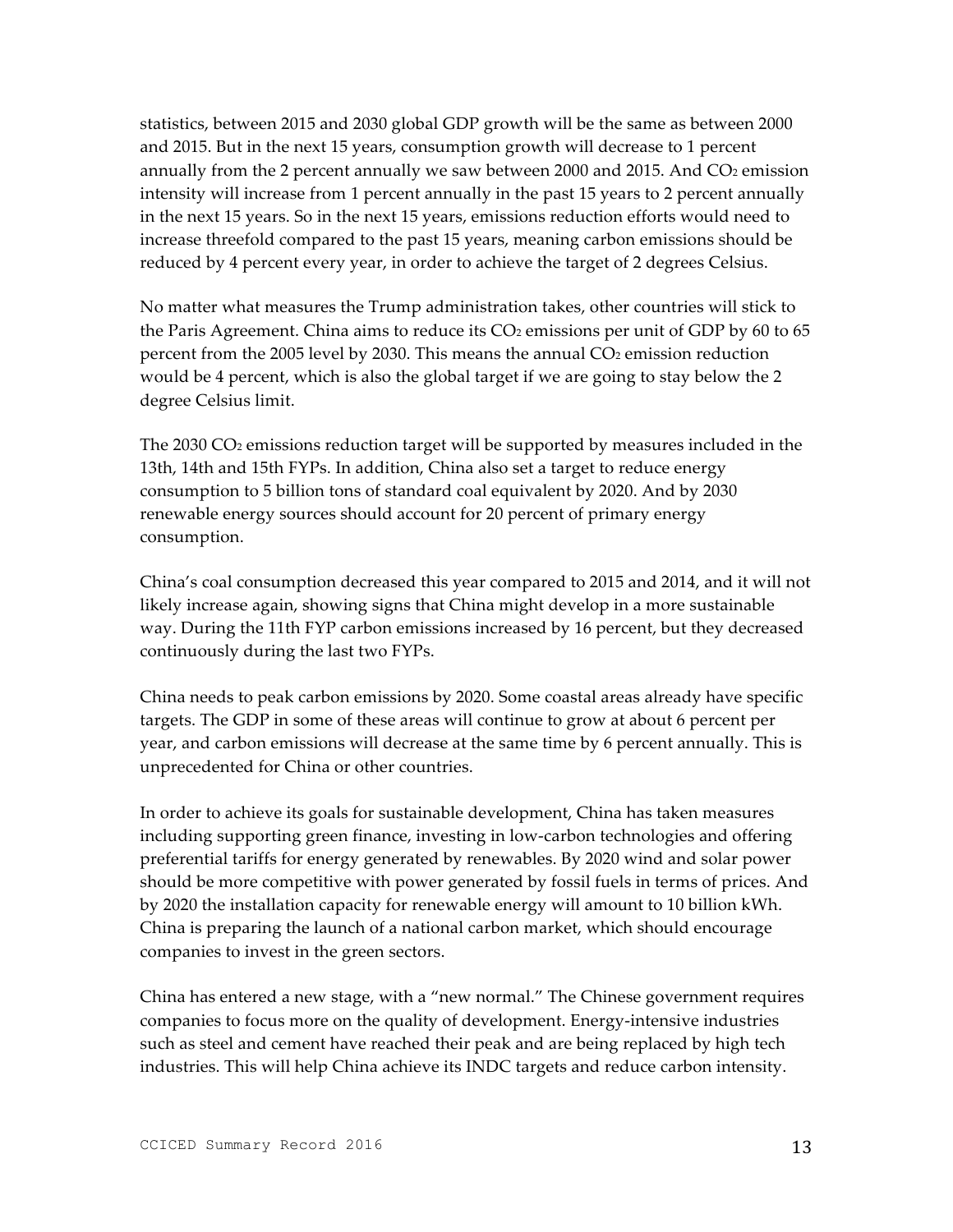China will shoulder its environmental responsibilities and will continue to cooperate with other countries. The OBOR initiative and South-South Cooperation framework will be two elements of this new direction.

**Scott Vaughan**, president and CEO of the International Institute for Sustainable Development, emphasized these issues:

The international community has seen a remarkable momentum on climate change since the Paris conference. In Marrakech, that momentum was not dented by the outcome of the U.S. presidential election or by Brexit. Canada and China are world leaders on climate change. It's important that the rules don't get too far behind policy innovation, particularly when it comes to developing countries' MRV systems.

Secondly, infrastructure stands to gain from public-private partnerships (PPPs). Earlier this week four automakers committed \$1 billion to building charging stations for electric cars across Europe. Governments should tap into the private sector's creativity to address the infrastructure deficit.

Thirdly, there's a real risk of de-globalization, of a retreat from free trade, and of an increase in protectionism, particularly from the U.S. So countries should consider a  $21<sup>st</sup>$ century trade agreement with climate as one of its central focal points. This agreement should put jobs at the center of a climate-trade agenda to address some of the employment and earnings insecurities existing in Western democracies.

**Diane Regas**, the executive director of the Environmental Defense Fund, underlined the following points:

In Marrakesh we saw that countries increasingly regard addressing climate change as central to their economic growth and prosperity. The change in the U.S. administration will not derail that, but it will have implications for multilateral negotiations.

President-elect Donald Trump has indicated he wants to roll back environmental protection regulations in the U.S. and withdraw the U.S. from the Paris Agreement, though he later said he has an open mind on that topic. Some of the early appointments into the administration look concerning from the climate standpoint.

But there is good news: First, the President of the U.S. doesn't have the power to, with a stroke of the pen, withdraw regulations like the Clean Power Plan. Much implementation has already happened. The U.S. economy will continue its progress on climate change. Republican Congress last year renewed the tax incentives for solar and wind technologies, and this is expected to continue.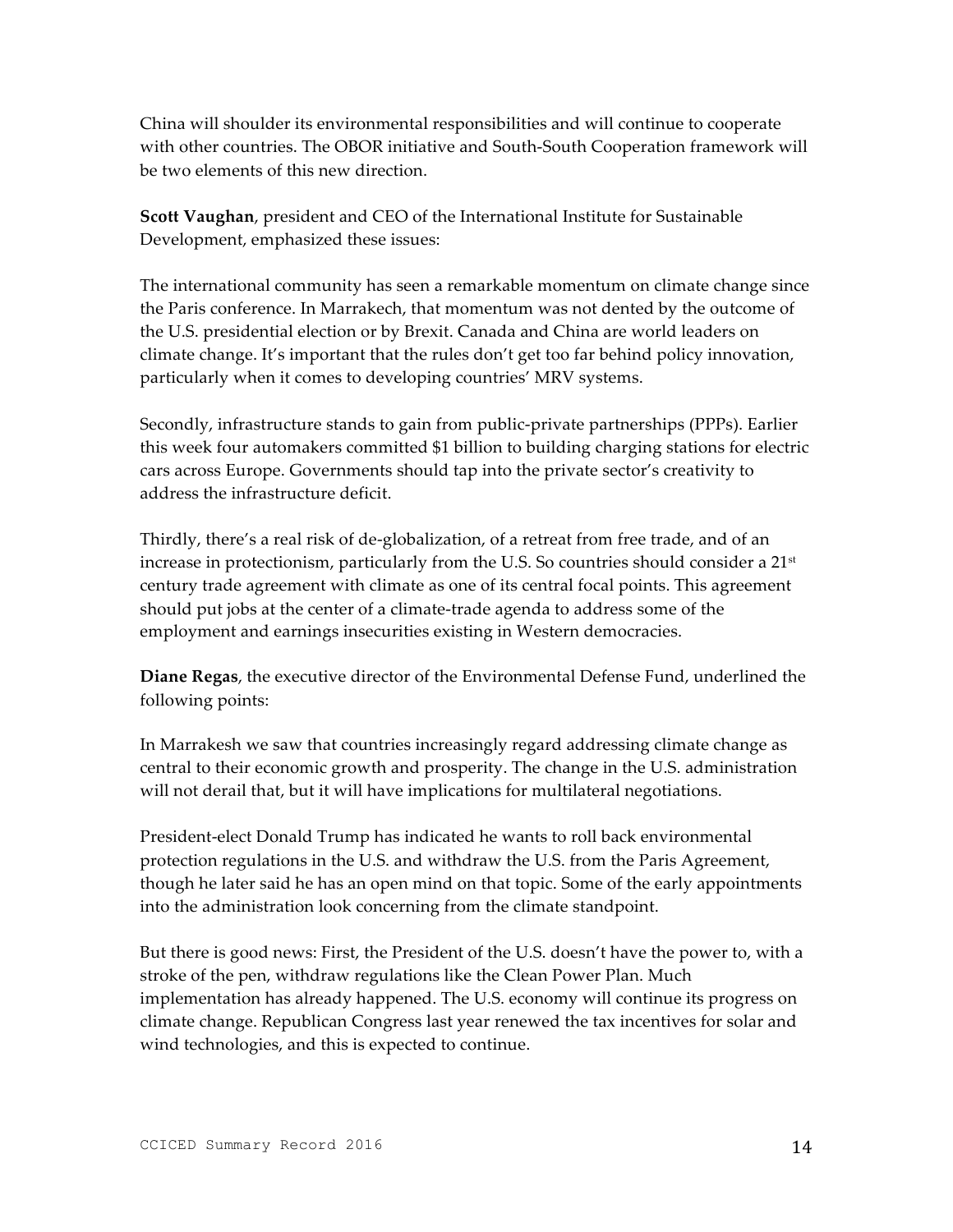U.S. climate regulations don't rest upon one person, President Obama, and one city, Washington, D.C. There's momentum around the country. The state of California just put in place a legally enforceable target of a 40 percent reduction in greenhouse gas emissions (GHG). Texas already has 12.5 percent of its electricity coming from wind power. And Illinois last week adopted a series of incentives that should drive down emissions from the state's electricity system by 56 percent by 2030.

Business leadership is also critical. Walmart, the biggest private employer in the world, has committed to reducing its emissions by 1 gigaton. That's more than all of Germany's emissions in a year. Smithfield Farms, the largest pork producer in the world, last week announced a commitment to reduce emissions by 25 percent through their supply chain in the next few years. Google announced tit will have 100 percent of its energy needs supplied by clean energy by next year. Microsoft, Amazon and other American companies are making commitments, which will drive through the supply chains and drive down the country's overall emissions.

But three issues are worth mentioning:

First, in the context of anti-globalization pressure, it's important to make sure the benefits of addressing climate change are felt by all.

Second, addressing SLCPs such as methane, black carbon and ground-level ozone is key to decelerating climate change.

Third, China's leadership on climate change is paramount. China deserves tremendous credit for its international leadership on climate, and people in other countries should know more about it. China rolling out its national carbon trading market will send a signal around the world. Putting a price on carbon should be reflected in international policies, as well.

**Marco Lambertini**, Council member and director general of World Wide Fund for Nature (WWF) International, made the following remarks:

Xie Zhenhua's leadership in Paris and Marrakech was key. Global climate leadership in the future needs to be more distributed and to involve everyone. But some countries will have to play a stronger role, and China is among those countries.

China has walked the talk on climate leadership. It is the biggest investor in renewable energy and the biggest employer in the renewable energy sector. It has been able to crush the price of renewable energy and make it competitive with fossil fuels.

In a "post-truth" world, we need leadership that stays true to science. We also need a leader who is able to keep not only the Paris commitment but also the Paris coalition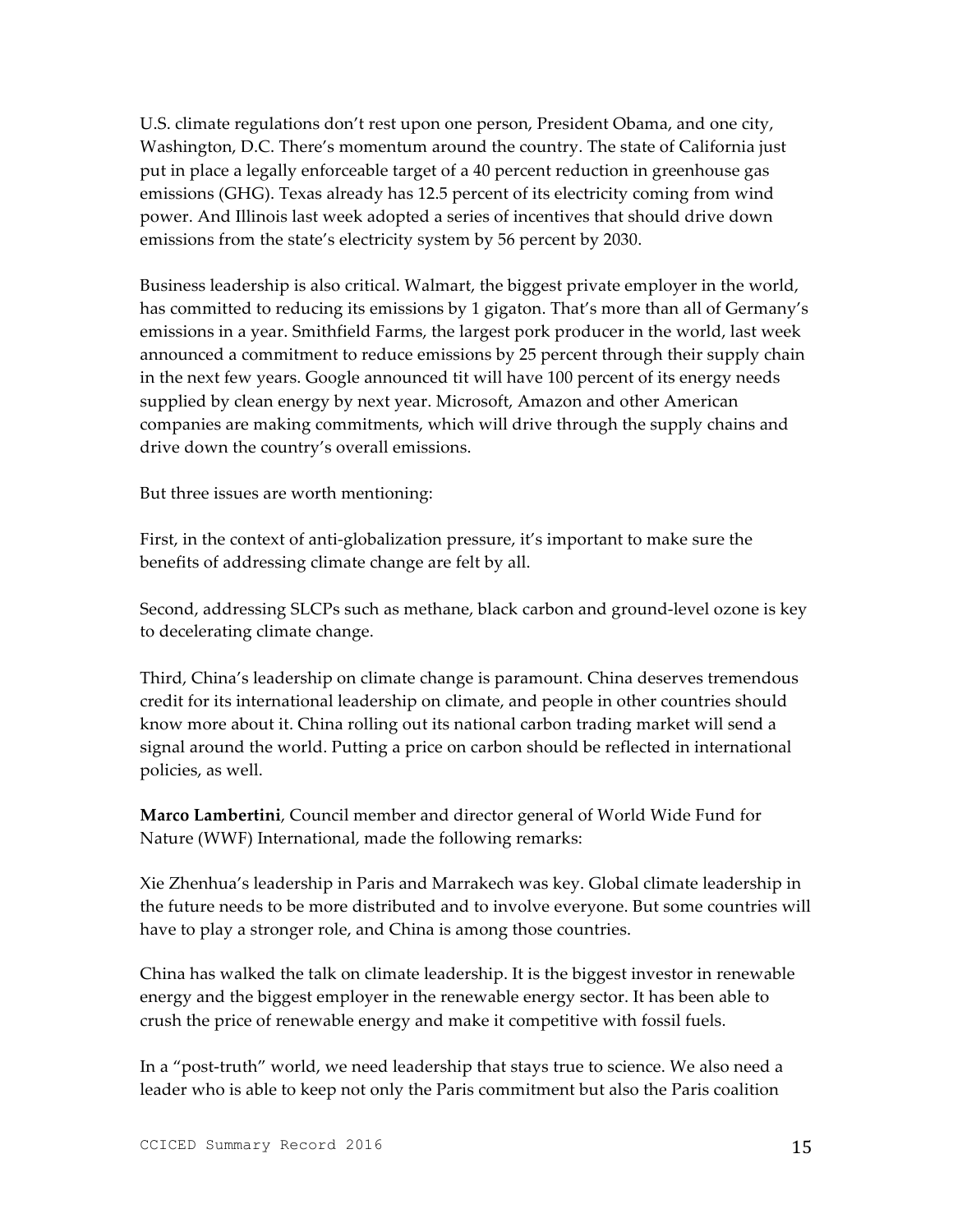moving forward. We need to grow the ambition and grow the emphasis on the urgency of climate actions.

We need leadership that will bring together governments, businesses and civil society. We also need to integrate the two sides of the coin of the ecological crisis: climate change and the conservation of the natural systems that are helping us mitigate climate change.

**Xie Zhenhua** noted that the problems have been identified, and now it's important to enact solutions. When the public sees the results of the implementation of various agreements, it will become more involved in the environmental protection movement.

**Catherine McKenna** opened the second half of the forum session, which focused on the sustainable use of oceans and Polar regions. She introduced **Su Jilan**, Council member, professor and senior advisor, honorary president of the Second Institute of Oceanography, State Oceanic Administration. These were his remarks:

The Arctic ice sheet is shrinking with global warming, and the world is considering using the Arctic Ocean for shipping lanes. How shipping and harvesting will affect the polar ecosystem is a fundamental concern. China has launched scientific studies in polar seas and the Antarctic Ocean.

China's economic achievement over the past 30 years has come with an enormous price. Over the past 20 years, the Bohai Sea has suffered from increasing hypoxia and is on the verge of entering the so-called "dead zone." Hypoxia is accompanied by ocean acidification. To the benthic community, hypoxia is as harmful as smog is to people.

The terrestrial input into the ocean, such as fertilizers, contributes to hypoxia and destroys natural habitats. Intense mariculture and overfishing are also damaging.

These issues boil down to the sustainable use of the coastal areas and oceans, as well as an integrated approach to dealing with environmental issues on land and water. The international sustainable approach is called ecosystem-based marine special planning, and China is trying to move in that direction. Some countries are already doing solid marine special planning. It would be good if CCICED could help share that knowledge among the countries involved in the OBOR initiative.

**Erik Solheim**, the executive director of the United Nations Environment Programme (UNEP) made the following points:

At the Bali Climate Change Conference in 2007, which is where Mr. Solheim first met Xie Zhenhua, people still thought it would be possible to make big international agreements on climate change without involving China. Today, countries are looking at China to lead them out of the morass.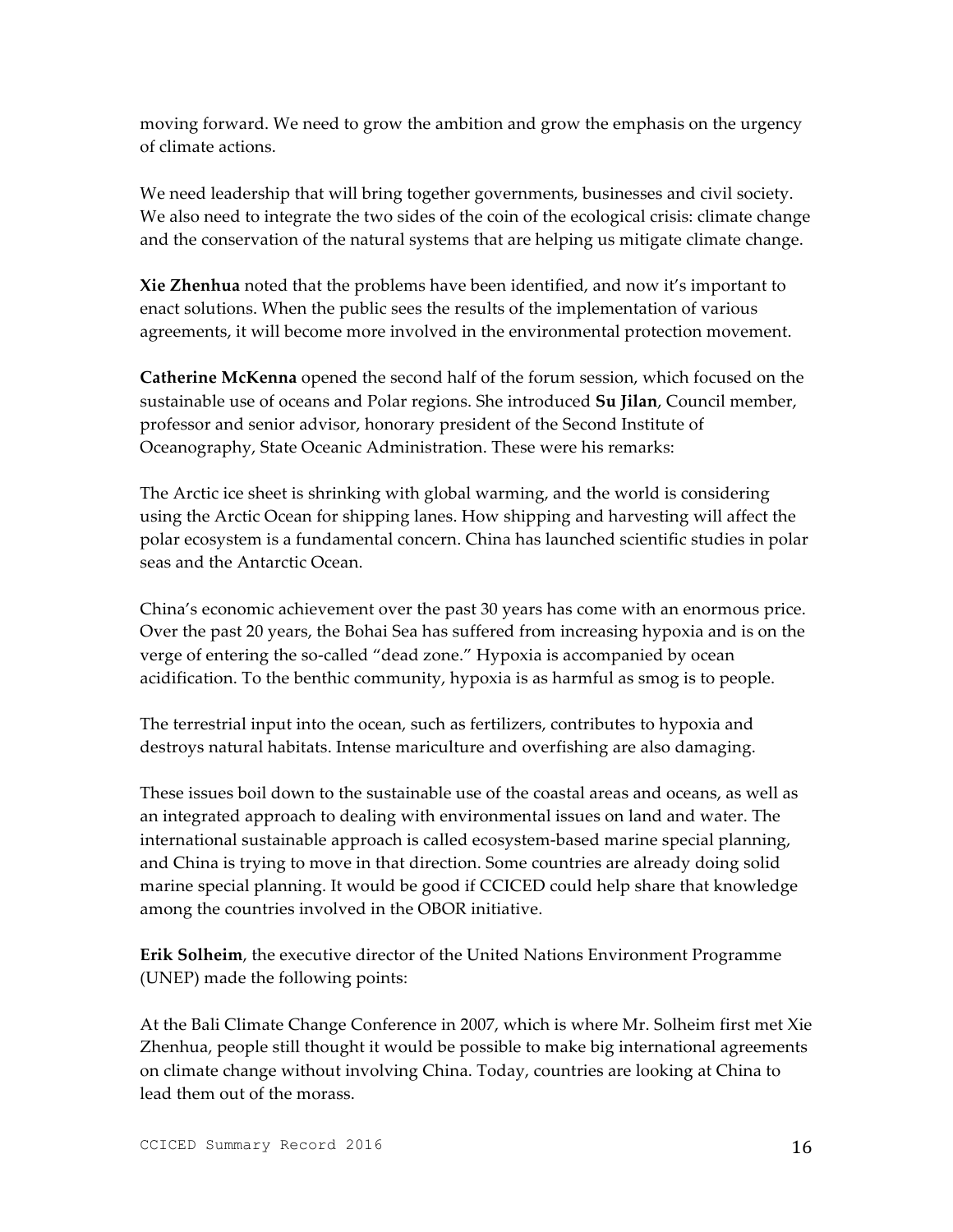Oceans are coming to the forefront because they are suffering some of the most severe climate effects, such as warming and acidification. In the South China Sea, there has been a huge destruction of coral reefs. For the first time in history, people can affect the deep seas. The oceans' increasing importance is reflected in the UN system: The most important UN conference of the year dealt with ocean issues. Time has come for China to provide global leadership on this.

There are three main challenges:

The first is the enormous increase in plastics. If we don't do anything, by 2050 the combined weight of plastics will be the same as the weight of fish. Microplastics from cosmetics affect sea birds and fish. Almost all plastics come from land, not from the shipping or fishing industries. East Asia is the main source of plastics in the oceans. This needs to be curbed.

The second issue is coral reefs. They are the cradle of fish populations and key to tourism in many parts of the world. Their protection needs global solutions.

The third issue is illegal fishing. When Mr. Solheim visited President Ellen Johnson Sirleaf of Liberia, he asked her how he could help. She said she needed a coast guard. Liberia's coast was lined with illegal fishing vessels from Europe and Asia that were plundering the poor country's resources. The international community must find ways to check and track these ships, hold people accountable and stop illicit fishing.

**Jan-Gunnar Winther**, Council member and director of the Norwegian Polar Institute made the following remarks:

This is a summary of a working paper on the oceans that was developed following the encouraging feedback received to a presentation made at last year's AGM. The world needs to strike a balance between using and preserving the oceans. We need the oceans to have a blue economy and growth, but we need to do it in a green way.

Our society's development rests upon the quality of the oceans. They hold most of our planet's water, produce more than half of the oxygen in the atmosphere and absorb most of its carbon. They provide ample economic opportunities. But issues impacting the health of the oceans including pollution and plastics, biodiversity loss, climate change and unsustainable exploitation of resources affect our ability to fully realize the oceans' economic opportunities.

Oceans know no border and need joint international action. They are the marine counterparts of the atmospheric issue. There are many regional and global initiatives for oceans, from international bodies such as UNEP, E.U., the Organization for Economic Co-operation and Development (OECD), and the World Economic Forum (WEF).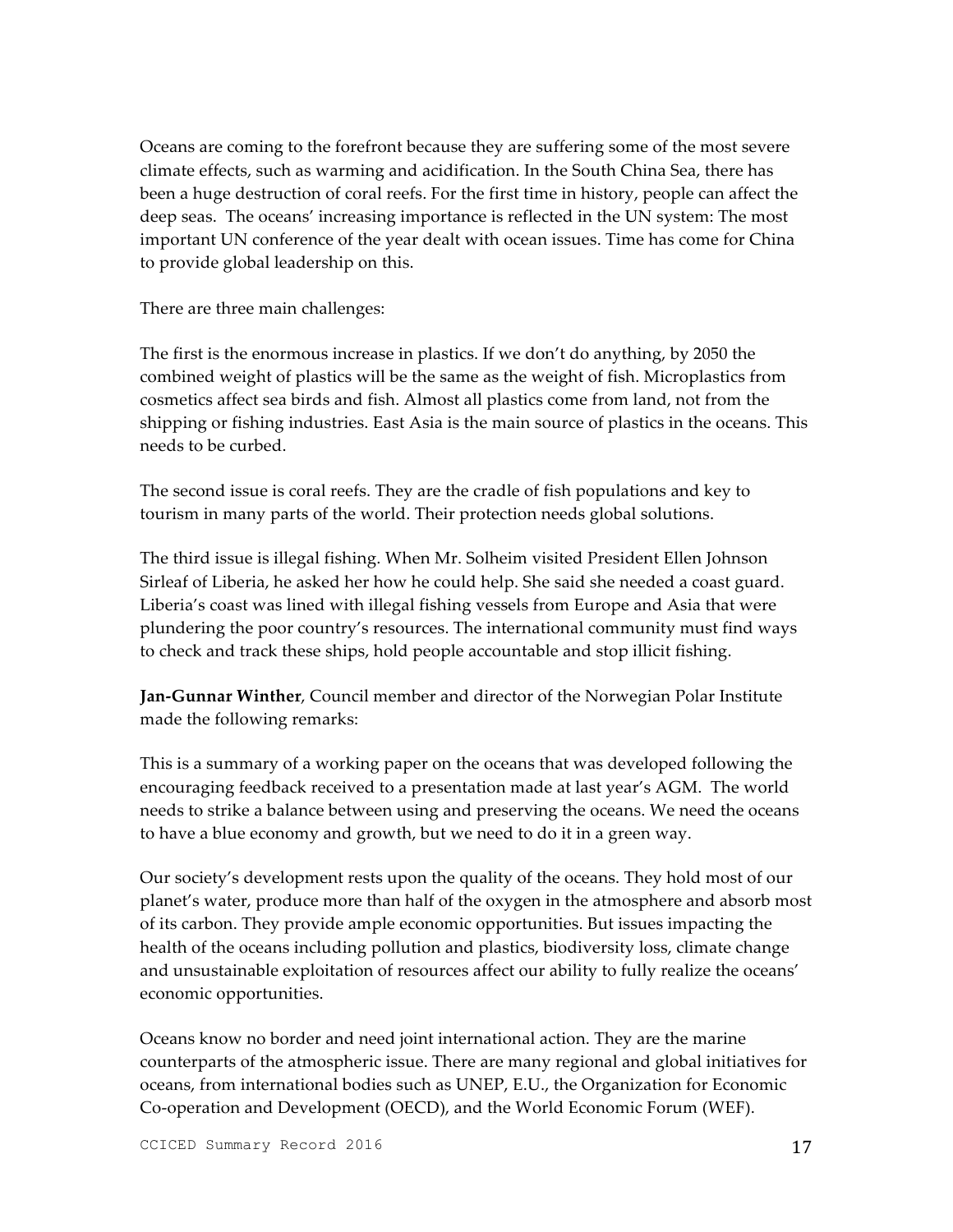CCICED should consider how China could contribute to this global movement. China highlighted the concept of a blue economy in the 12th and the 13th FYPs. It has taken part in international maritime and ocean discussions, cooperation and exchanges. China views itself as near-arctic state and is engaging in the regional cooperation framework of the Arctic Council.

Ocean issues should be an area of focus throughout CCICED Phase VI. One initial step could be to establish a Task Force or a Special Policy Study tasked with undertaking a scoping and outlook study in 2017. It would be a comprehensive diagnostic of the oceans, mapping national and international ocean processes and initiatives. This study could also encompass Polar Regions.

This process could be aligned with China's national plan for implementing the SDGs. An ocean initiative could strengthen China's position in the international community and contribute to the concept of ecological civilization within the framework of the OBOR initiative.

#### **General debate and comments**

It is dangerous to look at the oceans as a new frontier for development. An examination into the current unsustainable use of the oceans and the development of measures to restore their full potential is required. WWF produced a report calculating the Gross Marine Product, which is equivalent to a country's GDP. It would make the world's oceans the seventh largest economy in the world and place it among the G8 countries. The oceans could contribute to the economy much more than today, and that's the real potential of the blue-green economy.

It's very likely that Donald Trump will try to thwart environmental protection efforts. So it will be critical to work directly with U.S. private sector companies and banks.

\*

Specialists from the task force on South-South cooperation conducted hundreds of interviews with representatives of governments, corporations and civil society in Latin America, Southeast Asia and Africa. People in these regions don't know much about China's environmental leadership. They are eager to receive Chinese investment and aid, but China needs to do a better job of communicating its efforts in global environmental governance.

The oceans agenda is attractive for many governments and NGOs. It would be good if CCICED made a thorough assessment of the current situation and of the players involved. It should also make use of the new digital technologies such as drones or tools for monitoring or fisheries control.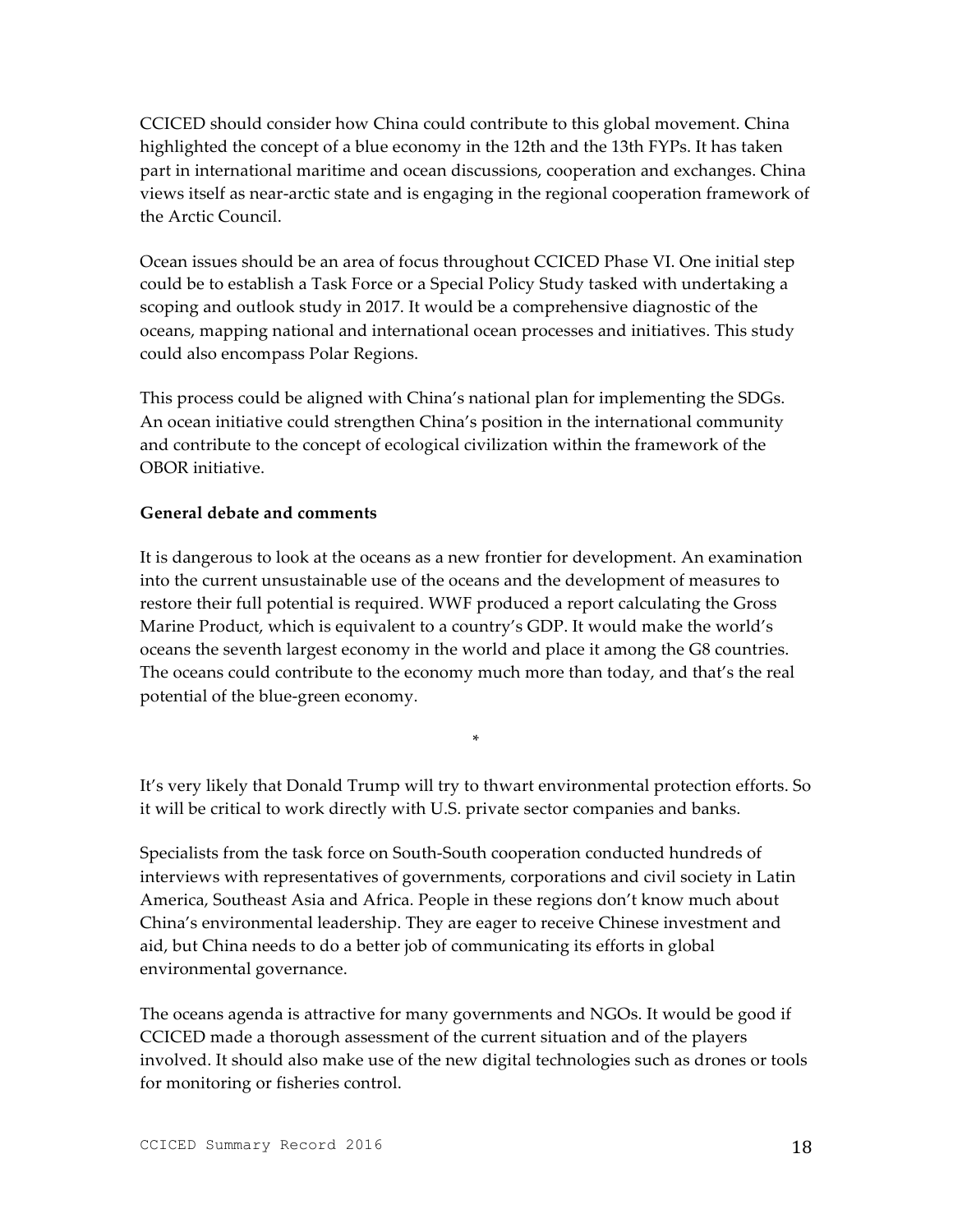The world has moved through two phases of global governance on environment and climate change and is now stepping into the third.

The first stage led to the Copenhagen Climate Change Conference in 2009. The discourse at the time revolved around environmental governance, emissions reduction and shared responsibilities. It was important to establish that climate change was a threat for humanity. Copenhagen was for many a painful experience. After that, the global environment governance for climate change became a global economic governance issue. It focused on the transformation to a low-carbon economy.

Now we are facing a "counter-transformation," defined by protectionism and antiglobalization. A solution would be linking the debate on climate change and the oceans with the 2030 Agenda for Sustainable Development, which has a component of social inclusion. The field of climate change and environment is now the only humanity project left standing. So "togetherness" can happen in this field, where there's global consensus.

Secondly, the 2030 Agenda and the Paris Agreement create a global social contract for a wealth model that is compatible with a 10 billion-person civilization. It's combining planetary issues with social inclusion, while trying to address the fact that some people feel threatened by globalization. Seen from this angle, the 2030 Agenda and the Paris Agreement can be a modernization project for the economy; an inclusiveness and justice program answering the anti-globalisation movement; and an international cooperation and peace project.

The Paris Agreement set up perhaps the simple part of the equation because it established a bottom-up process where every nation is responsible for its own territory. But nobody feels responsible for the oceans and the high atmosphere. So this is a new challenge to global governance that must be met.

\*

The questions are how to rethink the multilateral process; how to overcome the strict interpretation of territoriality; and how to involve the private sector and employ the new technologies.

\*

China is developing faster than other countries, but it also shows that the development path can be innovative. It shows that the economy could be developed at a lower environmental cost and by using a lower-carbon approach. This is unprecedented in the history of industrial countries. Only developing countries today can take this innovative approach.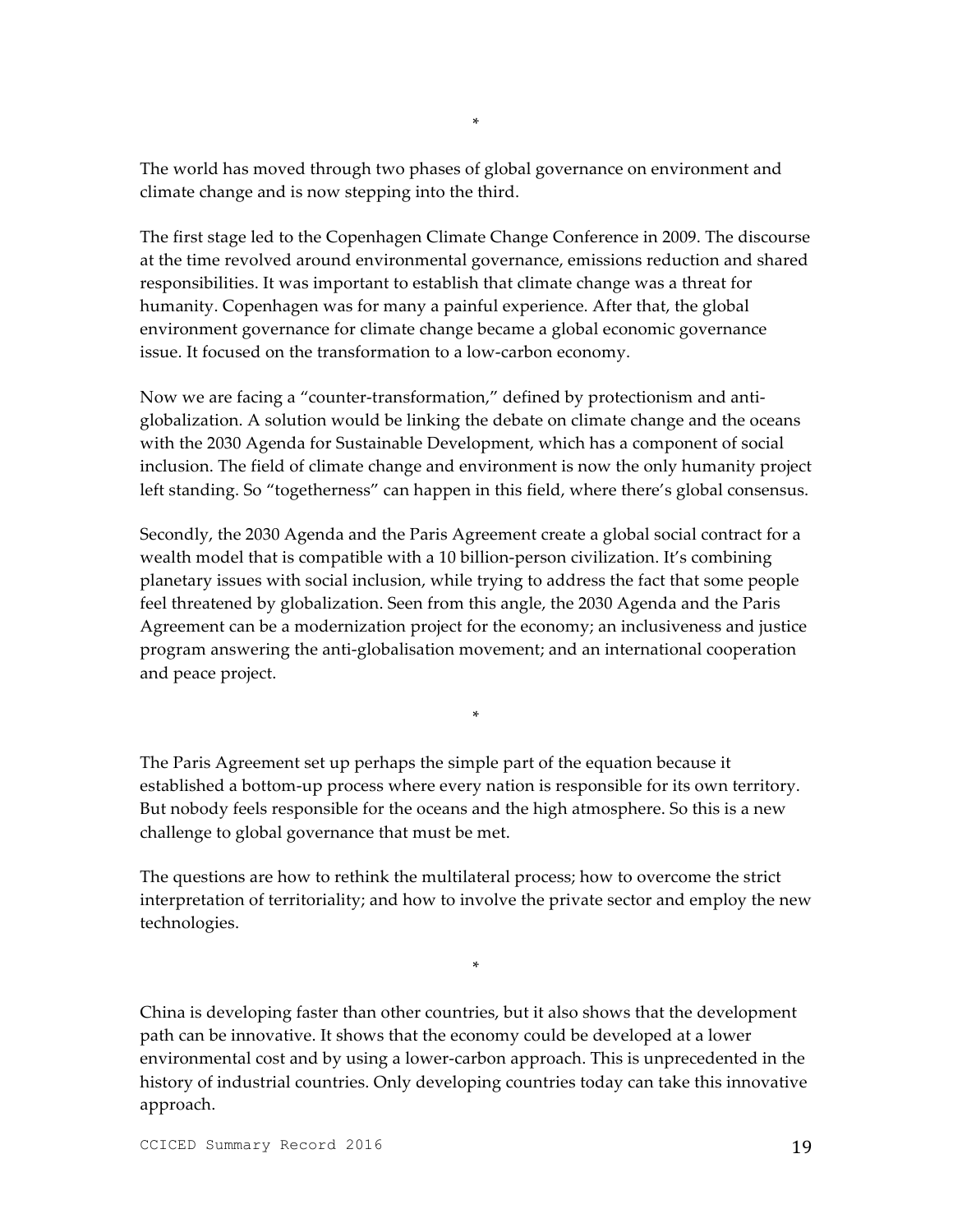However, China has its strengths and weaknesses. It's a large country, which can do things on a large scale, with a centralized government that is maybe quicker to implement policies. But it also has a huge fiscal burden having to provide social safety to so many people.

\*

**Xie Zhenhua** concluded the open forum discussion by saying that countries at different development stages face different issues. Maybe a major sustainable development platform is needed to discuss these issues. This platform could be used for addressing the economy, disparities between the rich and the poor, development, social issues, employment, political diplomacy and environmental issues.

Maybe in the future CCICED will align climate change targets with SDG targets and with China's own objectives for an ecological civilization. The CCICED needs to reform in order to play a better role in the South-South cooperation framework.

## **2. Plenary Session**

CCICED Secretary General and China's Vice-Minister of Environmental Protection **Zhao Yingmin** called to order the fifth meeting of Phase V. In his new role as secretary general and on behalf of the Chinese government, Mr. Zhao welcomed all participants.

Other CCICED changes of note: Canada's Minister of Environment and Climate Change **Catherine McKenna** has been appointed international executive vice chairperson, and the Secretary-General of the Netherlands Ministry of Infrastructure and the Environment **Lidewijde Ongering** and ADB Vice President **Stephen Groff** have been appointed Council members.

**Zhao Yingmin** introduced the first two speakers of the plenary session: **Catherine McKenna** and **Xie Zhenhua.** 

## **a. Speech by Catherine McKenna, CCICED International Executive Vice Chairperson and Minister of Environment and Climate Change, Canada**

**Catherine McKenna** welcomed all participants and thanked **Zhao Yingmin** for chairing the session. She then made the following remarks:

This year's AGM, focusing on China and the world, will discuss the steps China is taking to expand its contributions to international development and global environmental security. China has accomplished so much in this field, but the Council needs to do more to ensure these efforts have the greatest possible impact.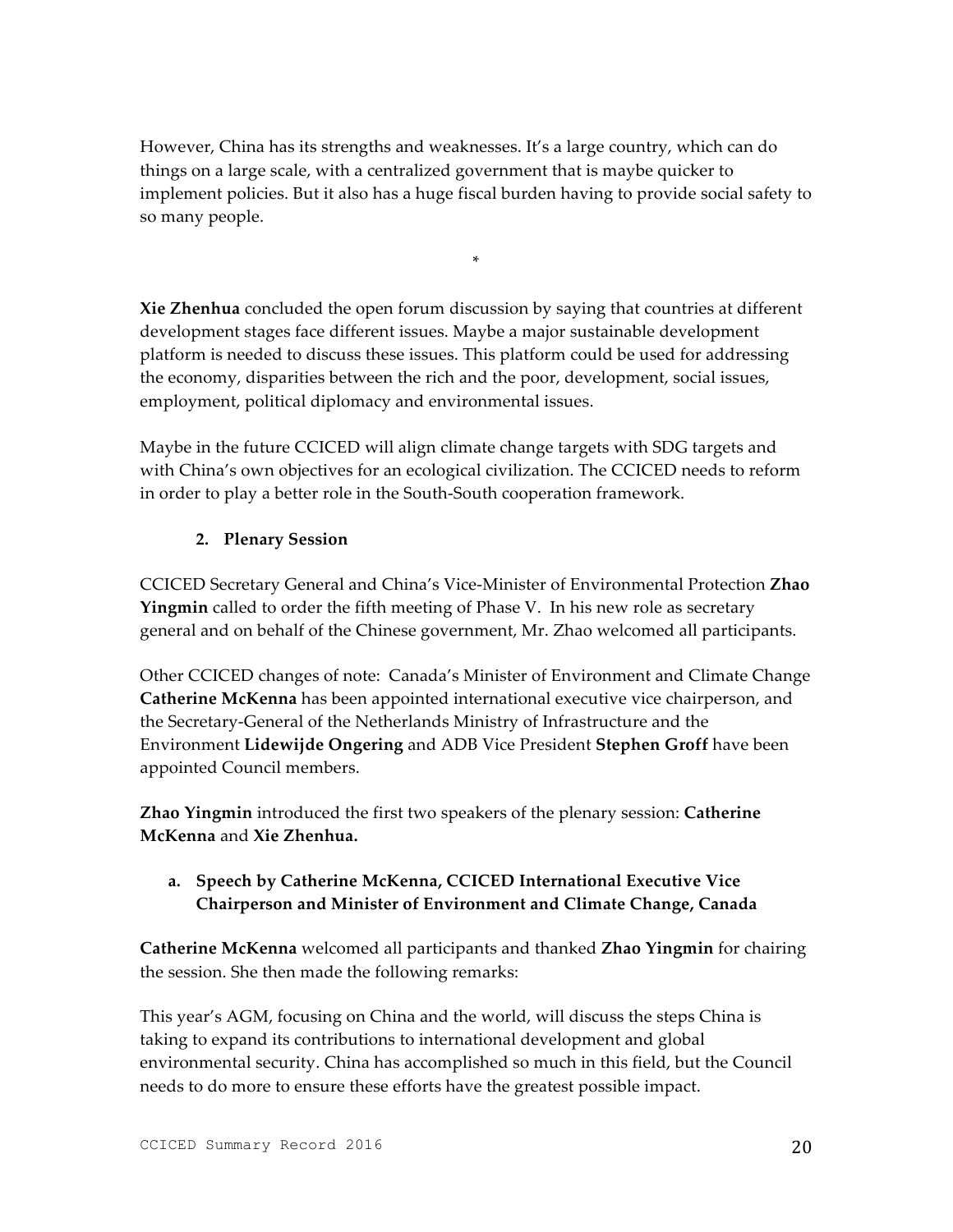China's environmental legislation has improved, but there needs to be a better legal and regulatory base for China's ecological civilization efforts for green development and environmental protection. China's efforts include the war on pollution, the green innovation initiatives in the 13th FYP, the domestic implementation plan for the SDG 2030 and China's commitment to the Paris Agreement and other global accords.

Ecological civilization needs to be better promoted in China and abroad, especially among developing countries and international organizations. China should consider establishing a comprehensive action guide for its green initiatives abroad. It also needs to strengthen its leadership on green and global value chains and send clear policy signals to Chinese enterprises that green commerce is essential.

The launch of a national carbon market next year is a big step in the right direction. It will provide incentives for businesses to pursue clean energy and low-carbon innovation.

South-South cooperation efforts could help ensure that partner countries participate in greening global value chains.

CCICED will submit this year's recommendations to the State Council. Planning for Phase VI will focus on the period between 2020 and 2030, which is full of opportunities related to innovation technologies, greener lifestyles, big data and the sharing economy. CCICED must also focus on the oceans.

CCICED's work is important in the context of the implementation of the SDGs, the Paris Agreement and the agreement under the Montreal Protocol to phase out HFCs. The Council should continue to collaborate with its international partners and members to address concerns such as gender equality and climate change.

## **b. Speech by Xie Zhenhua, CCICED Vice Chairperson, China's Special Envoy on Climate Change and Deputy Director of the Committee on Population, Resources and Environment, CPPCC**

**Xie Zhenhua** indicated he was speaking on behalf of CCICED Executive Vice Chairperson and China's Minister of Environmental Protection **Chen Jining** on the theme of this year's AGM, Ecological Civilization, China and the World:

The concept of ecological civilization was first formulated in 2007 during the 17th Party Congress. Over the past decade, the concept has been evolving and changing, and since the 18th Party Congress it has become one of the most important concepts directing China's governance and administration. It is embedded in the ideas and activities of the Chinese Communist Party, as well as in China's economy, politics, society and culture. It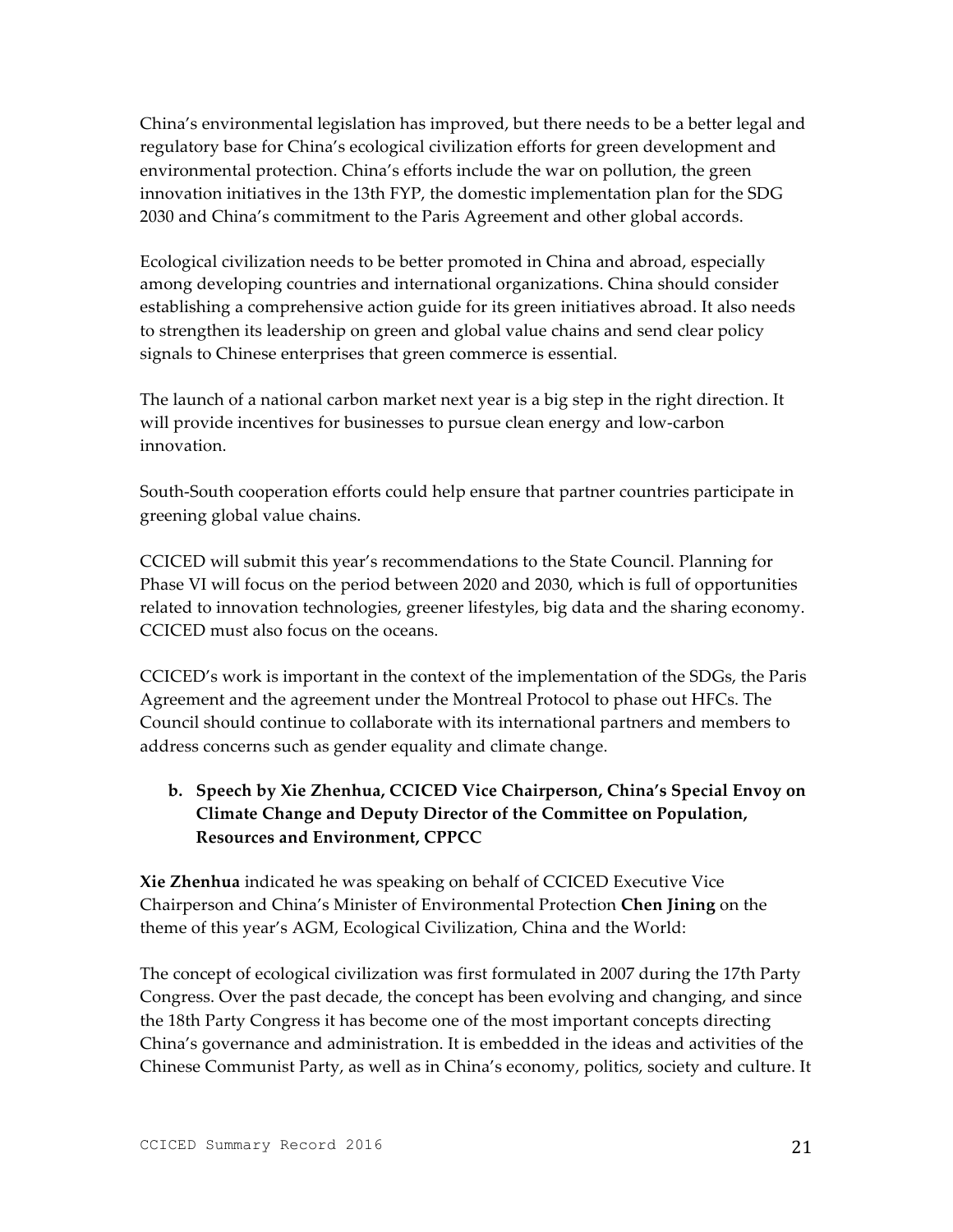will influence China's domestic and foreign policies and legal structures in coming years.

For example the strategy for the Yangtze Economic Belt now focuses on conservation as opposed to development. The OBOR initiative, the establishment of the AIIB, China's approval of the Paris Agreement, the Nagoya Protocol, the Minamata Convention on Mercury, the revisions to the Montreal Protocol on the depletion of the ozone layer, as well as China's national program for achieving the 2030 Agenda goals and putting green finance on the G20 Hangzhou summit agenda, were all actions influenced by the concept of ecological civilization.

Ecological civilization is linked to the Chinese philosophical idea of unity between humanity and nature. By 2020 China hopes to take major steps toward the idea of a conservation society and a new form of relationship with the environment.

There are differences between ecological civilization and sustainable development. While sustainable development integrates economic, social and ecological aspects, ecological civilization is a "five-in one" concept: it adds to this the political and cultural dimensions of development, which refer to changes in the behavior of government, workers and ordinary citizens.

The theoretical basis of the two concepts is also different. While sustainable development is about the development's burden on the environment, ecological civilization starts from the social and cultural aspects of China's economic and social development. The two concepts' value systems also differ. Sustainable development is not attached to the values of any particular political party. Whereas ecological civilization is not only a concept related to development, but it also expresses the vision of China's Communist Party.

It is important for China to promote the concept of ecological civilization, because: First, ecological civilization is a Chinese upgraded version of sustainable development. Secondly, it is going to be an important part of global sustainable development. Thirdly, China is promoting the concept of ecological civilization as a contribution to global sustainable development.

In the context of current climate change conditions, no country's ecological security can be guaranteed, despite the multilateral agreements and conventions. As President Xi Jinping stated, countries need to work together to deal with this very complex international situation. Therefore this AGM should address some fundamental problems, including ways in which China can accelerate its own green transformation, collaborate with other countries, and promote global ecological civilization and green development.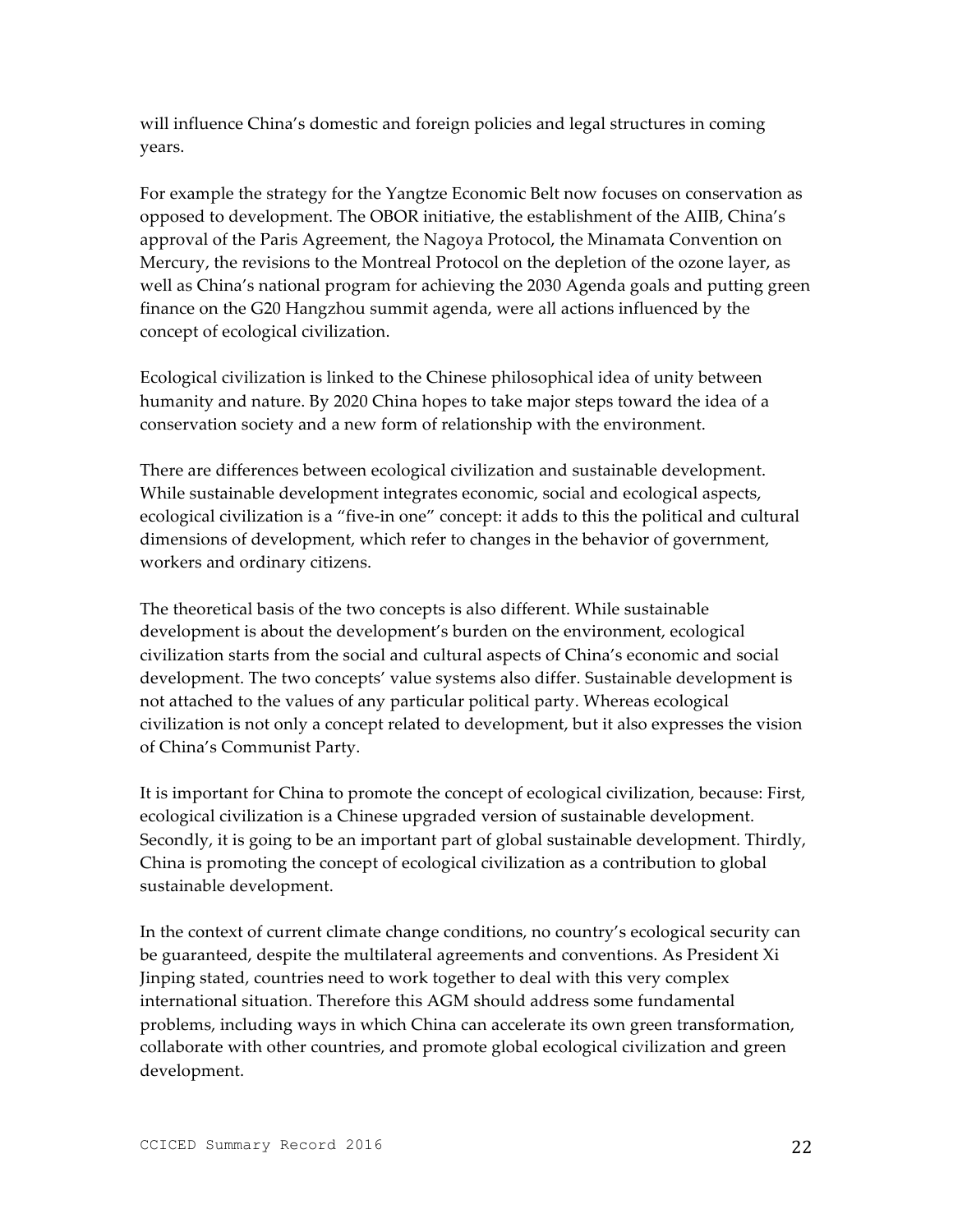**Xie Zhenhua** proceeded to make his own remarks to the plenary:

CCICED has grown and matured over the past 25 years. CCICED's recommendations have played an important role in China's policymaking. In the future, CCICED should not only support China's ecological civilization but also serve as a channel between China and the West, and as a way for China to share its lessons and experiences with the world.

## **c. Presentation of the CCICED Issues Paper**

CCICED International Chief Advisor **Art Hanson** gave the following presentation:

In the past decade, China has been trying to "refill the glass" of environmental protection. These positive measures are going to have a snowball effect, though challenges are going to increase. The question is what can we do in the next three to four years to make an impact on the situation in 2030 and 2050.

China's leadership is key to accomplishing our global climate goals. By 2050 if not earlier, China should become first among the world's green leaders.

China should be a leading supporter of a green South-South cooperation. The underlying idea of our paper's 10 issues is that China will have an attitude of turning challenges into opportunities. This is also an opportunity for the world to collaborate with China.

We need to accelerate the timeline for many of the goals we've set for 2030, and then we need to set more rigorous goals. This is the responsibility of all countries, not only China.

CCICED International Executive Vice Chairperson **Catherine McKenna** chaired the next section of the plenary, focusing on the CCICED's upcoming priorities. She made the following remarks on gender equality and climate change:

In 2016, climate change actions gained momentum through measures such as the ratification of the Paris Agreement, the amendment under the Montreal Protocol on HFCs, and the ICAO agreement to reduce emissions from the international aviation industry. Nevertheless, there are gaps in the global efforts, particularly on the issue of gender and climate change.

This is a very good example of how we need to link climate action to the SDGs. Women are a vulnerable population that is often disproportionately affected by climate change in developing countries due to the different gender roles and inequalities. Women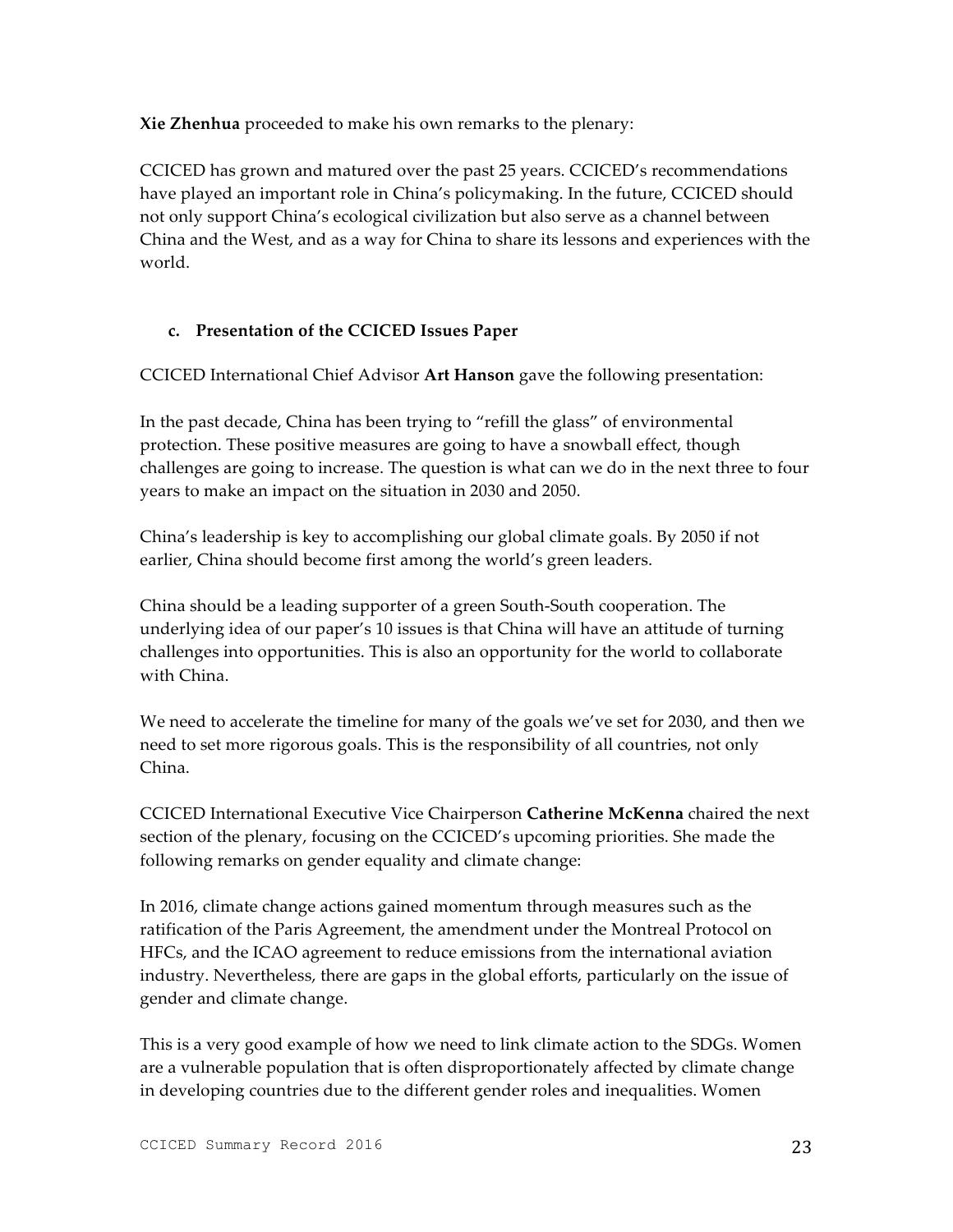constitute the majority of the world's poor; they depend on the natural environment for their livelihoods, which climate change now threatens. In most developing countries, women and girls are responsible for collecting traditional fuels and water; climate change increases the distances they need to travel to feed their families. It puts their physical safety at risk. Women also often face limited access to resources, and this constrains their mobility, flexibility and capacity to adapt to changes in their environment. In addition, social norms and institutional barriers often restrict women from full participation in decision-making and in creating the necessary strategies.

Women are valuable agents of change and innovation, who possess a strong body of knowledge and expertise that can be used in climate change mitigation, disaster reduction and adaptation strategies. Climate change actions have a greater chance of success and are more sustainable when they take into account and respond to the different views and needs of women and men. This means systematically integrating gender considerations including local women's knowledge and practices into climate adaptation and mitigation plans. It also means engaging local women, women's organizations and civil society organizations in the planning and implementation of climate change initiatives.

As a global community, we need to be committed to addressing gender imparity and giving a voice to women in climate change decision-making. The China Council is well placed to produce gender-disaggregated data that will help to develop strong and effective policy options for global engagement on this issue. An integrated approach to addressing climate change and implementing the SDGs will also help China and the world focus on advancing women as agents of change and innovation and valuing women's traditional knowledge.

Addressing air quality has many co-benefits including tackling climate change, transboundary air pollution and human health. China's efforts on short-lived carbon pollutants such as black carbon and methane have achieved results. China also helped to advance the Kigali Amendment to phase down HFCs, and this contribution has been key.

#### **d. Discussion on the CCICED's Upcoming Priorities**

**Xie Zhenhua,** CCICED vice chairperson, gave the first speech on this topic and made the following remarks:

China is keeping its climate commitments. It has integrated the concept of ecocivilization in its strategy to implement the SD 2030 Agenda and the Paris Agreement.

China's pilot carbon trading system is underway. The seven pilot programs have generated a transaction volume of 3.2 billion RMB, with an average price of 30 RMB per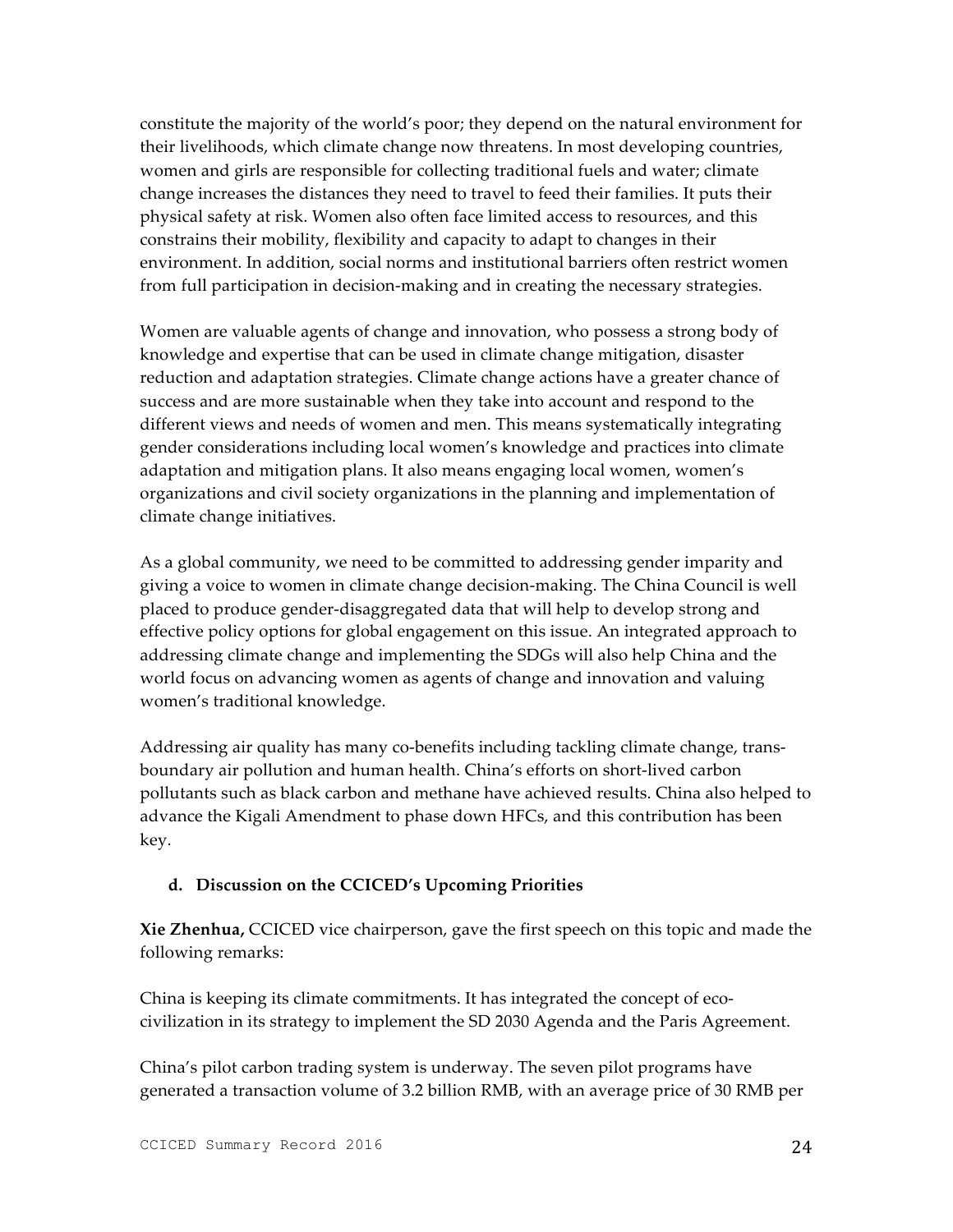ton of CO2. Next year, China will launch its national carbon trading market, which will hopefully mature by 2030.

China, Japan and Korea are discussing establishing a unified carbon market for Northeast Asia. China is also considering collaborations with the E.U. and regional U.S. carbon markets, but each country's carbon market should first mature before linking up with others.

The Chinese government is advancing South-South cooperation while maintaining South-North cooperation. Since 2011, China has allocated 270 million RMB for climate change projects in southern island countries and African countries. Vice Premier Zhang Gaoli has announced that China will double its financial support from 2017 levels and set up a South-South cooperation fund. President Xi announced in Paris that China would establish a fund for the cooperation among developing countries.

At Marrakech we discussed linking the South-South cooperation framework with the OBOR initiative. The 71st Session of the UN General Assembly showed international support for OBOR, an initiative that could enable China to distribute its Internet, green and renewable energy technologies to other partner countries. It could also establish a low-carbon infrastructure and help strengthen developing countries' disaster mitigation and prevention capabilities.

China has completed its 2050 strategy, but its low-carbon approach will be further adjusted based on the economic situation, the Paris Agreement and the Marrakech requirements. The government will share the details of this strategy with the CCICED and, eventually, the general public.

**Barbara Hendricks**, CCICED vice chairperson and Germany's Federal Minister for the Environment, Nature Conservation, Building and Nuclear Safety, made the following points:

Countries should use low-carbon economic development in order to restructure their economies and meet various environmental targets. Through its implementation of ecological civilization, China is providing a good example to other countries.

More international conversations are needed to help meet sustainable development targets. Germany has established an environmentally focused online network of countries. The German government will organize a meeting on sustainable goals in Berlin next year, and it hopes China can join. Germany will also host the G20 summit and will put the SDGs on the agenda. It's time to go beyond theories and ideas to adopt specific measures.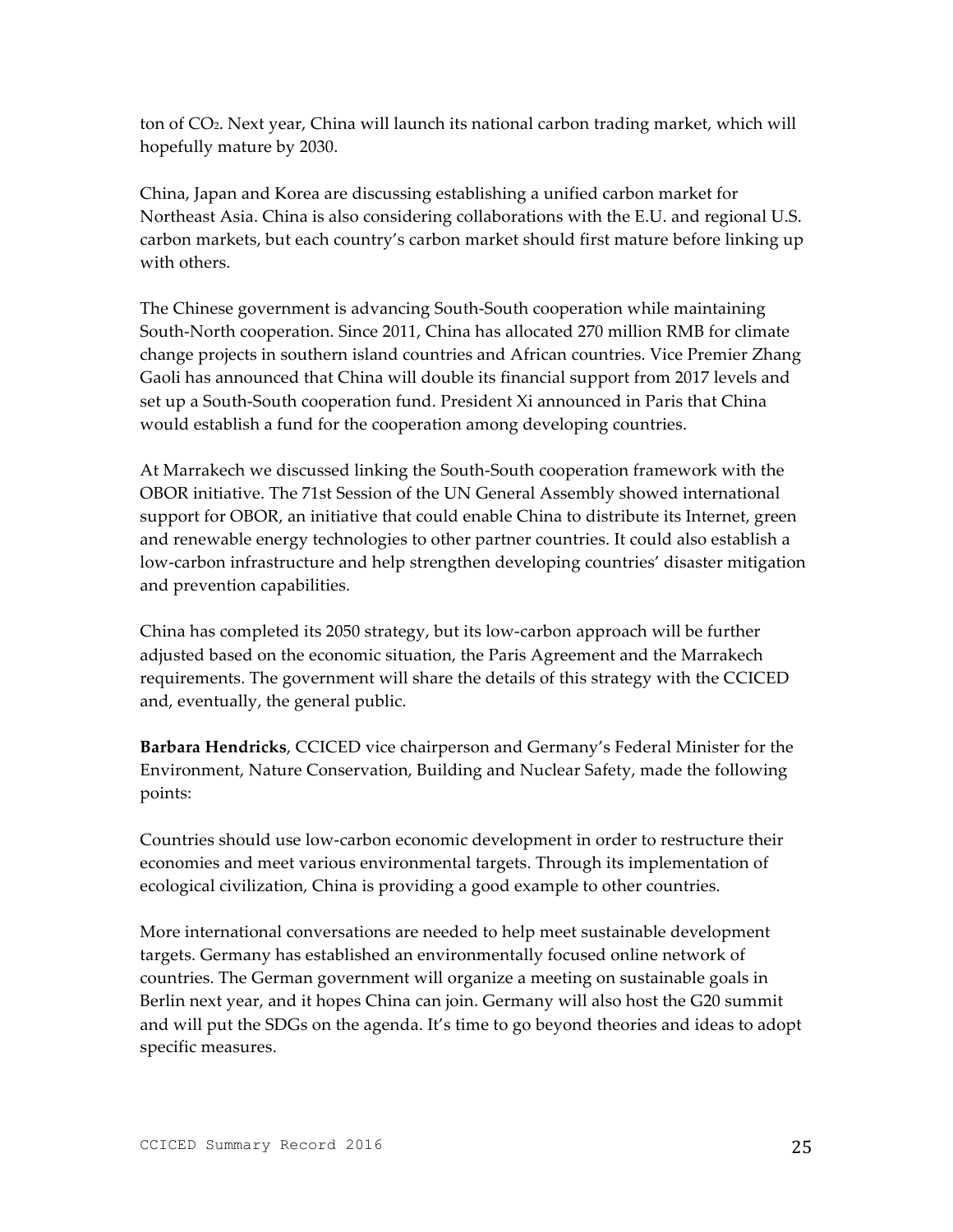Germany has adopted a host of specific programs and initiatives as steps to achieving the SDGs. The CCICED should consider that most countries in the world don't have enough capacity to deal with environmental pollution. Finally, businesses and the whole of society should contribute to achieving sustainable development.

**Zhou Shengxian**, CCICED vice chairperson and deputy director of the Committee on Population, Resources and Environment (CPPCC), made the following remarks:

China's guiding principles have changed from developing first and trying to solve pollution later, to healthy development. China cannot continue to pursue rapid growth because that has created a lot of environmental issues.

Environmental conservation is going to affect the economy. Certain regional governments are being caught just mouthing the words and not implementing the policies. This needs to be dealt with.

Many people still think smog is a natural phenomenon related to prevailing winds. This is detrimental to any attempt to deal with the smog. The public needs to be better educated on this issue.

Finally, **Achim Steiner**, CCICED vice chairperson and director of the Oxford Martin School, emphasized the following issues:

We can look back at 1 1/2 years of breakthroughs in climate change mitigation, including the SDGs, the Paris Agreement, the Kigali Amendment, the ICAO decisions and the investment in new technologies and low carbon pathways. We have a different society from just a few years ago, despite some ongoing misleading narratives.

The Council's journey has shown us that environmental pollution and sustainability need to be addressed in a systemic way, which involves an economic policy-driven agenda. Today, societies around the world are expressing frustration with the current economic model. China, through its own sometimes painful journey, has discovered that in the economic model alone does not necessarily lie the vision of the future of a nation. Ecological civilization expresses a vision of a society not just in environmental terms but in the broader sense as well. The Council can help this concept mature.

Economic transformation is at the heart of the Paris Agreement. We can't hope to achieve its targets on today's economic models, markets and business models. And yet this transformation is enormously complex and is paralyzing political and business leadership around the world.

In order to solve the climate problem we must focus on co-benefits, such as between pollution and health, and between agricultural productivity and water resources. This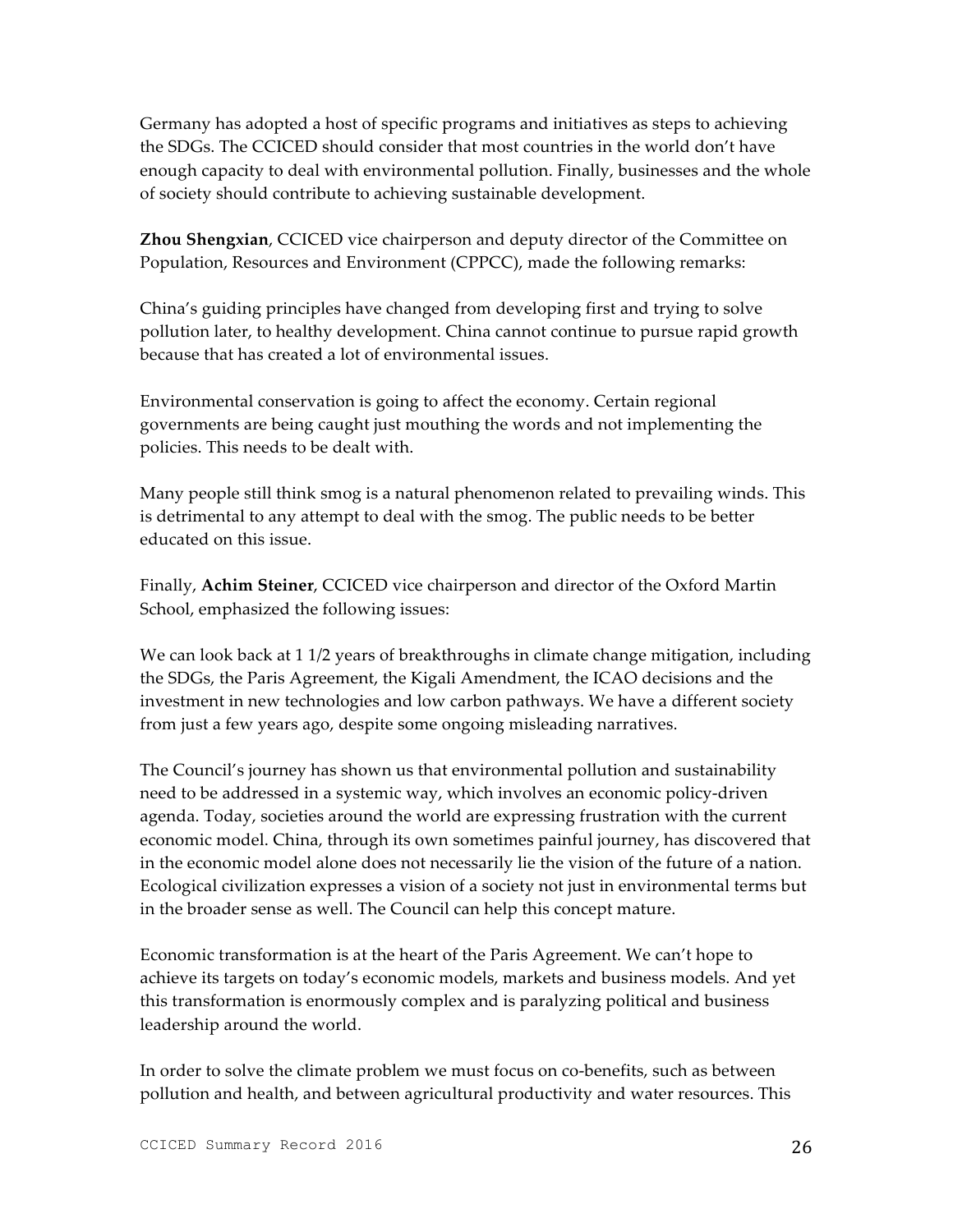way, the transformation becomes politically, socially and economically more arguable and implementable.

The challenge of climate change is compounded by the challenge of making land-use decisions that will allow 10 billion people to survive on this planet while maintaining a functional natural environment.

The Oxford Martin School looks at the full spectrum of challenges in the 21st century including the power of technology. It is possible that in our cities by 2050 we may need less than 60 percent of the vehicles we have today in order to provide a higher quality of mobility for residents. Emerging technology pathways such as autonomous vehicles are only 15 to 20 years away.

The advances in renewable energy technology storage and grid management systems also make it conceivable that by the middle of the century, access to electricity will be the least of our concerns. Financial markets and green finance are another component of this transformation.

Regarding South-South cooperation, Africa in 30 years will double its population to 2 billion people. It will be the next frontier of industrialization, and it will determine whether or not we achieve the Paris Agreement. China's work for an ecological civilization will be relevant to the future choices of people on a continent such as Africa.

We are facing a politically difficult moment in some parts of the world. We need leadership and wisdom in order not to lose the momentum to act on the Paris Agreement.

## **e. Briefing on the Open Forum Discussions**

**Liu Shijin**, deputy director of China Development Research Foundation and former vice-president of the State Council's Development Research Center, briefed the plenary on the discussions during the open forum on the new growth impetus for green transformation and prospects for sustainable development:

China has seen the lowest economic growth rate this year, but coal consumption and carbon emissions have also declined. There are still cities and regions across China that pollute first and try to remedy the situation later. There's a contradiction between green development and companies' profits. The Council should review the best practices in this area.

The increased popularity of apps for takeaway food has led to more plastic and food waste, which should be dealt with. On the issue of green standards for businesses,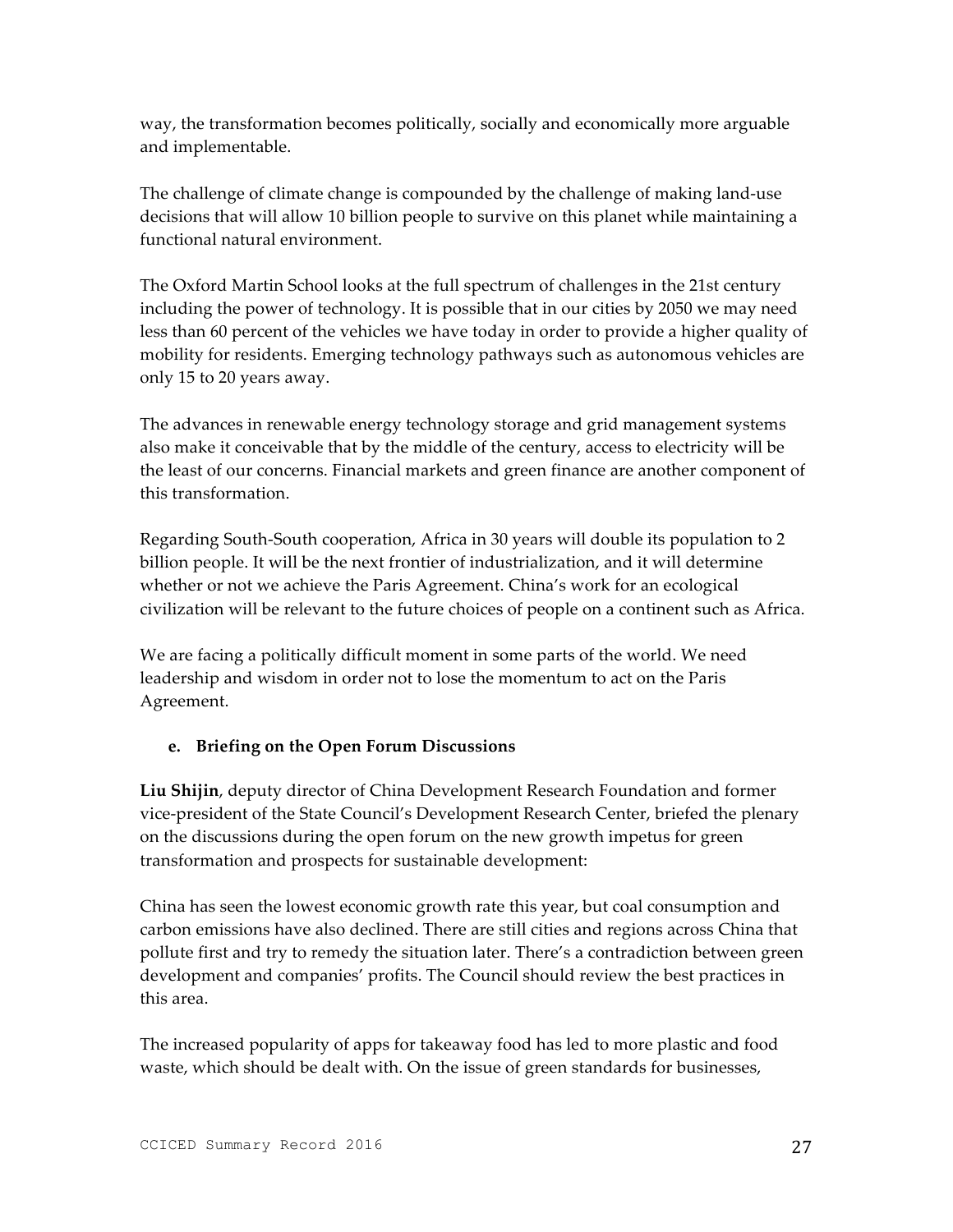enterprises that want to invest abroad should be required to uphold environmental protection standards.

To conclude, China's consumption and supply chain structures need to be reformed to support green development. Public awareness of environmental issues has improved, but some of the green growth policies are not being efficiently implemented.

## **f. Policy Research Reports**

**Liu Shijin,** co-chair of the Task Force on *China's Green Transformation Outlook 2020 — 2050* presented the preliminary findings of his team. Here were the main points he made:

The report aims to answer four questions:

- 1. What is green transition, and what is the long-term perspective on it?
- 2. Against what historical background will the green transition occur in China?
- 3. What is the green economy like?
- 4. How can we accomplish this green transition?

Looking at the rationale for a green transition, green development was often seen in the past as a high-cost endeavor. It's important to emphasize that green development is actually an opportunity and can provide new drivers of economic growth. For example, there's an increasing demand in China for green consumption, which opens up new possibilities.

Green development has also driven innovation in China, and a growing number of green businesses are being set up. Green development also provides employment and strengthens the links between China and the world, especially through trade and technological exchanges. There needs to be a new narrative on green development, which shows that it can solve some of the drawbacks of traditional development models.

The task force has produced a policy framework and a roadmap for green transformation. The policy framework includes five policy packages:

First, we need to create a new narrative of green transformation to help the public embrace the concept and to address negative perceptions. This can be accomplished through pilot projects, for example. Second, we should level the playing field in green development. Third, green products should be incentivized. Fourth, we should reform the subsidies for green industries as a payment for their provision of environmental services. Finally, we should encourage research and development in green industries, as well as entrepreneurial incubation and infrastructure.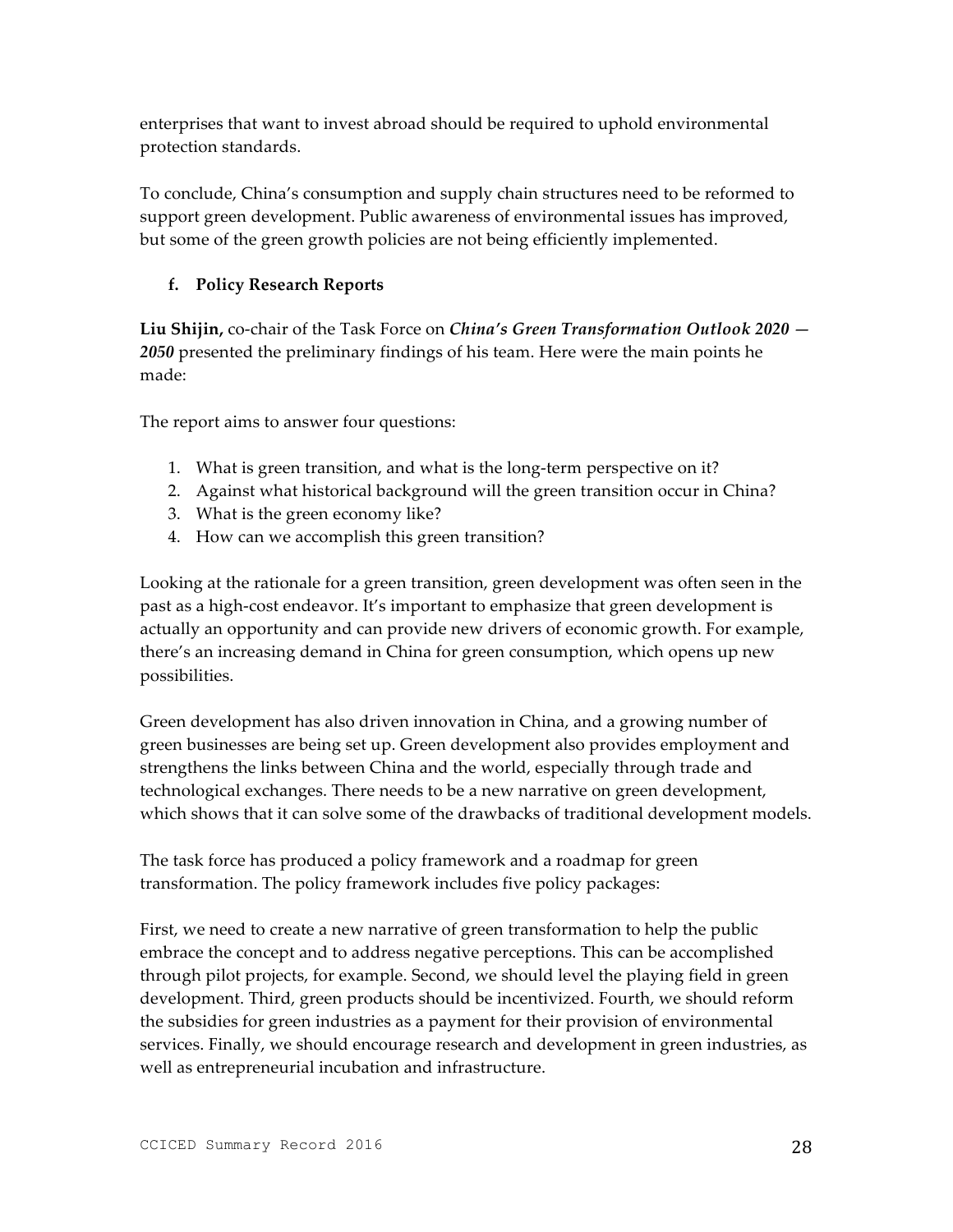The roadmap from 2020 to 2030 is more concrete and includes policy-oriented measures, while the roadmap between 2030 and 2050 is more strategy and vision-oriented.

Task Force co-chair **Jacqueline McGlade**, chief scientist and interim director of UNEP's Division of Early Warning and Assessment, added the following remarks:

The vision toward 2050 entails moving from a conflicting set of cycles to a virtuous cycle, where there's reinforcement at every point. It entails intervening in the economy, in the environment, in society and culture.

In the short term, it requires investment to help industries with potentially stranded assets to become profitable by doing business in a new way. Agreements from different areas will need to be regarded in a comprehensive way. Policies will need to be discussed through the lens of cities, which could help shift the mindset through education and global connection.

In the end, moving into a greener environment requires interventions everywhere. For that we need innovation in thinking, in technology, in governance, legislation and finance, and in how the economy will operate.

The Paris Agreement takes us only to 2030. If we're successful in reducing the GHG emissions by then, we'll have to start all over again. So it's important to keep 2050 in mind as we develop thinking around ecological civilization.

**Sun Youhai**, director of the Institute of Applied Law of the Supreme People's Court of the People's Republic of China, co-chair of the *Task Force on Rule of Law and Ecological Civilization*, presented the team's report and made the following points:

The report looks into five areas: how to implement the SDG 2030 Agenda, and how to upgrade China's environmental legal system, judicial system, law enforcement and law compliance.

The task force suggests establishing a legal guarantee scheme for China's sustainable development. In September, the government promulgated China's national plan for the implementation of the SDG 2030 Agenda - a legal guarantee scheme is an important tool for achieving this.

By 2020, the legal system for ecological civilization should be established, and by 2030 it should be fully developed. The task force suggests creating a hazardous chemicals safety and environmental management law. China should also promulgate a national protection law targeting overdevelopment issues, encompassing national parks and conservation areas. A special law should address atmospheric environmental protection in the Beijing-Tianjin-Hebei region, with an environmental code required to harmonize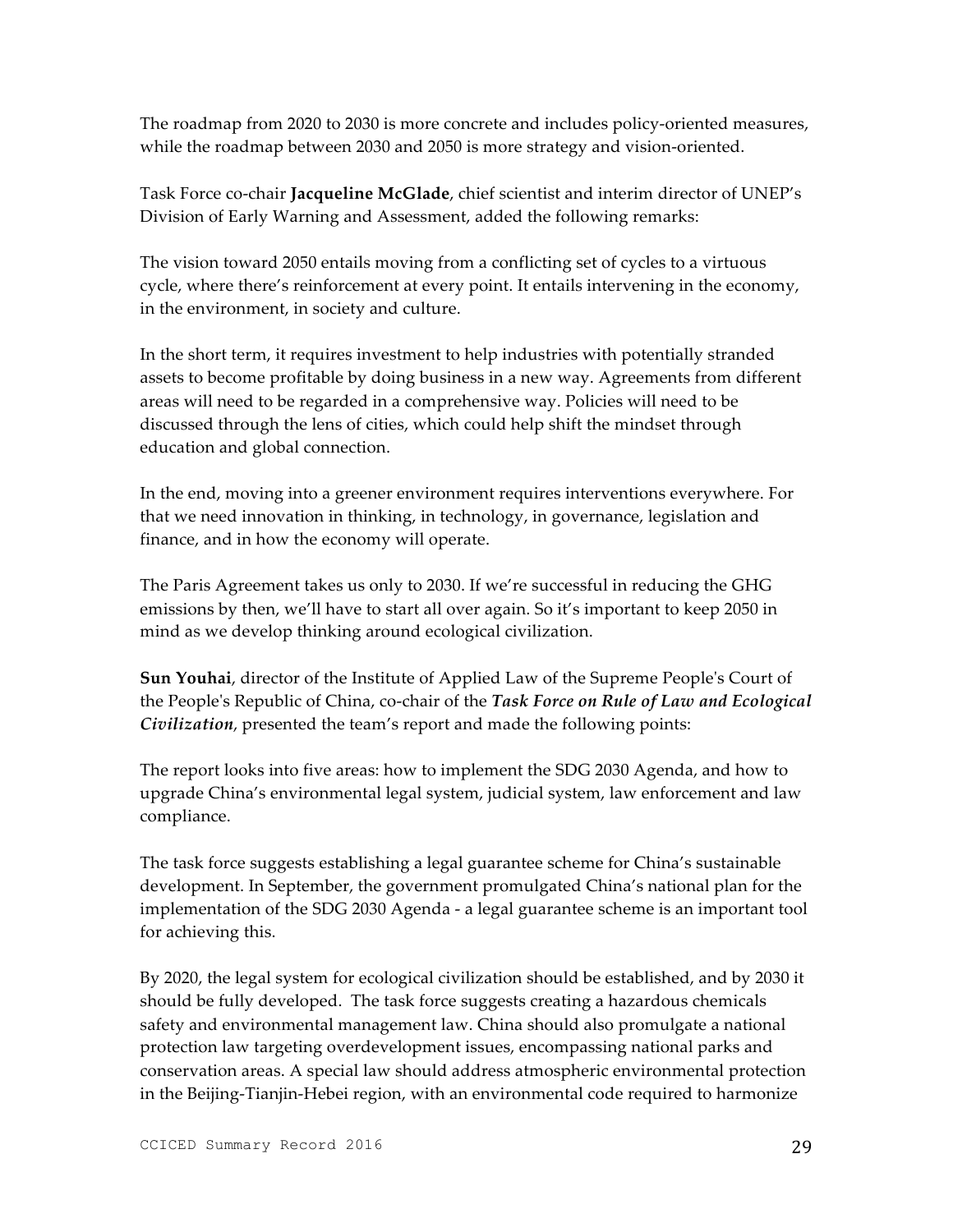different laws. The task force also suggests that MEP establish a regulatory bureau for the management of watershed environments and set up an environmental protection bureau for the Beijing-Tianjin-Hebei area.

Currently, legislation in other fields undermines the effects of the environmental law, and this should be addressed. It's also important to strengthen environmental judicial safeguards. Trial environmental cases need to be treated more professionally, with the government explicitly encouraging the public and NGOs to file environmental lawsuits.

Task Force co-chair **Donna Campbell**, former independent chair of the New South Wales (NSW) Marine Compliance Taskforce, and former executive director for legal services of the NSW EPA, Australia, added the following comments on the report:

Under developed environmental legal systems, it's not only citizens and businesses that need to comply with the law, but also government institutions. A cost-effective legal system aims to maximize voluntary compliance while minimizing the need to take enforcement action, which is costly and time-consuming.

Imposing legal obligations on institutions usually happens through procedures, which are precautionary in nature — for example issuing a pollution permit to allow a steel plant to operate. This process happens at a critical early point, before the plan is implemented or the development is carried out. Regulatory agencies have discretion in their decision-making, and their decisions have the force of law.

Regulatory agencies exercise discretion, so this needs to be supervized; the decisionmaking process should be transparent and involve the community and government agencies. For example in Australia, most environmental court cases are about ensuring these procedures are followed, not to remedy the damage that has already occurred.

Regulatory agencies must adopt different strategies depending on how intentional the damage was. They must provide education, support and guidance to those willing to comply; on the other end of the spectrum, they must subject those who broke the rules intentionally to the full force of the law.

Public supervision is key for this system to work well. The public needs to trust that judges are independent and make decisions according to the law and the facts. Secondly, judges, lawyers, prosecutors, investigators and scientific experts need to have the capacity to deal with environmental issues. The court process should be improved, in particular the rights of citizens and NGOs to bring cases to court in the public interest to protect the environment.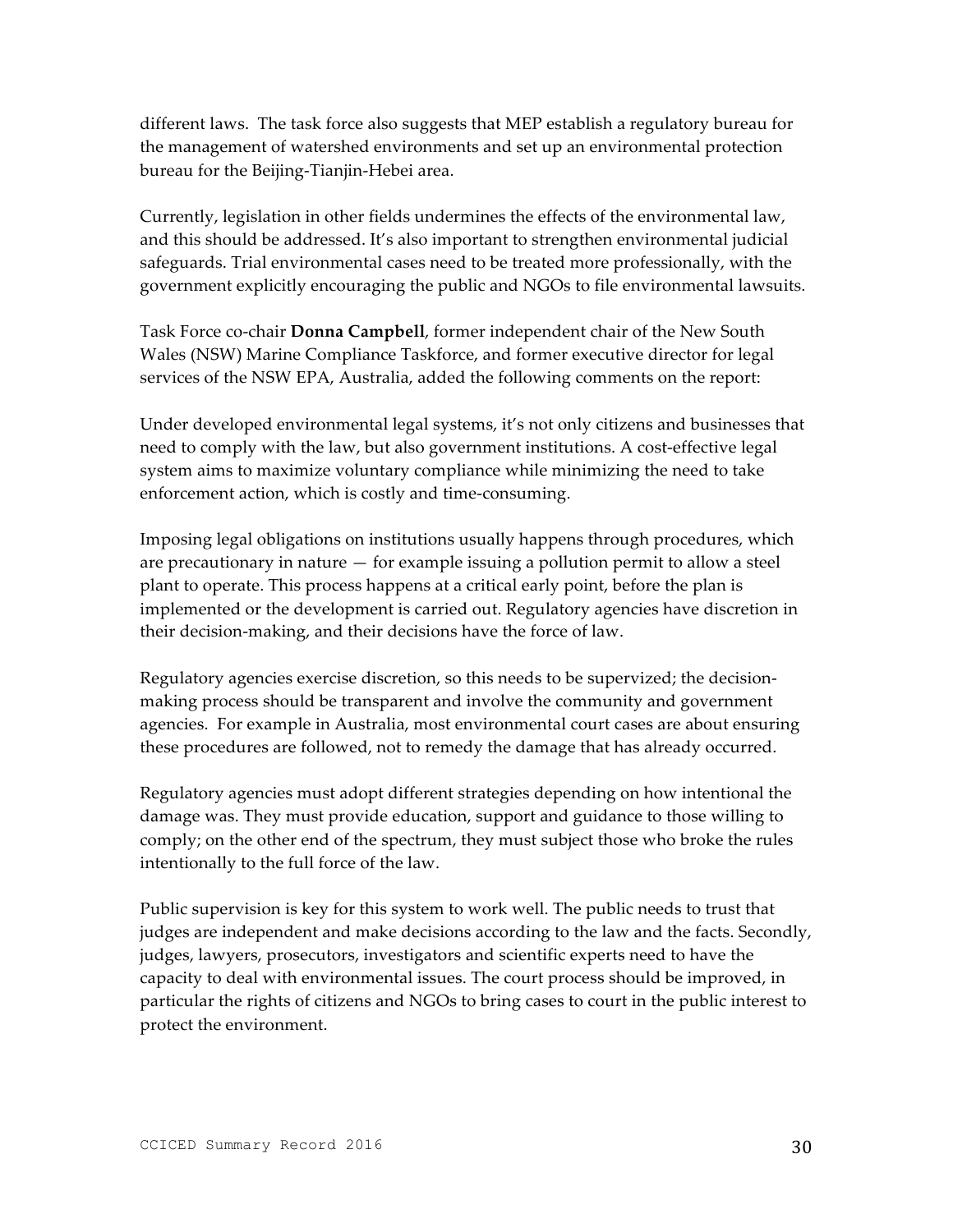#### **General debate and comments**

The knowledge, research and education dimension should be added to the plan for green transformation by 2050. The education system should be compatible with the new set of values.

\*

The oceans should be added to the policy research report on China's green transformation outlook 2020 — 2050.

\*

Regarding the report on the rule of law, it will be presented to the State Council; circulated among governmental department and agencies; and published on the CCICED website. That is usually where CCICED's role ends. It's for the National People's Congress to decide if it wants to take it further and use it in the formulation of new laws.

## 3. **Open Parallel Forums**

## **a. Open Forum 3: Sharing Economy and Green Development**

**Xie Zhenhua,** CCICED vice chairperson, and **Catherine McKenna**, CCICED international executive vice chairperson co-chaired this session. **Catherine McKenna**  made the following opening remarks:

The sharing economy is emerging as an important area related to environmental protection and climate change mitigation, holding both promise and challenges. Car sharing, for example, can lead to fewer cars on the road and fewer emissions; crowdsourcing could be used to bring more creative environmental solutions to market.

While the traditional market economy is dominated by competition, the Internet-based economy is defined by common development and coordination. The challenge is to figure out how to harness the sharing economy and the social networks that support it to encourage sustainable living, resource efficiency and a circular economy.

**Catherine McKenna** introduced **Wang Xing**, CEO of Meituan.com who made the following remarks:

Meituan is a food delivery app that connects customers with restaurants. It has 100,000 customers daily; 2 million people have used the app in the past two years to order food. The platform registers 8 million orders daily of dishes ranging from seafood to hot pot. Delivery time is maximum 28 minutes.

Because food is bought and cooked in bulk, it's more economical and convenient than cooked in each household. Customers can give feedback on the quality of food, delivery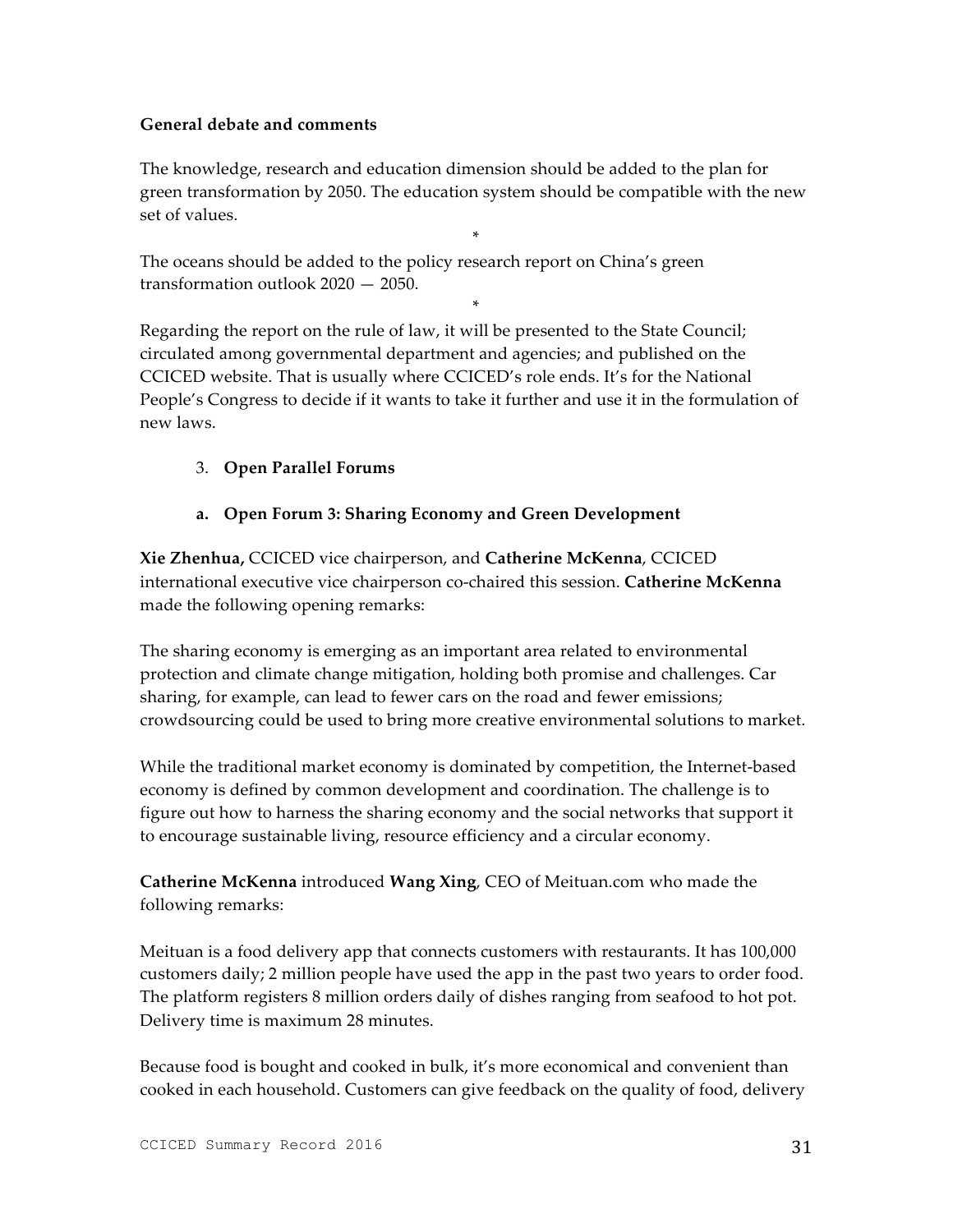speed and other factors. The delivery is done through electric motorbikes. And Meituan states it is careful about sourcing materials.

**Liu Qing,** president of the ride-sharing company Didi Chuxing, emphasized the following points:

Chinese people are aspiring to higher standards of living; at the same time, we're trying to balance the use of resources. Didi's mission is to make it easier for people to move around. China has 800 million urban dwellers, and many of them have transportation issues. Didi deals with 20 million rides daily in Beijing. With only 2 percent of the Chinese population sharing rides, the potential is huge. Every day on the Didi platform, there are 6 million carpooling opportunities. This trend will increase and help to lower carbon emissions.

Car sharing and carpooling could also lead to a higher adoption of electric cars. Didi drivers who log 20 to 30 rides every day might consider buying an electric car more costeffective than a regular car owner. Tesla has started selling electric cars on the Didi platform. The company hopes to use big data for environmental protection.

Alibaba Vice President **Gao Hongbing** made the following presentation:

Taobao has engaged in the sharing economy from the beginning. It's not only a platform for buying and selling products; it's also pooling information on supply and demand and connecting billions of consumers to millions of suppliers. A study by McKinsey showed that 39 percent of the consumption triggered by Taobao was originally suppressed by the traditional marketplace. Taobao has created more than 15 millions jobs; if we add in manufacturers and traders, then the number goes up to 30 million jobs.

In 2016 there were 15 million "green consumers" on Taobao who are interested in environmentally friendly products, such as wood furniture that is free of various chemicals. People are willing to pay 30 percent more for environmentally friendly products.

Online consumption has led to nearly 30,000 tons of carbon emissions reduced. For example, the environmentally friendly home appliances that are sold on Taobao and other platforms are saving enough energy to power all of China for 25 days. Taobao is replacing its paperwork with e-forms, which amounts to a carbon sink equivalent to 36 million trees. For AliCloud in Hangzhou, Alibaba built a water-cooling system that generates power for the cloud center. The system pumps water from Qiandao Lake for cooling, then pumps it back into the lake. This has led to 10,000 tons of water saved.

Big data allows Taobao to coordinate with its stakeholders to improve the quality and efficiency of its services and to optimize resource use.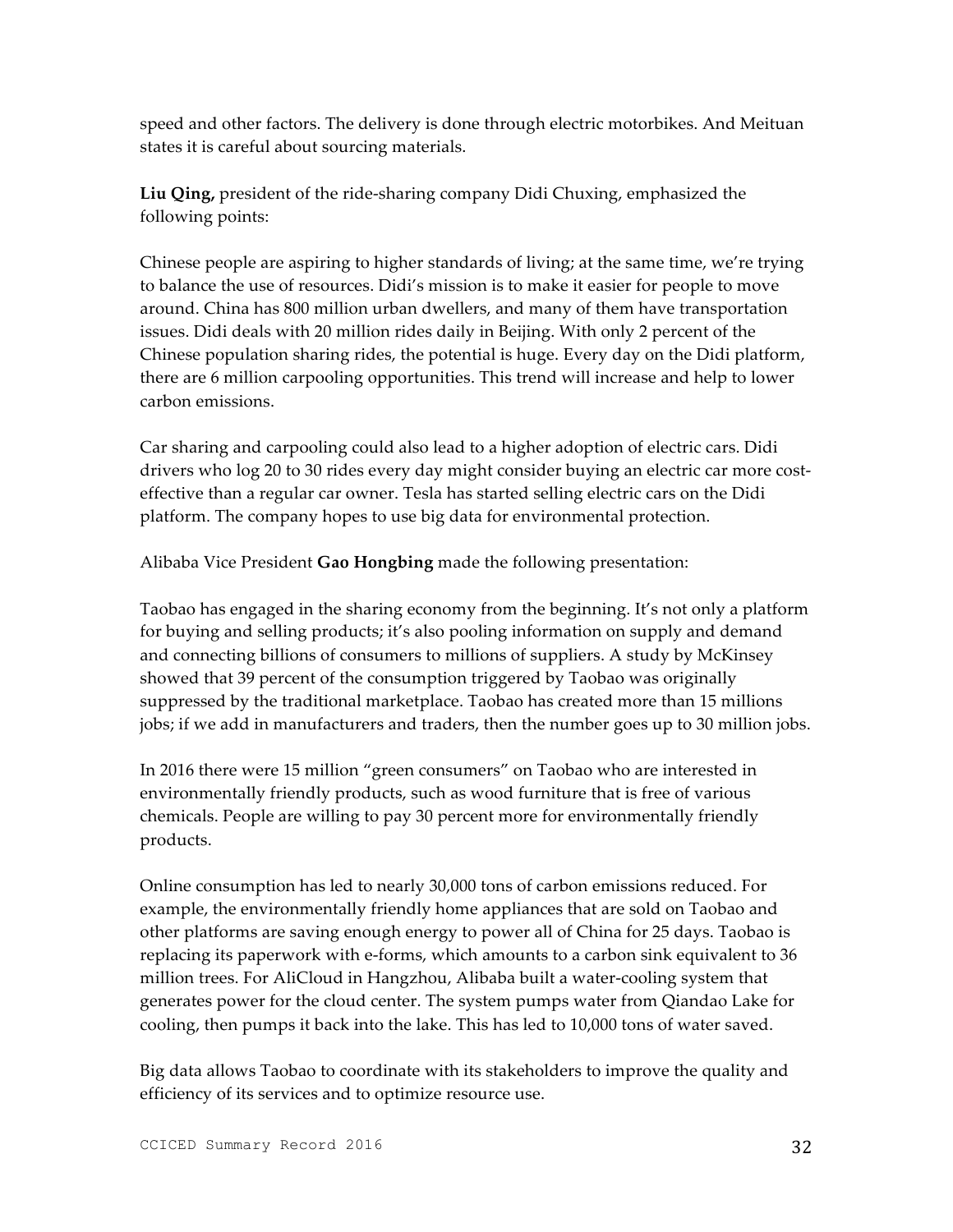**David Aikman**, chief representative officer for Greater China of the World Forum Economy (WEF), made the following remarks:

The sharing economy is not a bubble. It's here to stay, and it's key if we are to sustain 9 billion people on the planet by 2050. Young, urban professionals now have different expectations in terms of the quality of life. They emphasize convenience and don't insist on owning expensive assets.

The confluence of mobile communications, technology, social feedback loops, payment systems and big data is allowing for the creation of new business models. Chinese are quick to adopt new technologies. Mobile wallets from Tencent and Alibaba knocked \$20 billion off banks' payment fee incomes in the past year. OFO and Mobike, bike-sharing services that were established only a few months ago, already have fleets of around 100,000 bicycles.

Platforms like T-Mall have created new opportunities for people in villages, while other trends indicate the sharing economy could hasten urban migration. The phenomenon deserves a nuanced study.

Trust is key in the sharing economy, but there's also a need for a regulatory framework to protect consumers while nurturing innovation. Legal and tax frameworks need to be agile and iterative because the pace of business innovation is faster than the pace of legislation. WEF and CCICED have worked on a white paper on the sharing economy.

During the Rio Olympics, Aribnb provided accommodation for 500,000 visitors, the equivalent of 250 hotels. In New York City, about 80 percent of the journeys could be shared instead of using taxis and individual cars. The total number of trips could drop by 40 percent. In China, Didi takes 2.5 percent of the cars off the road. The numbers are fascinating, but more research is needed. WEF will look more closely into the sharing economy, especially its environmental effects.

#### **General debate and comments**

A Didi customer recently explained to her driver that she doesn't want to own a car anymore because it's easier to shop online. Millennials in particular are embracing this. Seventy percent of Didi users don't have a strong desire to buy a car or change their existing one. Didi has been talking to car manufacturers about designing cars for specific purposes, such as increased privacy during car sharing.

As for regulations, Didi is pushing for the legalization of ride sharing. Car-sharing companies need to work with regional governments on issues of environmental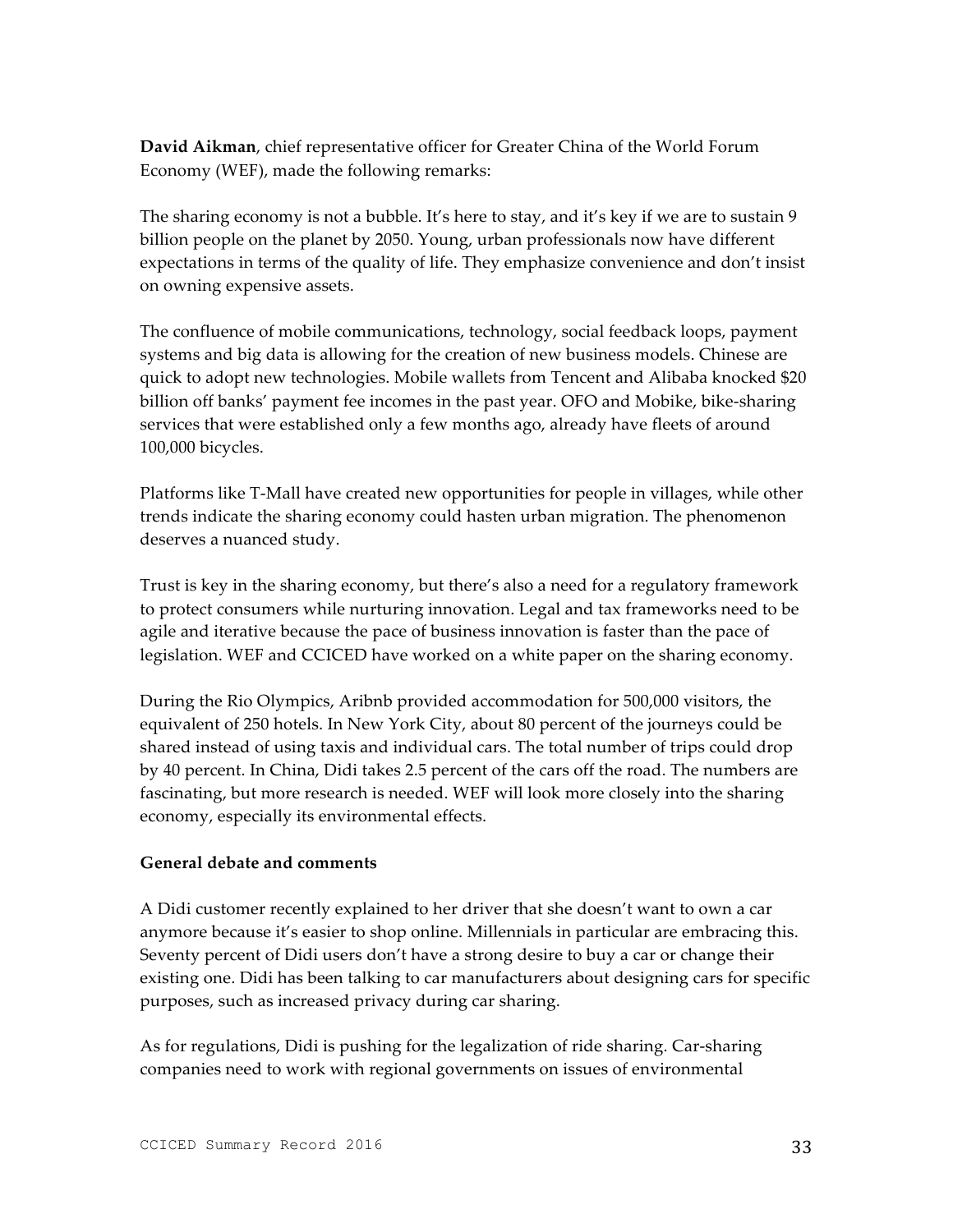protection and employment. Didi has 15 million registered drivers; about 4 million of them had previously lost manufacturing jobs.

There are many advantages to the sharing economy: it provides tools to raise awareness and engage people with environmental issues; it creates opportunities for innovation through open sourcing and outsourcing of information; if linked with the Internet of things and with bioengineering, the sharing economy can create incredible possibilities; it could help to de-materialize our society and move toward a circular economy.

\*

On the other hand, the sharing economy is difficult to regulate because changes happen so quickly that you're always running behind the facts.

A strange phenomenon highlighted by recent election results is that instead of bringing society together, the shared economy is extremely splintered. For example, on Facebook we select people who reinforce our own views.

If we move from traditional banking to bitcoin, power will simply move into the hands of a new group of people. It will be more difficult for the government to regulate because it's moving too fast.

If we rent out everything we don't use, we'll create a monetized society. By some estimates, 80 percent of the world population will have no formal job by 2050 and will depend on the shared economy for money.

\*

On the issue of regulation in case of food contamination: Meituan works with more than 5 million restaurants, which are regulated by the China Food and Drug Administration (CFDA). When restaurants register on the platform, they are required to post their qualification certificates. Users can post reviews at any step of the process. If there is a small incident, Meituan will contact the supplier. If it's an incident on a massive scale, Meituan will work with regulators.

\*

With Didi, if an accident happens, mobility technology and tools can be used to address the cause. When drivers register on the platform, they need to submit three types of license, proof of car ownership and quality checks of the car. Didi uses facial recognition to ensure the driver is the same as the person who registered. The passenger can share the trip information in real time with family or friends. Also, there's a one-click alarm function, which connects the passenger with police. The passenger can file voice complaints if he or she thought the driver was potentially dangerous. Didi has a risk and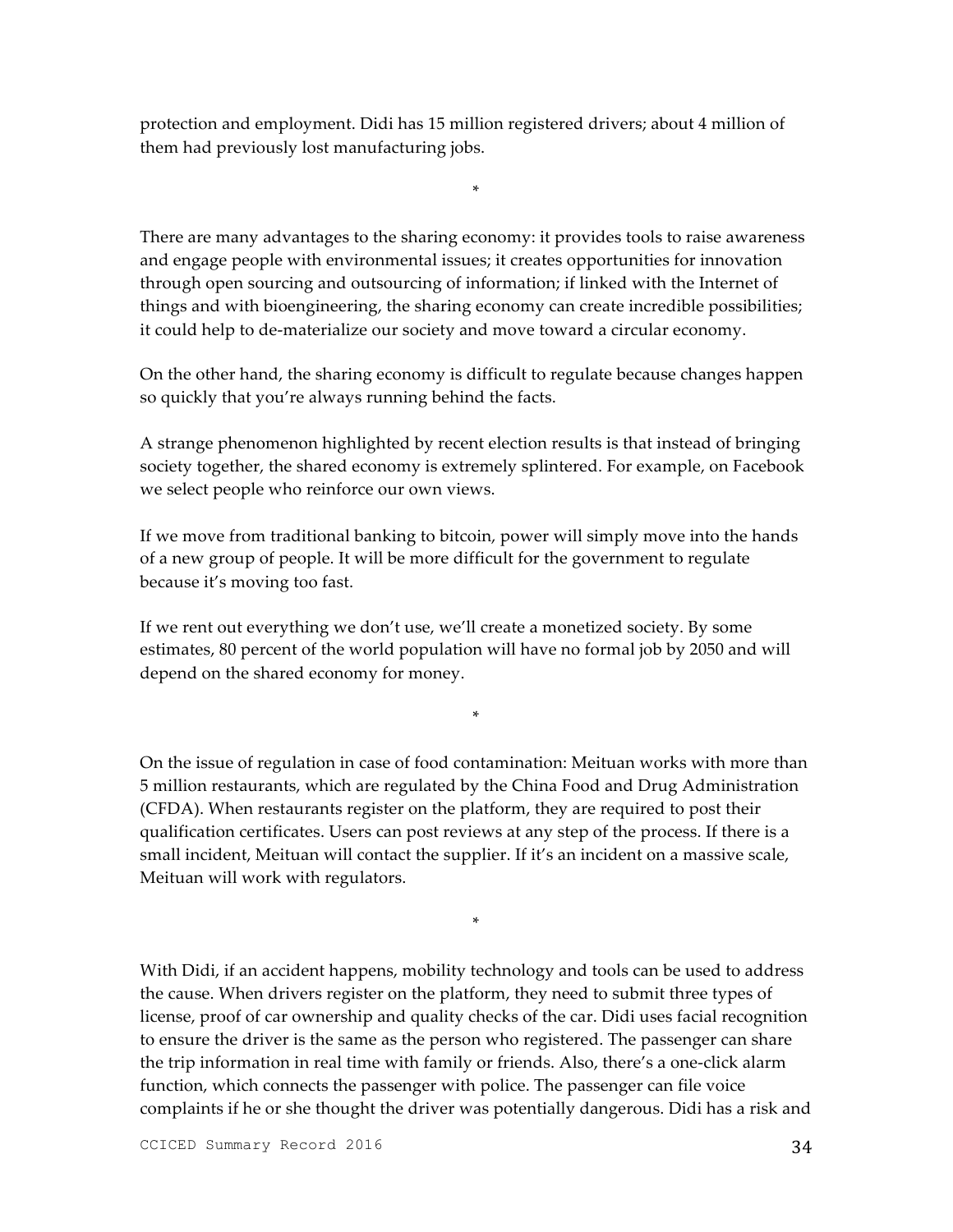safety insurance of up to 12 million RMB premium for each passenger and driver. And the mortality rate per 100 million miles last year was a third of the world average.

\*

Regulators, governments, consumers and producers should use technology tools and innovation to collaborate and coordinate. Taobao sends out 40 million parcels daily, and 1.1 billion types of items and commodities are traded on the platform. This is all enabled by smart technology and big data. Taobao uses consumer comments and ratings of vendors. And every vendor who registers on the platform needs to deposit into our consumer protection fund; the funds are then pooled together and used to compensate consumers. For more serious issues, Taobao works with administrative bodies and courts.

On the issue of incenting consumers to buy local products online in order to cut the long supply chains: Taobao lists the sources who are closest to consumers first. The company uses big data, which can tell consumers how they can have their items delivered faster. Taobao is trying to combine parameters such as resources, costs and benefits, and efficiency to help consumers and suppliers understand the benefits of a smaller carbon footprint. It's an issue of economics, but it also has to do with a new set of values.

On the issue of putting information on environmental pollution and air quality in the hands of citizens: Residents can monitor air quality in various locations, including indoors, in real-time by using a variety of apps.

The office-sharing company Soho has built more than 5 million square meters of office buildings in Beijing and Shanghai. By using Internet technology, Soho has installed millions of built-in sensors into buildings, which constantly monitor power consumption and temperature. All the information is pooled by a data center allowing for real-time smart controls of heating and air conditioning. This has led to improving energy efficiency by 17 percent.

Wangjing Soho in Beijing has an area of 500,000 square meters and offers office space to thousands of white-collar workers. The energy consumption per square meter is 70 KWhr, compared to a city average of 116 kWhr per square meter per year. This project alone saves more than 24 million KWhr of power yearly. If the data center could regulate the energy consumption for 1,000 buildings, it could help save power equivalent to planting 550,000 trees. That would amount to saving carbon emissions from half of all the vehicles in Beijing in a year.

A Soho intelligent platform calculates the amount of space necessary to a worker, including shared space, at 5 square meters. From 1997 to 2014, 500 million square meters of office space has been built in China. If 10 percent of this space could be shared among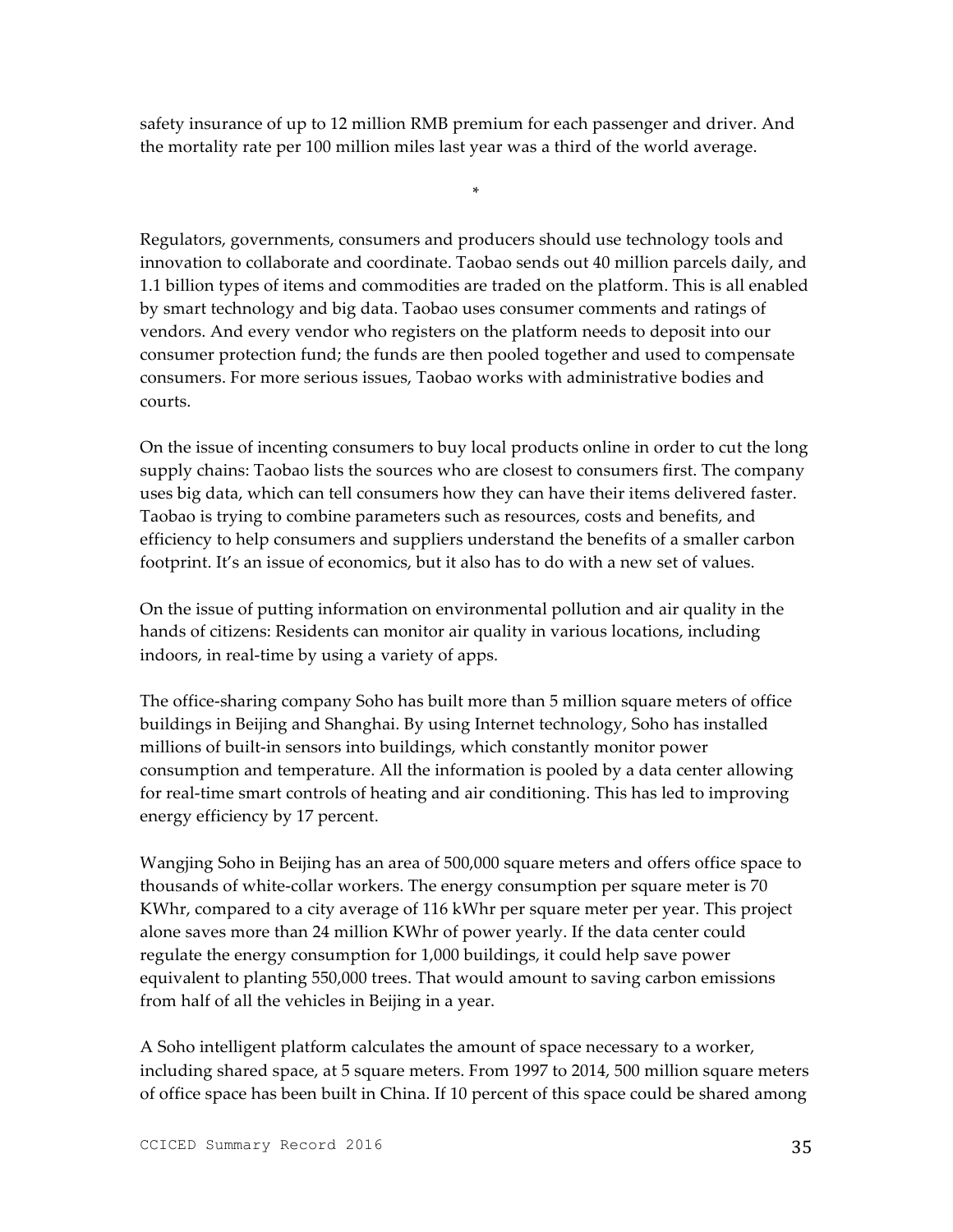different organizations and used efficiently, it would provide space for an additional 5 million workers and cancel the need for new office buildings.

\*

On the issue of how big data can help regulators and policymakers:

Government and businesses should share big data with one another. Users who are blacklisted on Taobao could also become blacklisted on other platforms, and the government could prevent them from buying plane or train tickets, for example. Similarly, Didi could exchange information with traffic police and city planners to help with traffic planning.

From Soho's perspective, the government should change the regulations to allow for different companies to be based in the same office space. Private companies could share their data with the government and would probably do a better job at collecting it.

The restaurant industry needs a new regulatory system to accommodate the changes brought by the food delivery apps.

\*

We need to see whether big data really helps to reduce emissions and is not only a consumption choice. In Didi's case, the government still needs to encourage public transportation not car usage. Didi may be convenient, but people are still using cars instead of pubic transportation. Maybe in the future these will be smart or electric cars, but today that's not the case.

Takeaway meals may be more efficient and convenient, but do they reduce overconsumption and carbon emissions?

Similarly, online shopping is encouraging people to buy stuff they wouldn't have otherwise bought, and that doesn't reduce carbon emissions. Packaging is a big problem with online purchases. The sharing economy must be analyzed more carefully to make sure it can reduce carbon emissions.

\*

The sharing economy should also be considered from the perspective of public goods such as national parks. It should work on including the circular economy and promoting the concept of ecological civilization.

\*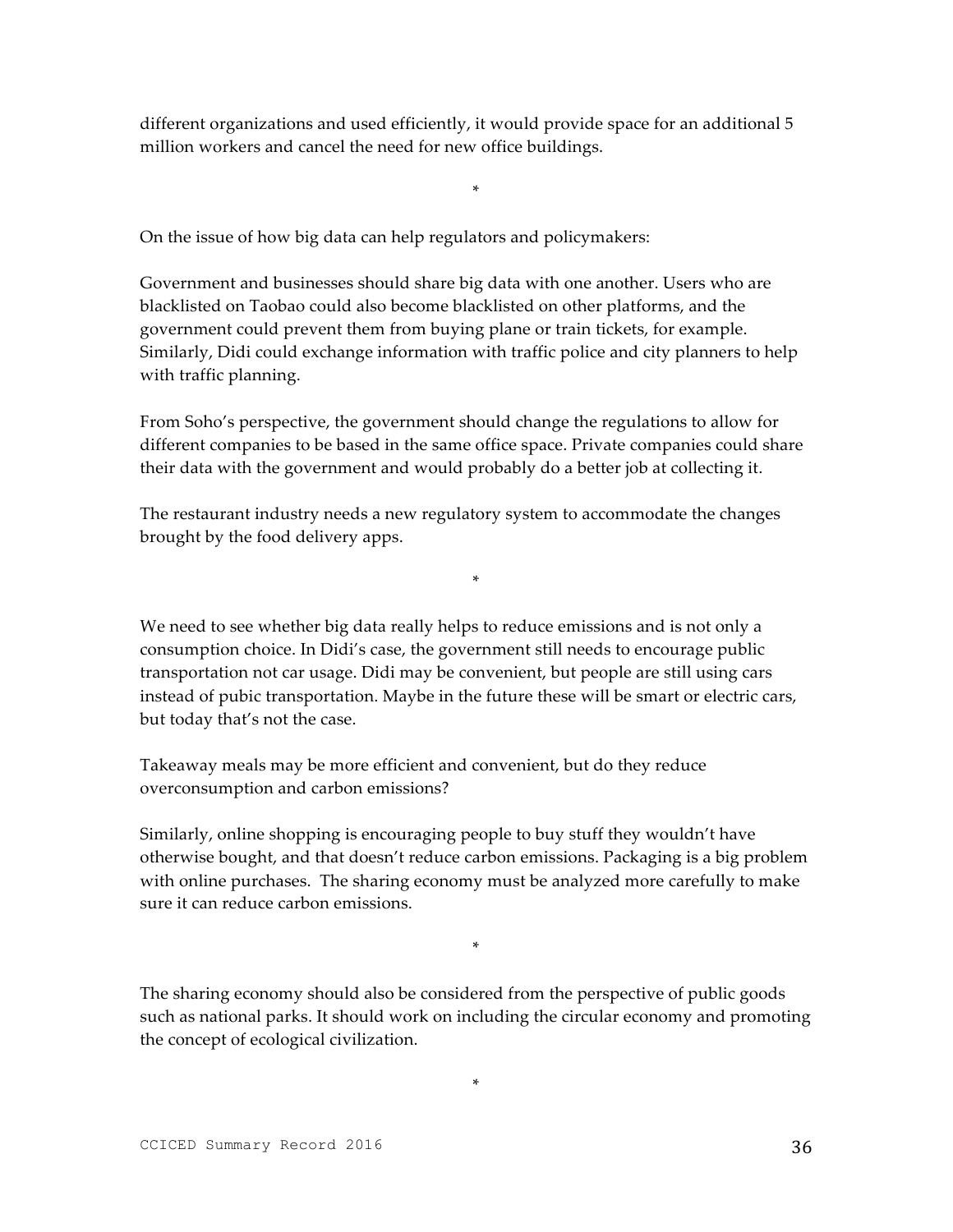**Catherine McKenna** opened the second half of the forum and introduced **Sun Youhai**, director of the Institute of Applied Law of the Supreme People's Court of the People's Republic of China who highlighted these points:

The sharing economy has many benefits but can also give rise to conflicts and disputes. These problems are difficult to address because of the lack of a sound legal environment. China needs to establish the fundamental principles of the sharing economy.

China also needs to learn from the experiences of other countries such as Japan, South Korea, and the U.S. and create a law governing big data. Efforts could be made to establish 'ethical credits', similar to credit worthiness in banking. Regulators need to learn to respond more quickly and stay on top of the changes in technology. They also need to educate the general public and help citizens who are less tech savvy to benefit from the sharing economy.

**Zhou Wei**, Council member, professor and president of the Research Institute of Highway, Ministry of Transport, made the following remarks:

As society changes, people are more concerned about environmental protection and perhaps more willing to give up on privacy and private use, so they're more willing to share. The economic incentive of sharing is also important.

Sharing is economically competitive, but it can take a toll on traditional industries and lead to even more idle resources. The government faces the challenge of how to regulate the new and existing models. The government also faces the issue of online privacy and security. It should monitor these businesses while allowing them enough space to develop.

China should also consider new business types while taking care of the old and ensuring fair competition in the market. The sharing economy could inspire traditional businesses to modernize. For example in rural areas, postal services are experimenting with using shuttle buses to deliver mail, in order to also provide transportation for people and deliver more parcels. The bottom line is the sharing economy should be oriented toward public good and progress in a green direction.

The economist **Zhang Xiaode** underlined the following issues:

Resources used to be allocated based on cost. But in the sharing economy, cloud computing plays a role in the allocation of resources and functions somewhat like a "nervous system." China's market economy was essentially built upon the government and enterprises; now there is a multitude of actors, interconnected and interacting with one another. This economic revolution has its roots in new production and consumption patterns. The sharing economy can address overconsumption, which will hopefully then feed back to curb overproduction.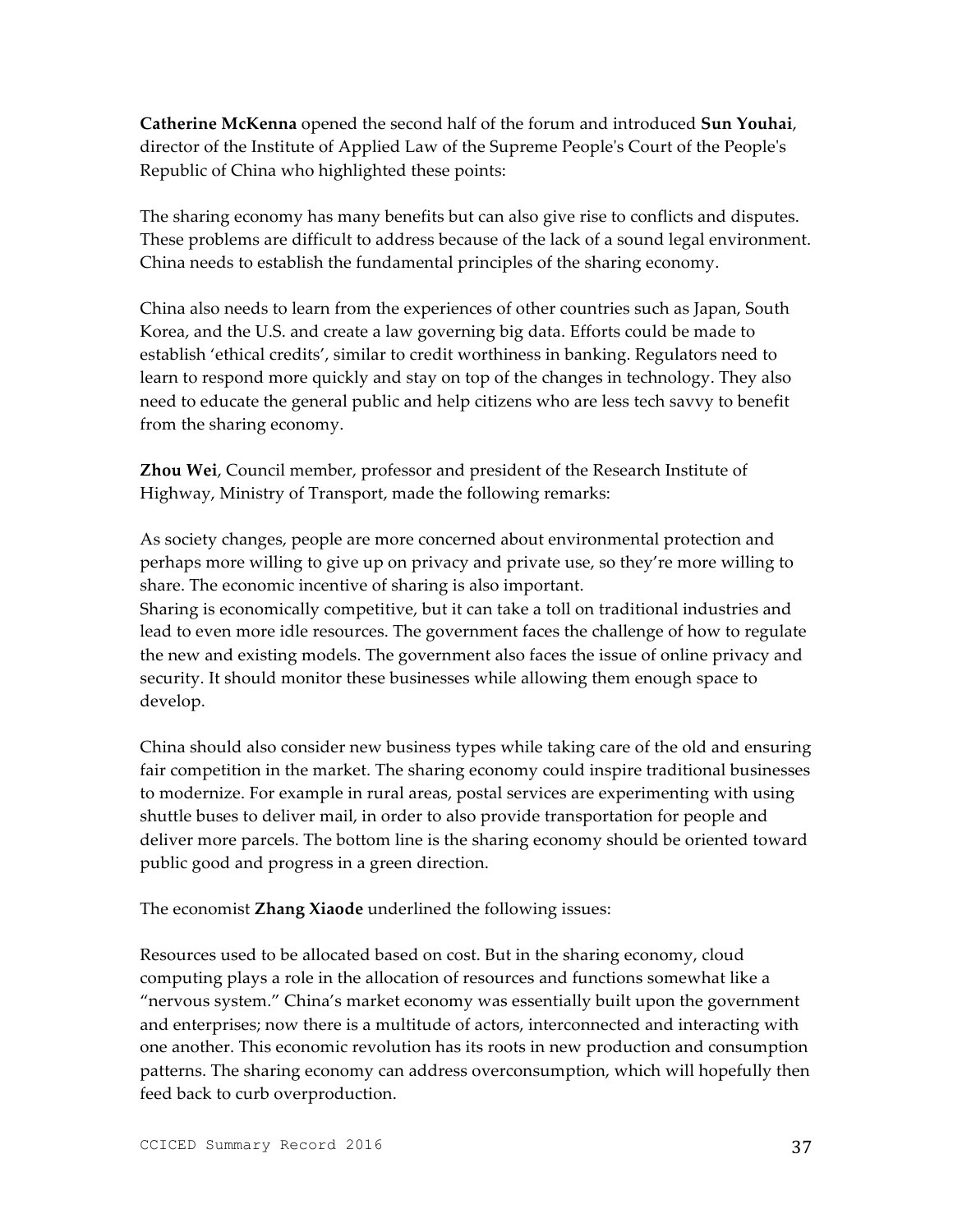The capitalist economy is production-driven and controlled by a few because this requires large investments. Now everybody can participate in the economy – it's peopledriven rather than investment-driven.

We have now experienced three economic factor revolutions: the first was spurred by Watt's invention and driven by technology; the second was driven by scientific innovation; the third was driven by knowledge. This fourth revolution is driven by the wisdom of the crowd, which has never been fully tapped before. Governments need to realize they are no longer the sole regulator of this system. Similarly, environmental protection is changing from being primarily driven by government to being driven by the individual choices consumers make.

**Dominic Waughray**, senior director and head of environmental initiatives of the World Economic Forum (WEF), added the following key points:

This fourth industrial revolution comes at an opportune time for China as it seeks to rebalance its economy for 2030 and 2050 for harmonious growth and green development. WEF estimates that China's sharing economy is worth \$230 billion per year and growing at a yearly rate of 40 percent.

WEF conducted research with Airbnb and MIT Senseable City Lab on accommodation during the Rio Olympics. Out of 85,000 visitors in Rio de Janeiro during that time, 48,000 booked their accommodations on Airbnb. That made it unnecessary for Rio to build 257 medium-sized hotels, which saved resources and emissions but also meant jobs not created. But the Airbnb rooms were spread across 70 city districts, which meant that many local restaurants, shops and businesses got to serve tourists – visitors were not clustered in a central business district run by international corporations. The economic footprint of the Olympics was more inclusive, which also helped alleviate traffic congestion because people were coming from different directions.

We estimate that in New York City, 80 percent of the rides could be shared, reducing traffic by 40 percent. Across China, people share an average of 1,143,000 rides per day, which saves 510 million liters of fuel daily. This translates into a reduction of 13.5 million tons of  $CO<sub>2</sub>$  emissions per year, which is equivalent to one runway at London Heathrow Airport.

The sharing economy also plays a role in decentralizing renewable energy, where you can capture and sell electricity back to the grid, thereby transforming the utility business model. The International Energy Agency (IEA) finds that in 2016 for the first time, while the world economy grew, emissions from industry and energy stagnated or fell slightly.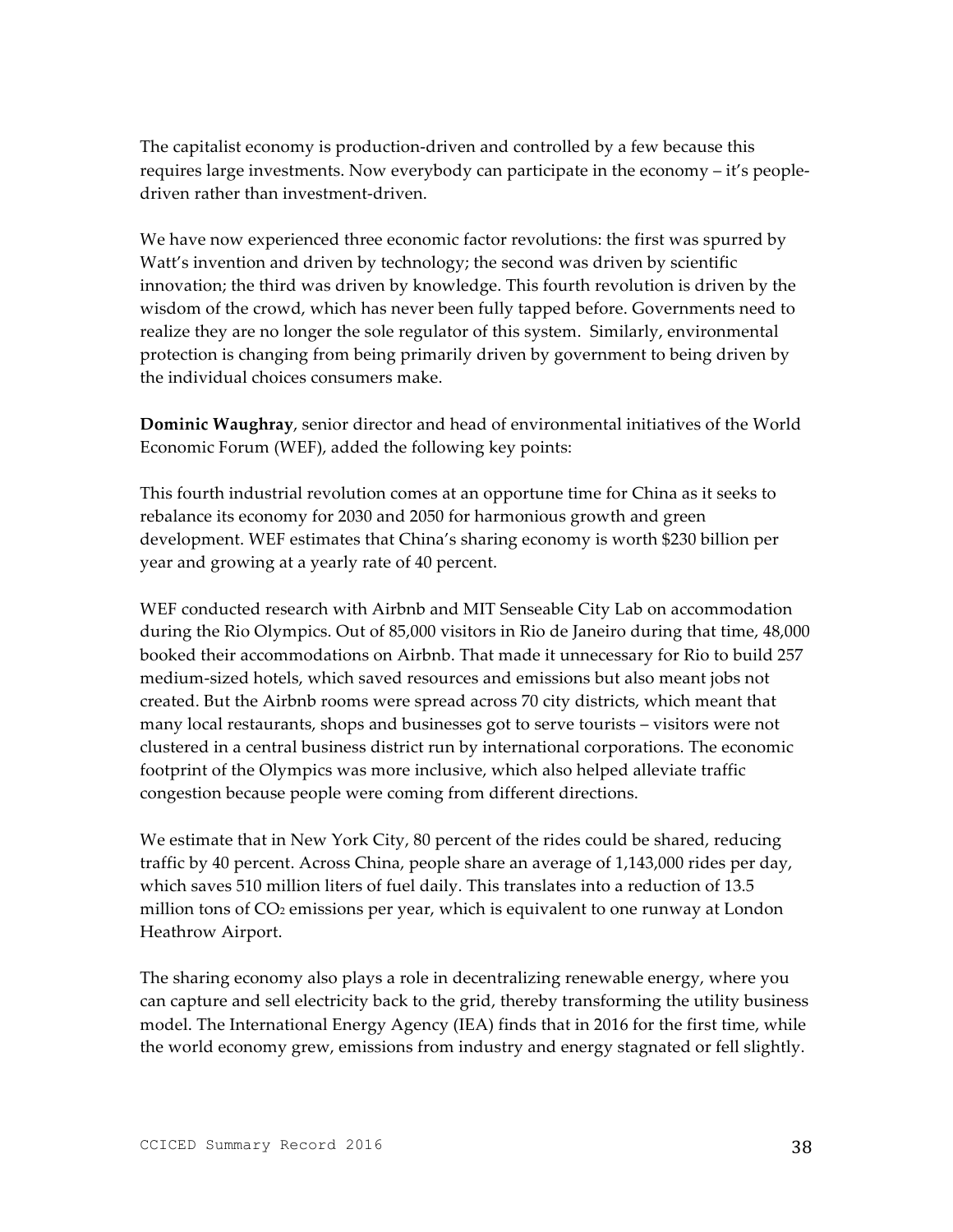The public and private sectors could share data to build smart urban planning and environmental monitoring strategies and provide real-time solutions to problems of air quality and traffic congestion. Regulatory system must become more nimble and collaborative.

This fourth industrial revolution could put China at the forefront of the new growth model for the sharing economy and green development.

# **b. Open Forum 4: South-South Cooperation and Greening of the Belt and Road Initiative**

This forum was co-chaired by **Li Yong**, CCICED member and director general of the United Nations Industrial Development Organization (UNIDO) and **Achim Steiner**, CCICED vice chairperson and director of the Oxford Martin School. **Li Yong** made the following introductory remarks:

The task force report *South-South Cooperation for Ecological Civilization* lists five priorities for South-South cooperation: First, it should be consistent with the SDGs 2030. Secondly, it should be adaptable to countries at different stages of development. Thirdly, it should provide solutions that balance livelihoods and the environment. Fourthly, it should use innovative technologies and development models. Finally, it should promote environmentally friendly and low-carbon infrastructure technologies and investments.

The report also provides goals for 2020, 2030 and 2050, underlining the fact that many actors want to cooperate with China on economic or social issues, but few are interested in environmental cooperation, which is of concern. Country leaders and the public need to understand that environment and development go hand in hand.

The Director General of the International Network for Bamboo and Rattan **Hans Friederich** made the following comments:

The International Network for Bamboo and Rattan is based in Beijing and represents 42 countries, 41 of them from the Global South. This is an example of South-South cooperation under Chinese leadership.

There are more than 14,000 species of bamboo in the world - all grass species. China's bamboo industry is worth \$30 billion and employs 8 million people. Bamboo can be an efficient source of energy and can help avoid deforestation. It's a good construction material, especially for earthquake zones, because it bends and doesn't break. The global bamboo and rattan trade is worth \$60 billion.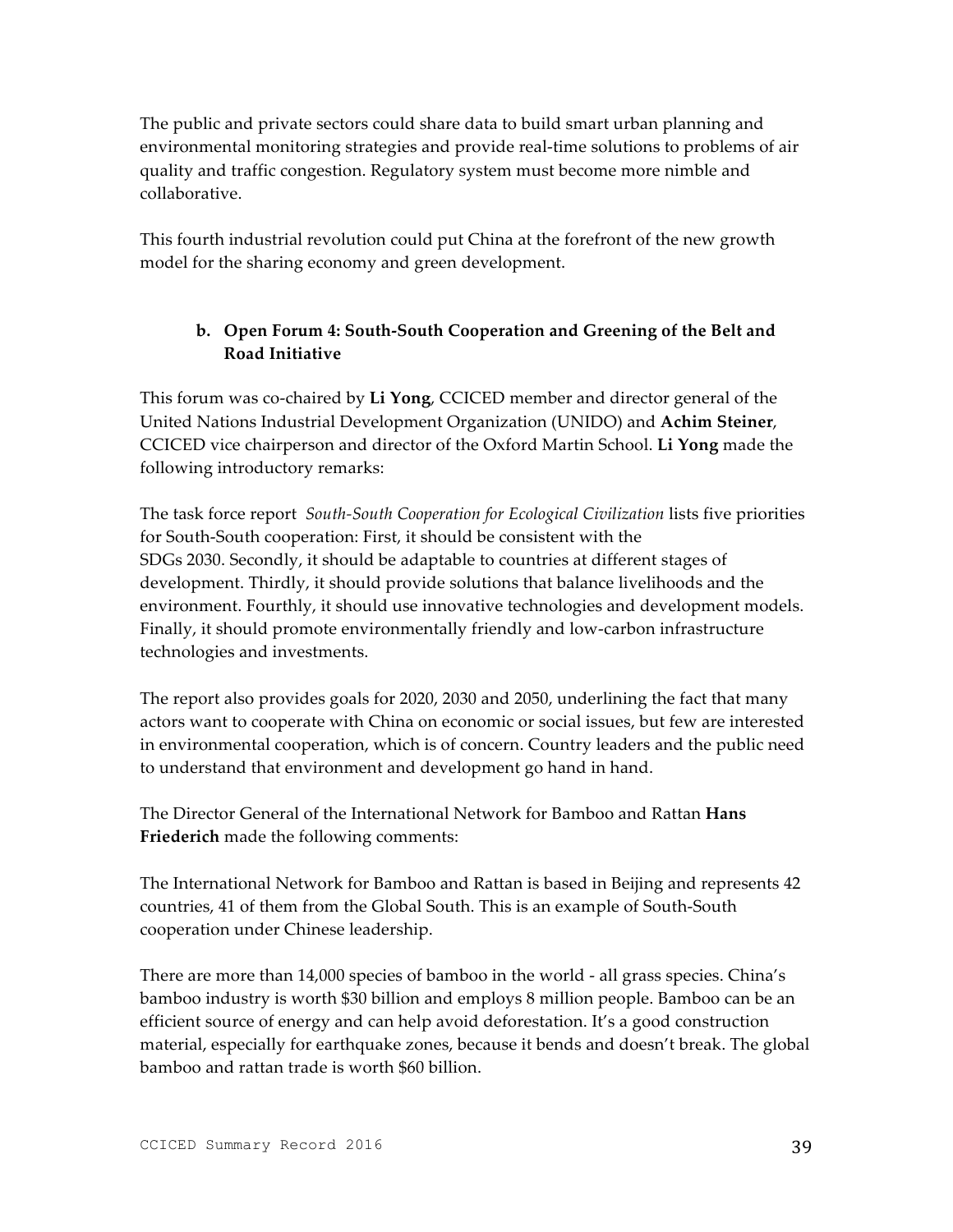Bamboo absorbs CO2 faster than any tree species and can help restore the soil's fertility and productivity. It could be used in the African countries included in the OBOR initiative and that have large tracks of unused land. The International Network for Bamboo and Rattan is working with the Liberian government to use bamboo for economic development.

The China Green Carbon Foundation has produced a methodology to calculate carbon capture from bamboo. Alibaba in 2011 bought the first lot of carbon credits from planting bamboo. Ghana has incorporated bamboo and rattan into its green development strategy. The Philippines requires that 25 percent of all furniture in schools be made from bamboo, supporting local industry and raising awareness among students.

**Zhou Guomei**, deputy director-general in the Department of International Cooperation of the Ministry of Environmental Protection (MEP), China, highlighted the following points:

China is becoming more active in global environmental governance in the context of the SDG Agenda 2030 and the Paris Agreement. In 2014 during the Asia-Pacific Economic Cooperation (APEC) meeting, China proposed establishing an Asia Pacific green supply chain; this year during the G20 summit in Hangzhou, China highlighted the importance of green finance.

China is also accelerating its own green transformation, restructuring its industries and moving up the value chain. The 13th FYP stresses not only China's ecological civilization but also intensifying international cooperation and building a green OBOR.

The Task Force has put forth three proposals: first, China should establish an international development bureau to improve coordination among international initiatives; China should take into consideration people's livelihoods and needs for microfinance when designing green South-South cooperation projects; finally, environmental protection must be a driving force for OBOR.

China is building two platforms, for big data, and for an environmental protection technology and industrial information network.

**Hu Tao**, China program director for WWF U.S., made the following remarks:

China should promote green products, trade and investment as part of both OBOR and South-South cooperation, by reducing taxes and facilitating investment. China is investing in renewable energy in African countries, which has a major impact on people and the environment. China could also help promote organic tea from Kenya on its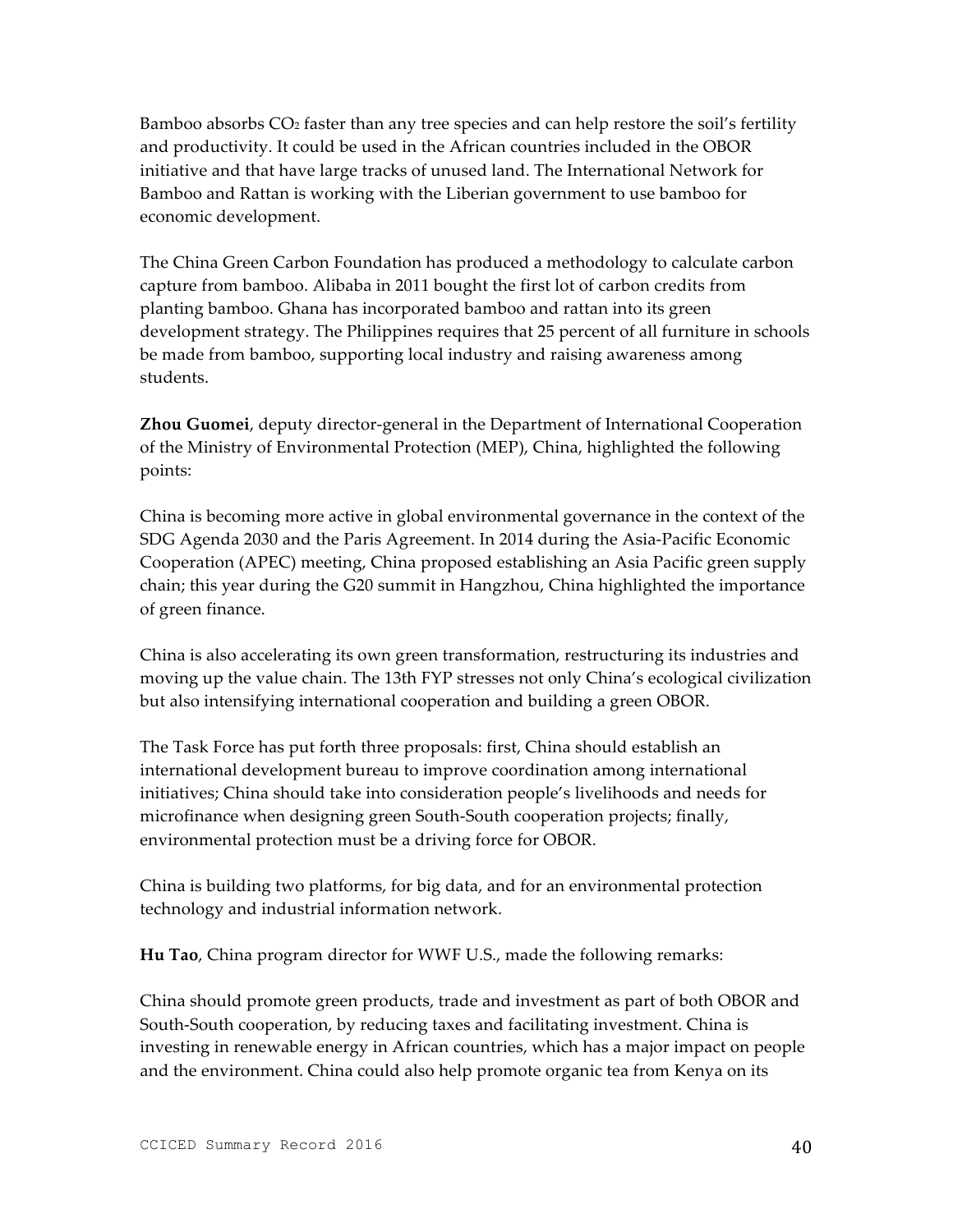domestic market. The government should also encourage its citizens to pursue ecotourism around the world.

**Zou Ji**, deputy director general of the National Center for Climate Change Strategy and International Cooperation (NCSC) of the National Development and Reform Commission (NDRC), and director of the Program of Energy and Climate Economics at Renmin University emphasized these issues:

The world can build prosperity after the global recession through sustainable development. The South-South Cooperation framework we are putting forward should be understood in the context of the SDGs 2030. We believe this framework will contribute to the welfare of poor people through innovation. We are looking at an upcoming third wave of industrialization and modernization in Africa, South and Southeast Asia and Latin America. These countries need to follow a more innovative development path than during previous industrialization periods.

Third, infrastructure investment should be integrated with issues of sustainable development, climate concerns, air quality and poverty alleviation.

**Li Yong** noted that Northern countries have transferred best practices to Southern countries, which are now doing the same for other Southern countries.

**Fu Jun**, academic dean of the Institute of South-South Cooperation and Development at Peking University, addressed forum participants and made the following points:

President Xi Jinping announced the establishment of the Institute for South-South Cooperation and Development before the 2015 UN General Assembly. The institute is already active and offering two courses on international leadership. It also serves as a platform to exchange ideas and experience with leaders from developing countries.

### **General debate and comments**

China and G20 members are looking into the promotion of green finance. Countries involved in South-South cooperation should consider creating such a group.

South-South cooperation has been on the agenda for at least 30 years, but it failed to take off because the time wasn't right. The only available economic models were from the North. Now Northern economic models are being challenged.

\*

Southern countries need different kinds of technologies, institutions and economics, both at the macro and micro levels. These have to be developed by Southern countries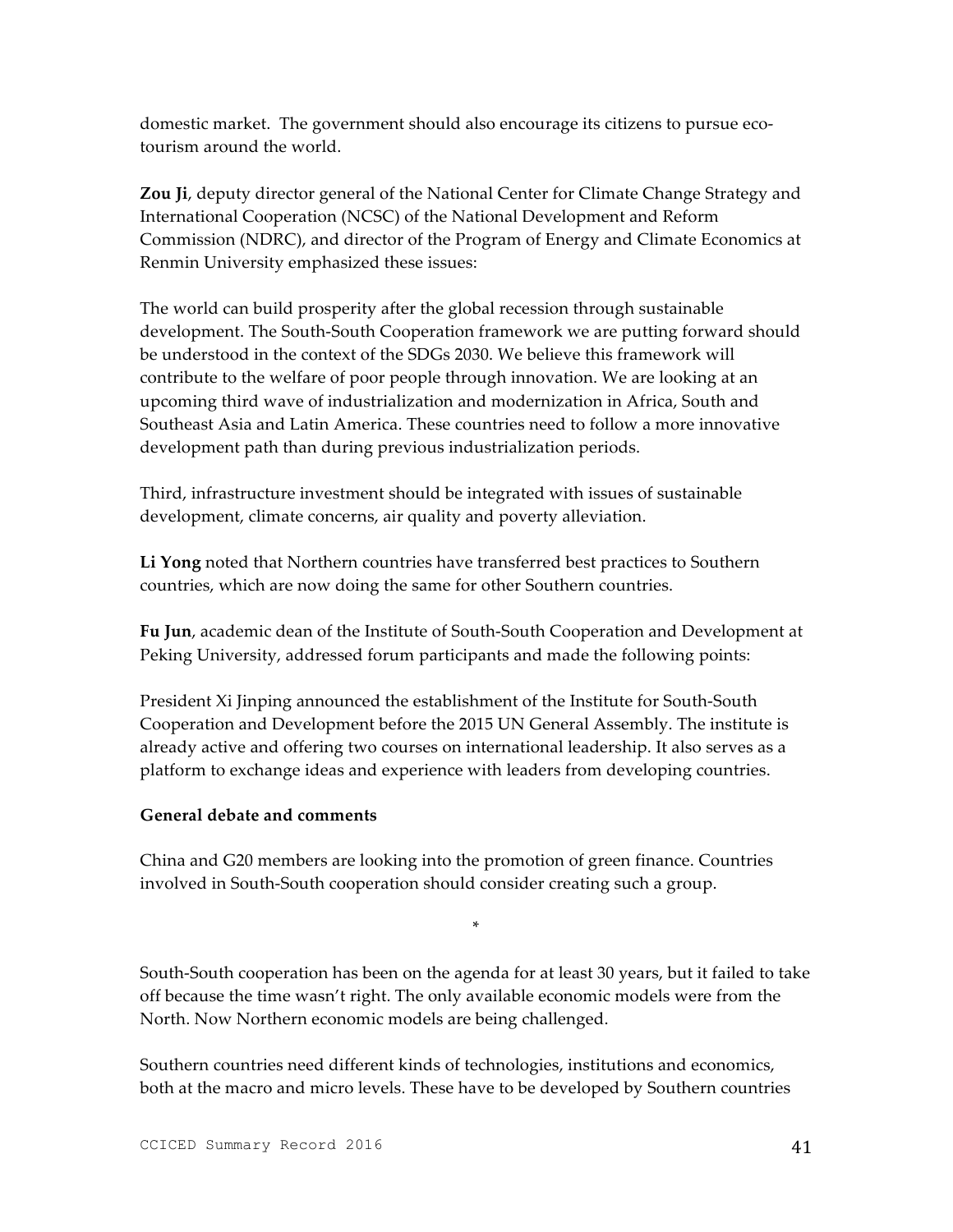and societies and shared among them. It is critical that South-South cooperation doesn't become a new form of colonialism, where countries like China and India use this to take over cheap resources.

The main area of cooperation will be technical innovation and science. Bill Gates claims that China from 2011 to 2013 used as much cement as the U.S. did in the entire 20th century. Consumption patterns adopted in the South represent dramatic changes. At Marrakech a new type of cement was introduced, which uses 40 percent less energy, reduces carbon emissions by 40 percent and uses mining waste rather than virgin raw materials for its production. We have to start thinking radically about science and innovation.

At the Forum on China-Africa Cooperation in Johannesburg in 2015, China pledged a \$60 billion investment in Africa, but the environmental component was not key to this commitment. The issue is whether China can help Africa develop with a more renewable energy mix than its own. It's an opportunity that China shouldn't miss.

\*

**Achim Steiner** opened the second half of the forum focusing on greening OBOR, inviting CCICED Member and Secretary General of the Netherlands Ministry of Infrastructure and the Environment, **Lidewijde Ongering** to address participants.

By 2050 international trade will grow by 350 percent, and international transport volumes will quadruple. Without intervention, carbon emissions will also quadruple. That's why the development of infrastructure has to include taking environmental action. China's building of 20,000 km of high-speed rail is commendable.

A good example from the Netherlands is the use of the strategic environmental assessment. It's been used for 25 years, and it's a powerful instrument that leads to thinking of sustainability from the start of a project. It requires research and discussion up front, but in the end, stakeholders are more satisfied with the results.

Officials from China and the Netherlands this week discussed applying this instrument to the Belt and Road initiative, and the consensus was that this is a promising tool. Another example is the Dutch government's decision that, in return for public investment in the Rotterdam Harbor, stakeholders would adopt measures to green its modal split, to good results. There is also a need for smart transport; smart cars and the sharing economy will contribute to that.

**Haw Kuang Lim**, CCICED member, board director of Bank Negara, which is Malaysia's central bank, and former executive chairman of Shell Companies in China made the following comments: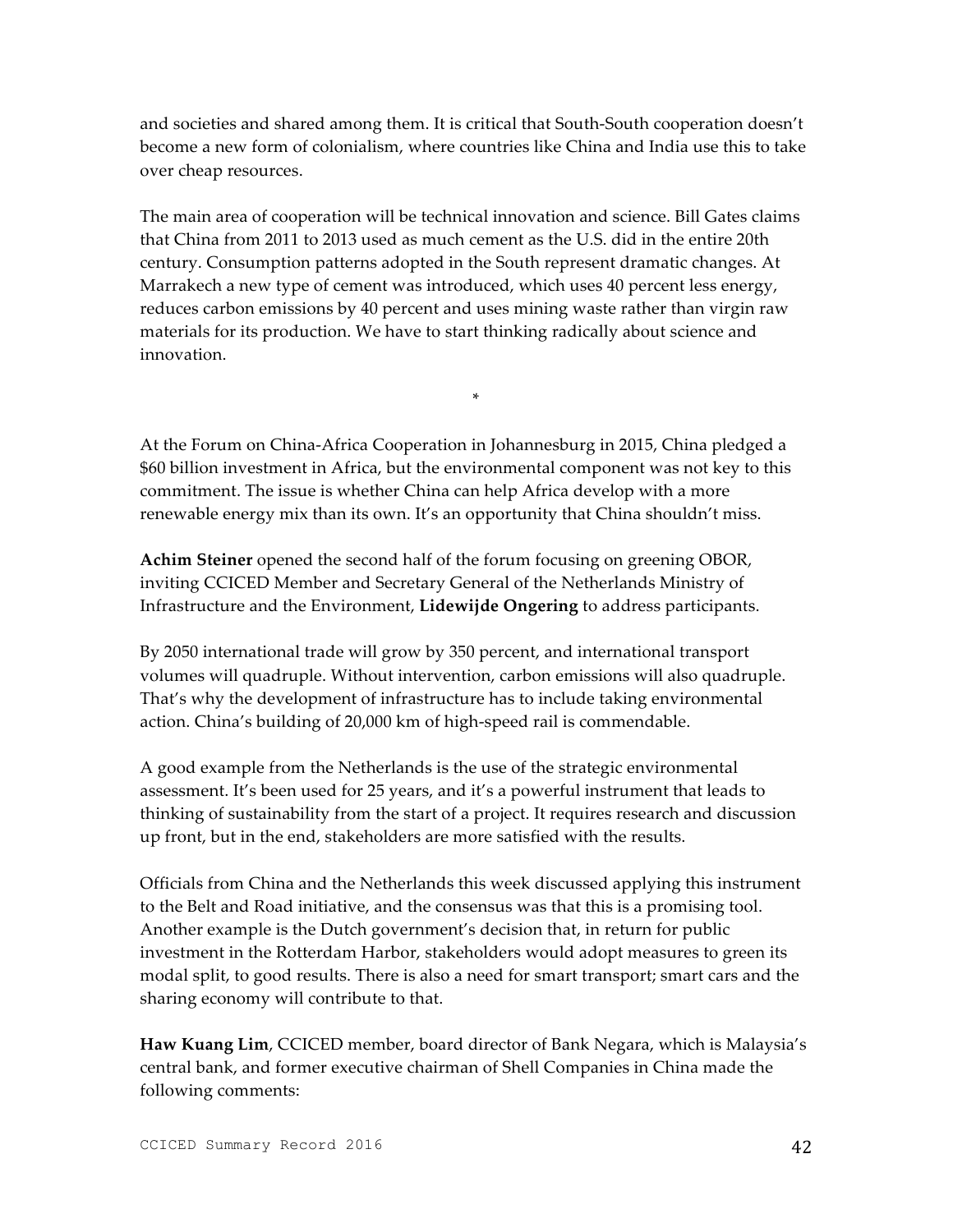From discussions with people in various Asian countries, it's clear that they're interested in business investment and cooperation with China. Nobody mentions green criteria.

During the implementation of OBOR, China should impose very clear and effective incentives and penalties.

He also noted that the CCICED should involve more people from the business community in its deliberations.

**Tang Min**, CCICED member, State Council member and vice-chairman of the YouChange China Social Entrepreneur Foundation raised the following issues:

Green finance can be both a carrot and a stick. Initially, few people understood OBOR, but now more and more governments, businesses and educational institutions are exploring the opportunities it presents, particularly for building infrastructure. Private funding for OBOR projects is starting to appear.

For projects supported by public funds, ADB or AIIB will very likely follow environmental regulations. But private sector investments will priorize profits and could ignore environmental protection.

After 30 years of unfettered growth and lax environmental oversight, many Chinese entrepreneurs show very little environmental discipline. Some countries along the OBOR route also have weak governance. China should develop regulations for Chinese enterprises investing abroad, and it should consider ways to help other countries with project implementation.

CCICED should consider taking on a green finance study, similar to what was done for the G20, and ask other countries to support the effort.

**Erna Witoelar**, Council member, founder of the Indonesian Biodiversity Foundation, and the former Indonesian Minister of Human Settlements and Regional Development made the following suggestions:

South-South cooperation needs to approach sustainable development holistically, paying attention to environmental, economic and social aspects, and making sure no one is left behind. The earlier mistake of developing first and cleaning up later should be avoided

OBOR should be integrated into the SDGs, but good governance is critical to implementing projects, which means participatory development, transparency and accountability.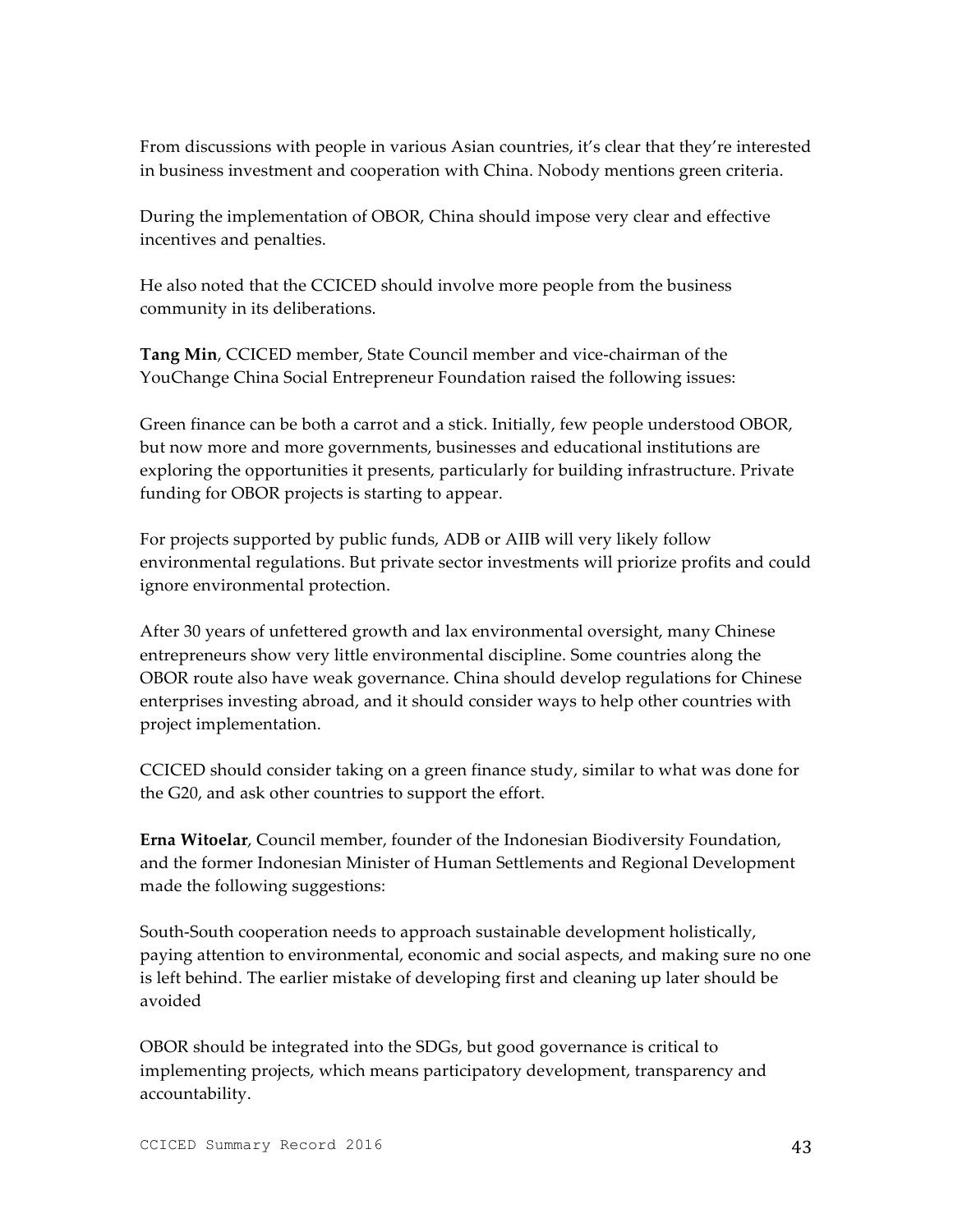The CCICED should consider organizing a parallel meeting to the AGM to discuss the impact of Chinese investments in Southeast Asia. China's investors are welcomed, but concerns have been raised by the influx of Chinese workers, competing for the lowpaying jobs paid with Chinese money. Chinese investment in Indonesia almost tripled in the first nine months of this year compared to last year, reaching \$1.5 billion. But it is generating criticism.

The Chinese business sector should be involved in these discussions because OBOR can be a positive force in Indonesia. There are people on remote islands who now have electricity for the first time because of the lower cost of solar energy provided by Chinese firms.

**Achim Steiner** opened the floor to discussion and suggested four possible angles in the context of OBOR and South-South cooperation: China as a consumer and how its demand shapes the marketplace; China as an investor, whether it's through public finance, loan finance or private sector investment; China as a producer of green products; and China as a development or policy partner. He noted that at present, China is building a green narrative, but it rarely translates into practice. When government negotiators meet, they stick to their positions.

#### **General debate and comments**

Green finance is a carrot, not a stick. A stick would be a policy to discourage gray finance. Authorities should prevent gray and black finance from becoming a part of OBOR and South-South cooperation.

We shouldn't worry about banks like AIIB or the Export-Import Bank of China but instead worry about big commercial banks such as ICBC and China Construction Bank, which have a large presence in Southern countries.

\*

It's very hard to do business in developing countries. Businesses have been scared by the amount of green regulations; they are not prepared to comply. Sometimes in order to survive, businesses become dirty. When Chinese companies go abroad, they deal with the developing countries' governments, which can be corrupt.

For successful investment abroad, dialogue and transparency are essential. It's also important to transfer ownership of the project immediately to the host country, ensuring people become invested in it. It's also important to talk to people in a way they can understand and to avoid jargon.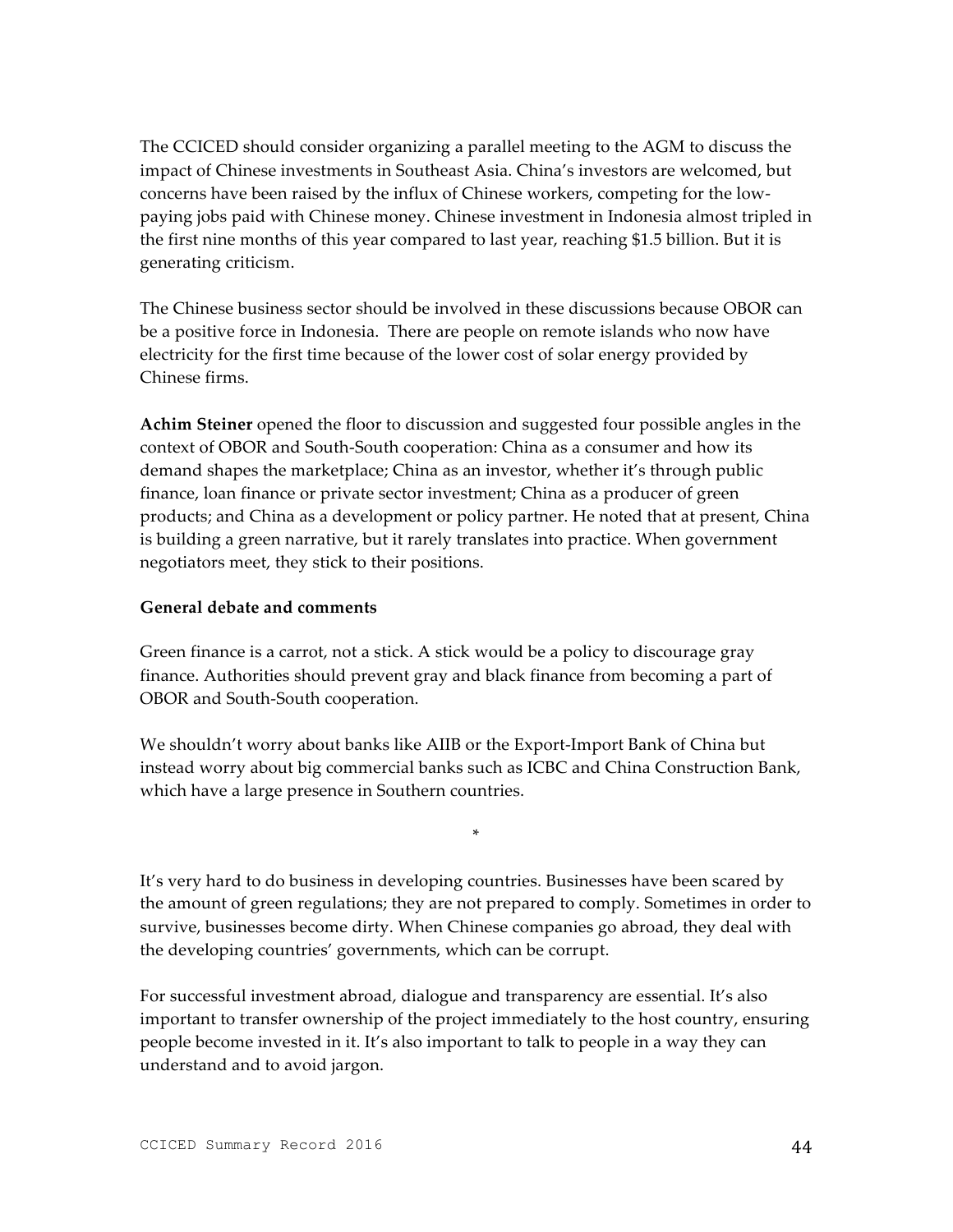It's important to adapt to developing countries' work culture, and recognize that women are valuable allies.

\*

An example of successful South-South-North cooperation is a project for cultivating bamboo in Ethiopia, Kenya and Uganda with advice from China on how to care for the plantation and advice from the Netherlands on marketing and product design.

China should make sure that the infrastructure investments generated along the OBOR route are inclusive in nature. That will require more investment.

\*

\*

In the next phase, CCICED should engage with key OBOR investors and provide clear guidance for project implementation. The strategic environmental impact assessment mentioned earlier is a great example of simple, clear guidance, applicable to OBOR.

Environmental legislation should not be undermined by OBOR projects or operations. WWF has identified more than 500 protected or sensitive sites that have been downgraded in protection status or whose boundaries were changed as a consequence of development investment in those areas.

Aspirational discussions about OBOR have not yet translated into the reality of business decision-making where projects involve not only infrastructure and technology investments but also important land-use decisions.

\*

### 4. **Plenary Session**

CCICED Executive Vice Chairperson and China's Minister of Environmental Protection **Chen Jining** chaired the plenary session. He introduced CCICED Chairperson and Vice Premier of the State Council **Zhang Gaoli**; CCICED Vice Chairperson, China's Special Envoy on Climate Change, and Deputy Director of the Committee on Population, Resources and Environment of CPPCC **Xie Zhenhua**; CCICED Vice Chair and Deputy Director of the Committee of Population **Zhou Shengxian**; CCICED Vice Chairperson and Oxford Martin School Director **Achim Steiner**; CCICED Secretary General and Vice Minister of the Ministry of Environmental Protection **Zhao Yingmin**; Deputy Secretary General of the State Council **Ding Xuedong**; CCICED Member and Head of the National Bureau of Statistics **Ning Jizhe**; and UNEP Executive Director **Erik Solheim**. The chair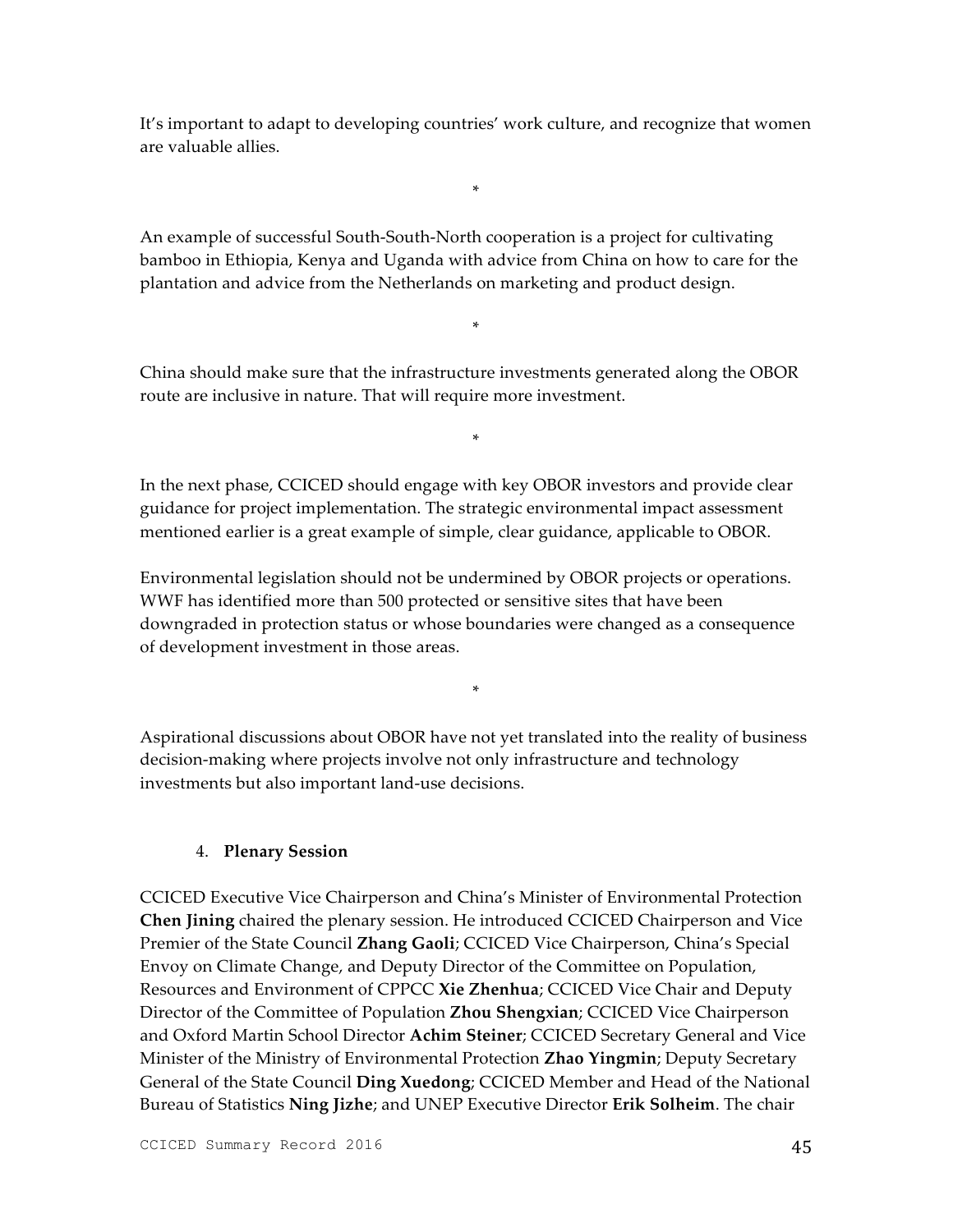welcomed all participants, including task force members and representatives from embassies and international organizations.

### **a. Report on CCICED 2016 Work Progress and 2017 Work Plan**

CCICED Secretary General and Vice Minister of the Ministry of Environmental Protection **Zhao Yingmin** presented the CCICED 2016 Work Progress and 2017 Work Plan. He made the following remarks:

CCICED tasks have been completed and targets achieved. The Council's policy recommendations and initiatives on green finance have been integrated into policy. For instance, the CCICED 2015 Task Force on Green Finance's findings are now part of government-issued guidelines. CCICED also organized a roundtable with more than 100 local officials to outline green finance practices and present models for regional green transformation.

CCICED along with the China Securities Regulatory Commission (CSRC) and the China Banking Regulatory Commission (CBRC) launched green finance demonstration projects to promote an environmental information disclosure for listed companies and green ratings for banks. Using the findings of the Task Force on Institutional Innovation and National Governance Capacity, CCICED (in cooperation with the State Commission Office for Public Sector Reform (SCOPSR) and UNDP) organized a seminar on environmental governance and capacity.

Secondly, this year's policy research teams conducted research in the following areas: green transformation outlook for 2020 and 2050; South-South cooperation for ecological civilization and the implementation of the Belt and Road Initiative for green development; China's role in greening global value chains; and the rule of law and ecological civilization. Researchers also completed a case study on pollution control policies in developed countries. More than 20 government agencies, research institutes and universities were involved in this research, providing the foundation for the draft policy recommendations.

Thirdly, CCICED was involved in international cooperation and exchanges. In 2016, the Council held a roundtable in Brussels with the E.U. and its member states on Environmental Governance for Green Transformation, focusing on industrial restructuring along the Yangtze River economic belt. The Council also organized a Sino-German seminar on watershed management in Beijing. In cooperation with WEF, CCICED hosted a high-level forum on the sharing economy.

Fourthly, CCICED has started preparations for Phase VI. The Chinese government in September approved Phase VI of the CCICED. Seventeen national governments,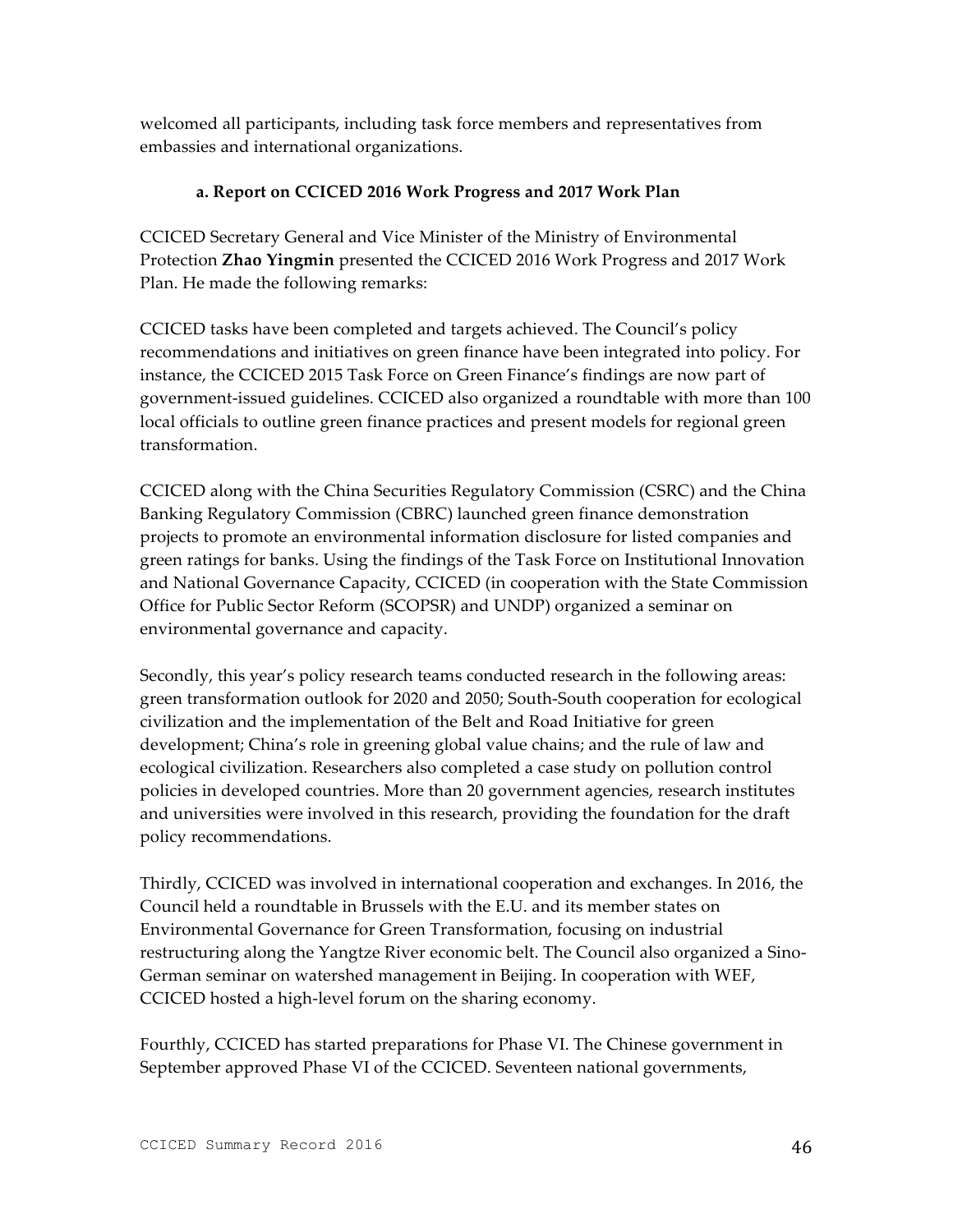international organizations and NGOs have expressed their desire to cooperate and fund Phase VI.

Our 2017 work plan includes the selection of Phase VI Council members, with the first AGM scheduled for Nov. 8 — 10, 2017. The AGM theme will be Innovation for Ecological Civilization. Policy research will continue on the topics of green transition outlook, South-South Cooperation and greening the Belt and Road Initiative. The Council will look into ways to integrate ecological civilization with global governance in order to achieve the SDG 2030 Agenda.

The Council will continue to support demonstration projects on green finance, environmental risk management and sustainable consumption. The 2017 work plan also includes a roundtable focusing on New Growth Impetus for Green Transition; a highlevel conference on Ecological Civilization, China and the World; and an overseas event on Innovation for Green Development. CCICED will work on increasing the sources of funds for Phase VI.

# **b. Speech by Achim Steiner, CCICED Vice Chairperson and Director of the Oxford Martin School**

China is well equipped to play a considerably larger global role in green development. China's message in Marrakech about staying the course on climate change and the Paris Agreement was key. The new Chinese implementation plan for meeting 2030 SDGs is a step in the right direction. These goals, among others, demonstrate China's leadership in the quest for a green and inclusive global future. Launching a national carbon market represents significant progress, and more global green innovations will likely be fostered in coming years.

However there are still gaps between fundamental needs and actual commitments. CCCICED makes the following suggestions and recommendations for the pivotal year 2030:

First, ecological civilization should become a mainstay of Chinese domestic and international policy. This would improve China's environmental image in the eyes of the world and its own citizens. Second, China's leadership in setting and meeting rigorous environmental goals will help China turn green into gold. Third, expanded trade and investment will be key to success in green development. Creating green global value chains as a basis for commerce is essential.

The international interest and financial commitments for CCICED Phase VI provide strong signals about China's perceived role in the world. CCICED international members and experts wish Vice Premier Zhang Gaoli and other Chinese leaders success in achieving China's green transformation and are confident that it will happen.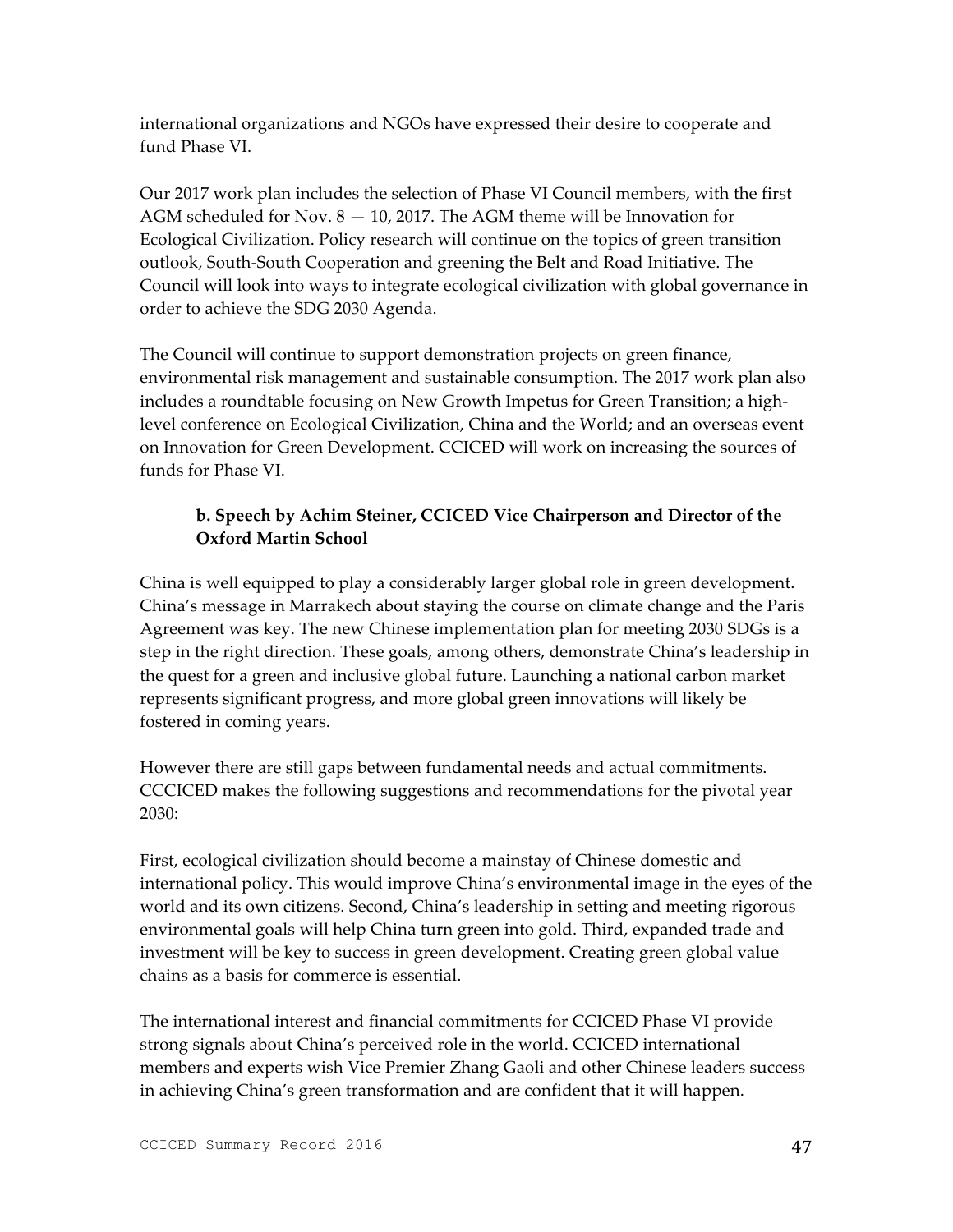There has been a visible shift in China's willingness to not only lead reforms and innovations at a faster pace domestically, but also in its clear commitment to its relationship with the rest of the world. The Hangzhou G20 summit and the green finance discussions illustrated the immense influence China can bring to the international community and to its own national development choices.

# **c. Keynote Speech by CCICED Chairperson and Vice Premier of the State Council Zhang Gaoli**

Ecological civilization is a central part of socialism with Chinese characteristics. It involves not only the wellbeing of our people and the future of our nation but it also affects the whole world and how it will counter climate change.

On behalf of President Xi Jinping and the Chinese government, I offer my congratulations on the convening of this AGM and welcome everyone here today.

President Xi has often said that green mountains and clean waters are in fact gold and silver. So by protecting the environment we will protect our productivity, and by improving the environment we will increase our growth. Premier Li Keqiang has said ecological civilization involves the whole economy and society, and impacts a complete set of public interests.

Over the next few years, China will implement a system of plans, structures and policies, and the concept of ecological civilization will become more widely known.

Each region has its specific characteristics. This month I attended a meeting on building ecological civilization in Fuzhou, Fujian province. Representatives from cities shared their experiences, and I was inspired by what I saw.

In August 2005, President Xi visited a small village on the outskirts of Huzhou, a city on the southern banks of Lake Tai where, at the time, there were many mines and quarries. President Xi made his well-known statement that green mountains and clean waters are a source of prosperity. He said there are difficult choices to be made, and you can't have everything at the same time. In the 10 years since, Huzhou has planted forests and developed eco-tourism. Today, Huzhou's GDP per capita has reached \$11,300, and the city has become the first model of building ecological civilization.

Sixteen provinces, 1,000 cities and towns and 102 administrative regions in China are running trial projects for building ecological civilization. Fujian, Jiangxi and Guizhou provinces have established national eco-civilization trial zones.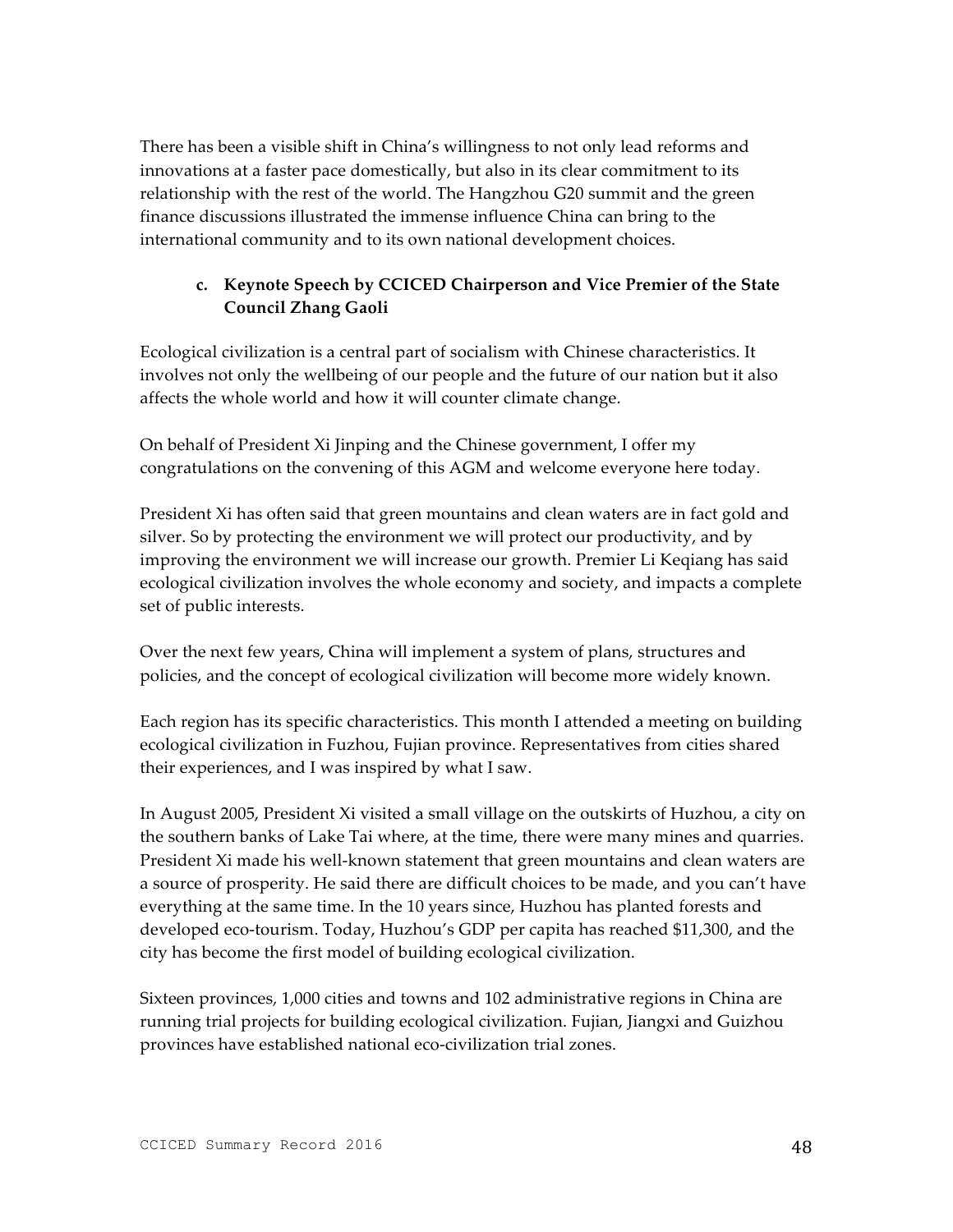Forests and trees now cover more than 60 percent of the territories of Fujian, Jiangxi and Guangxi provinces. We are reclaiming previously cultivated areas at an unprecedented pace. It's difficult and expensive to restore natural areas. We did that in the mountains surrounding Shenzhen when I was party secretary. We must continue along the path of low carbon and green development because it's sustainable. This path will become broader as we move along it.

We are now pursuing high quality and efficient economic development, which protects the environment. In that way we can build a *xiaokang* society of moderate prosperity and pass on to our grandchildren green mountains, clear rivers and a beautiful environment.

Since the 18th Party Congress, we have set up a system of assigning different functions to regions and designating national spaces. The Yangtze River economic belt is where we will preserve the most important water channel in our country. In Hainan province we are trying to protect the coastline by setting up construction-free zones.

We are encouraging new industries and limiting overcapacity. This year, steel production dropped by 45 million tons, and coal production dropped by 250 million tons. We've reached our targets ahead of time. The price of steel and coal has gone up, and this has led to some backward factories rising from the ashes. This is unacceptable.

The steps we are taking to upgrade traditional manufacturing are quite radical. In the future, we want not only to produce a lot but also to produce a lot of good stuff. The size of our GDP is not everything anymore; we need to think about quality, efficiency, technology, the environment and competitiveness in the world.

Our energy consumption per unit of GDP has dropped, and polluting emissions have decreased as well. Our statistics need to be accurate; we won't allow people to hand in fraudulent numbers. In 2015, PM 2.5 concentration in 74 cities dropped by an average of 23.6 percent compared to 2013, and the number of good air days has increased by 10.7 percent. The protection and restoration of ecological systems has grown to 21.66 percent, compared to 16.6 percent at the beginning of the century. I am involved in the efforts to reduce air, water and soil pollution in the Beijing-Tianjin-Hebei area.

China's environment and ecology are still plagued by many problems, and good leadership has to be clear-sighted about this. We are more determined than ever to deal with the environmental problems and to protect nature. Chinese people are demanding these improvements, and we must also be responsible for the world's environment and ecology.

The 13th FYP provides a window of opportunity for us to act according to the principles of innovation, coordination, greenness, openness and inclusiveness and achieve a better environment by 2020.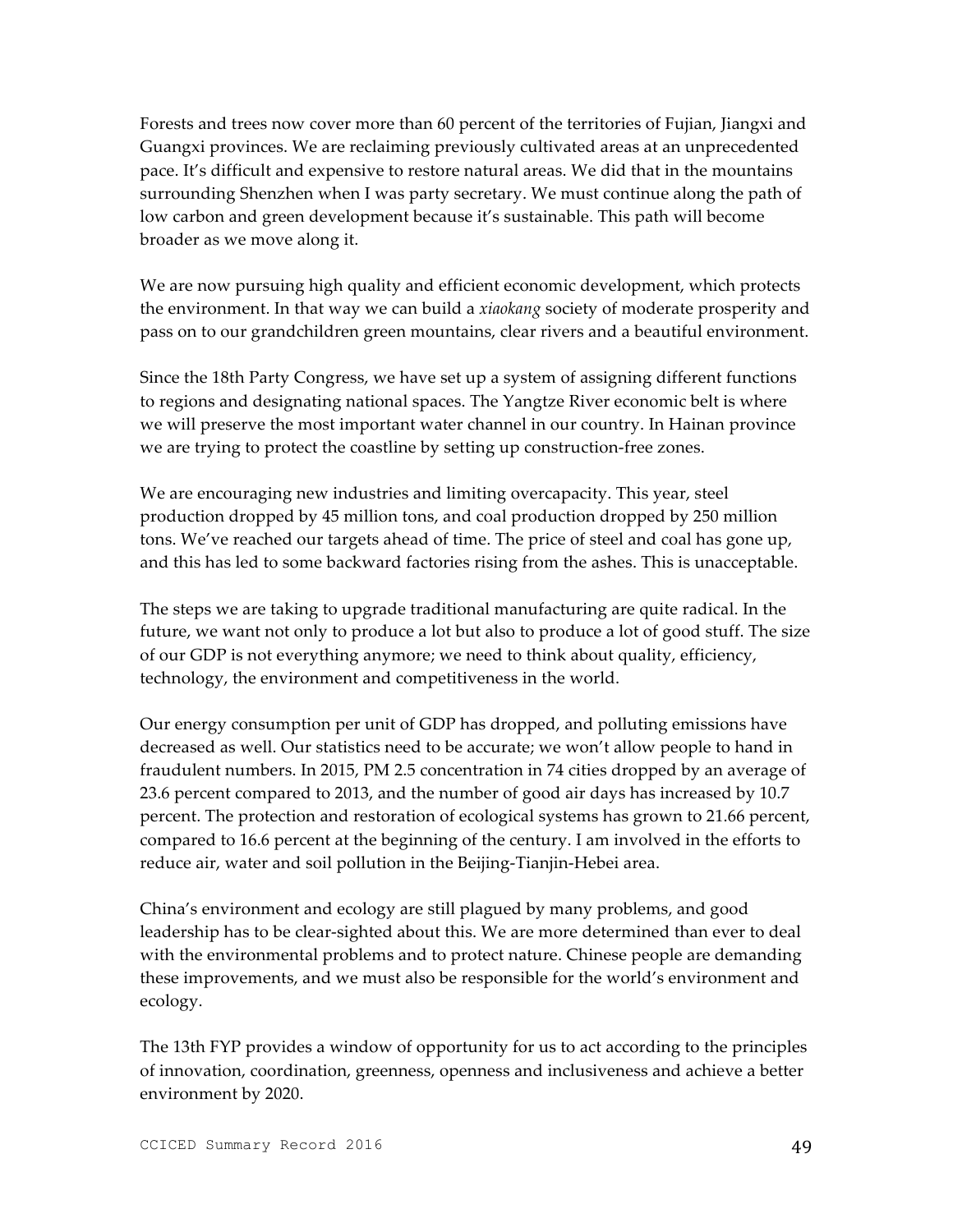We'll continue to link the supply-side structural reforms with a green, circular, lowcarbon development. We'll promote technical innovation, speed up the greening of traditional manufacturing and develop new low-carbon industries. We'll optimize the energy structure, promote the circular economy and green consumption trends. We are retrofitting coal-fired power plants and limiting the opening of new coal mines, instead developing nuclear, wind and solar energy. The nuclear capacity currently under construction in China represents 50 percent of the world's capacity, and we believe the energy mix structure will change.

We'll classify arable and developed land, and we'll rehabilitate rivers, lakes, forests and mountains. We'll enable natural wetlands, eco-diversity and water ecology protection, as well as combat desertification. We are improving the supervision of local governments' protection of eco-systems. We have completed supervision tours in nine provinces, and in two years we will have covered the whole country. People will be held accountable for damaging the environment, and we will strengthen law enforcement in this regard.

We will shut down the highly inefficient and polluting facilities, and we'll strengthen the accountability system in order to restructure our industries. But this is a painful process. We need both GDP performance and better ecological performance. We might have to sacrifice GDP growth to improve the environmental quality, and we're determined to do that.

Institutional reform is central to establishing ecological civilization. China has promulgated a general plan for ecological civilization institutional reform. By 2020 we will establish a natural resources asset property system and other systems that will form the architecture of eco-civilization.

We must learn from developed countries how to strengthen our circular economy and improve recycling.

We will have zero tolerance toward polluters. We will establish a green finance system to encourage investment into the environmental protection market. We will draw redlines around forests, grasslands, water bodies, wetlands, coastlines and mountains, particularly those located near cities.

We will expand international cooperation on environmental protection and promote a global ecological civilization movement. The G20 summit in Hangzhou was successful, and during the summit, President Xi submitted to UN Secretary-General Ban Ki-moon China's approval document of the Paris Agreement. Premier Li Keqiang attended the 71st session of the UN General Assembly, chairing the 2030 agenda breakout session, when he announced China's national plan for the implementation of the 2030 agenda.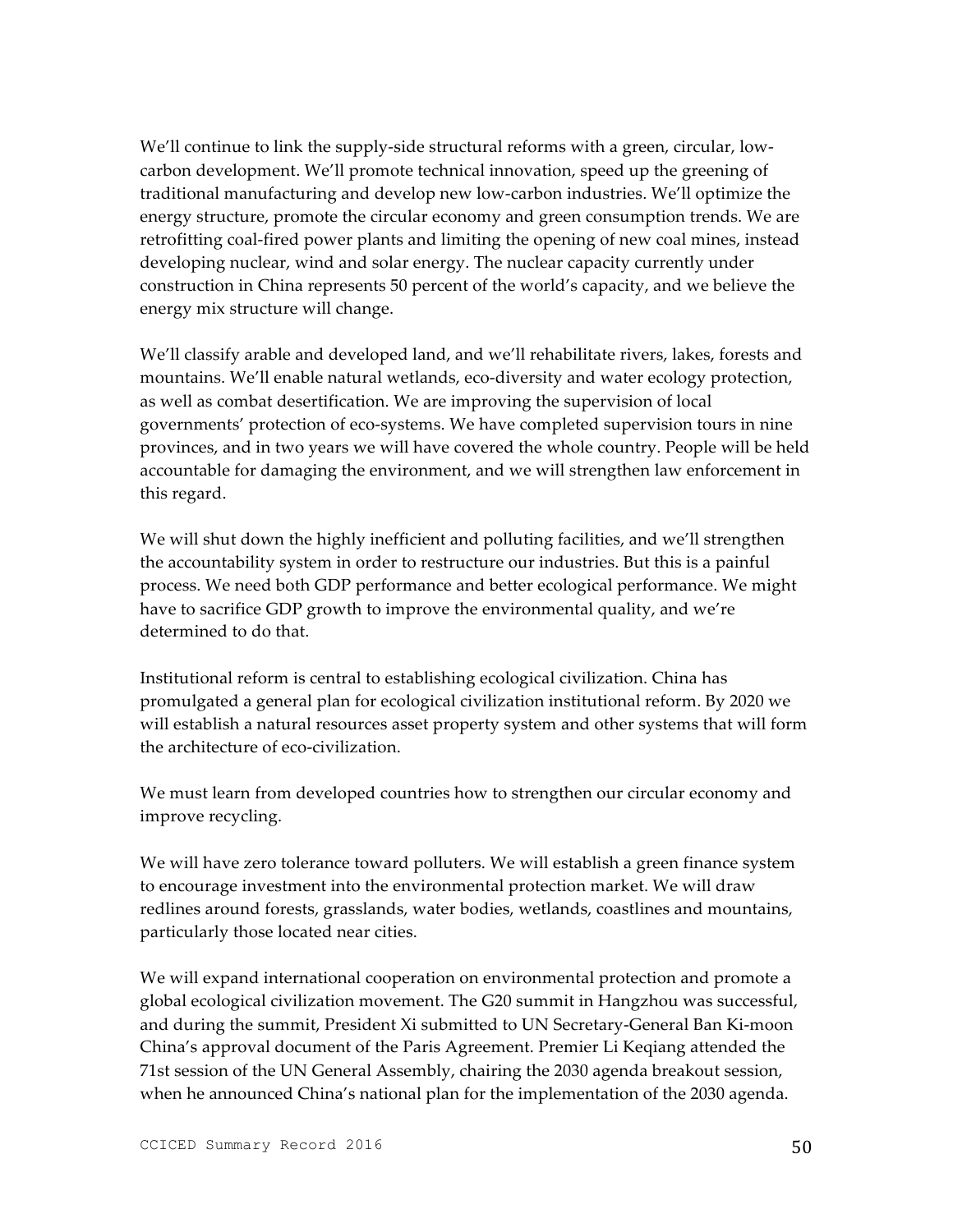We will promote a green Belt and Road initiative and offer environmental and climate assistance to developing countries through South-South cooperation. China will honor its climate commitments.

CCICED has a wealth of talent and experience and is influential in the world. We appreciate your work through Phase V, and we will seriously consider this year's recommendations. We have officially approved the establishment of Phase VI, and we will continue to support the CCICED's work.

# **d. Speech by Chen Jining, CCICED Executive Vice Chairperson and China's Minister of Environmental Protection**

CCICED Vice Chairperson and Director of the Oxford Martin School **Achim Steiner** chaired the second half of the plenary session and introduced CCICED Executive Vice Chairperson and China's Minister of Environmental Protection **Chen Jining**. He made the following remarks:

Ecological civilization, which is supported by President Xi Jinping, represents a new philosophy and strategy of governance by the Chinese Communist Party. It is an urgent aspect of China's national development strategy.

Since the 18th Party Congress, China has stepped up its efforts to build an ecological civilization and has curbed environmental deterioration. PM 2.5 concentration has decreased in 338 cities above prefecture level for two consecutive years. From January to November, PM 2.5 concentration decreased by 8.3 percent. The number of days with clear skies increased by 2.6 percent. The industrial structure and energy mix are being optimized, and the emission intensity for major pollutants per unit of GDP is decreasing.

We are realizing that environmental protection is not a burden but rather a catalyst for quality growth and innovation.

People traditionally thought that environmental supervision increases costs and undermines productivity. But U.S. Professor Michael Porter posed the hypothesis that appropriate environmental supervision can motivate companies to innovate and therefore become more productive. This can offset environmental costs, improve profitability and product quality and make companies more competitive on the global market. Empirical evidence from the U.S. validates this hypothesis.

China is currently reforming its supply structure, and we are hoping this can lead to improved productivity, efficiency and better consumption patterns.

Secondly, effective institutions that can internalize the concept of sustainability are key to ecological civilization. We are training local governments to demand that companies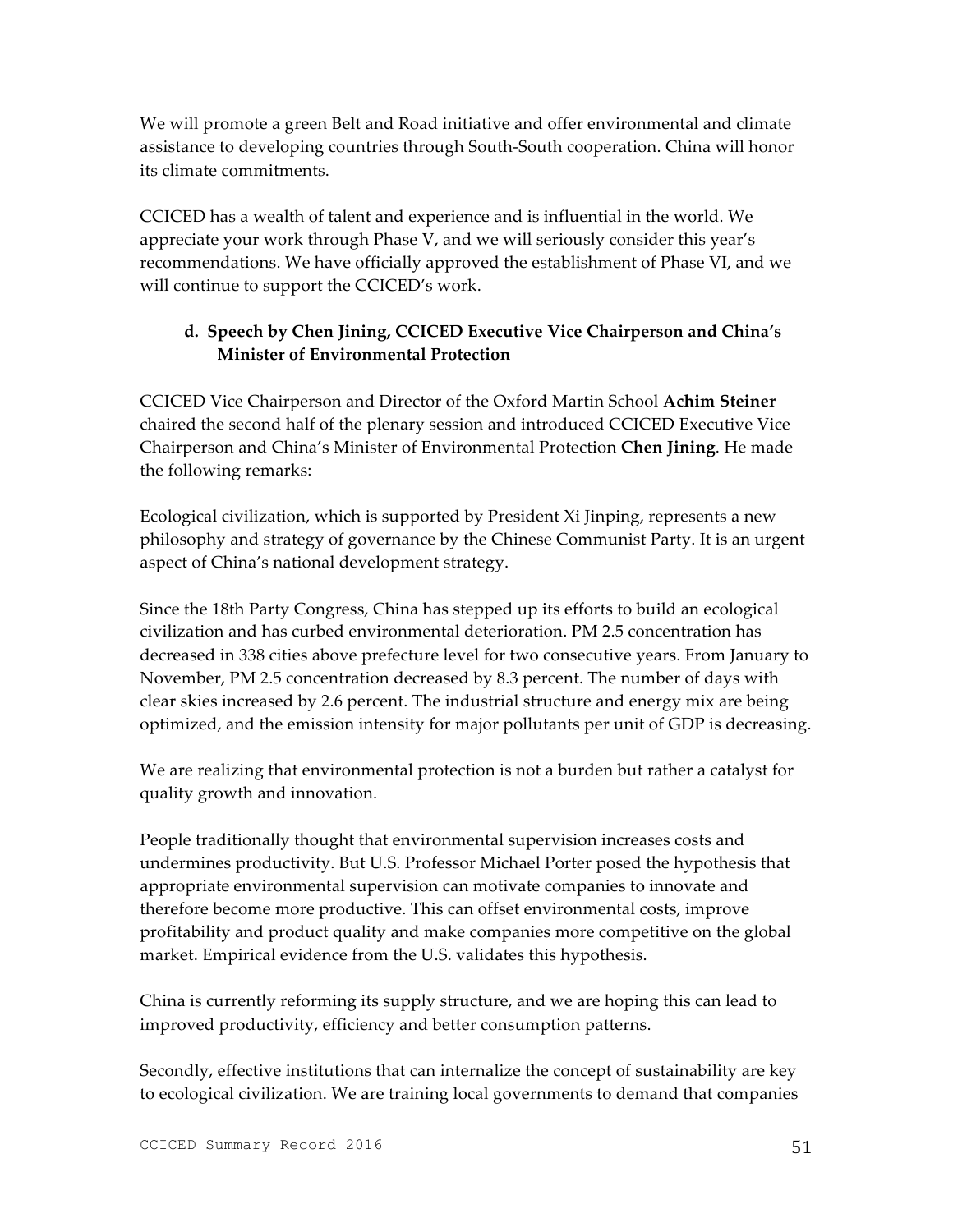comply with environmental regulations. In the past year, we have been inspecting provincial party committees and governments in nine provinces on their environmental work. Inspections are underway in another seven provinces and will extend to the whole country next year. In the sessions we hold with provincial officials, we emphasize that every department must assume responsibility for environmental protection, including the planning, industrial and economic departments.

Thirdly, we need to make use of innovative management technologies, such as big data, cloud computing and artificial intelligence. MEP is currently using big data to develop online platforms for national environmental enforcement, monitoring, environmental impact assessment management, and weather emergency and response. They are all highly visual, can track historical data and will help us provide evidence-based standards and regulations.

Fourth, we are in the midst of a new technological revolution. We must make use of it for green innovation. We must deepen our understanding of environmental issues, and for that we need to do more basic environmental research.

Finally, we need to create an atmosphere where everyone can participate in the development of ecological civilization. Active public participation requires more disclosure of environmental information. In the age of social media, it's important for us to engage with the scientific community, the media and the public and share useful scientific information. This way everyone can become a supervisor, a practitioner and a beneficiary of ecological civilization.

### **e. Briefing on the Open Forum Discussions**

CCICED Vice Chairperson **Xie Zhenhua** briefed the plenary on the open forum discussion on the sharing economy and green development:

Apps make it easier for people to find and share information on unused resources, thus leading to decreased emissions. The sharing economy is part of a new revolution, but we need to look into whether it is actually contributing to a green economy.

The sharing economy can help establish social credibility, which could help reduce social governance costs and build a harmonious society. But the sharing economy is also challenging for regulators, who require a quality assurance system. The sharing economy can bring people closer, but it could also lead to the creation of ideological clusters. Companies and the government should work together to develop the sharing economy in a positive way.

CCICED Member **Li Yong** briefed the plenary on the open forum discussion on South-South Cooperation and the greening of the Belt and Road initiative: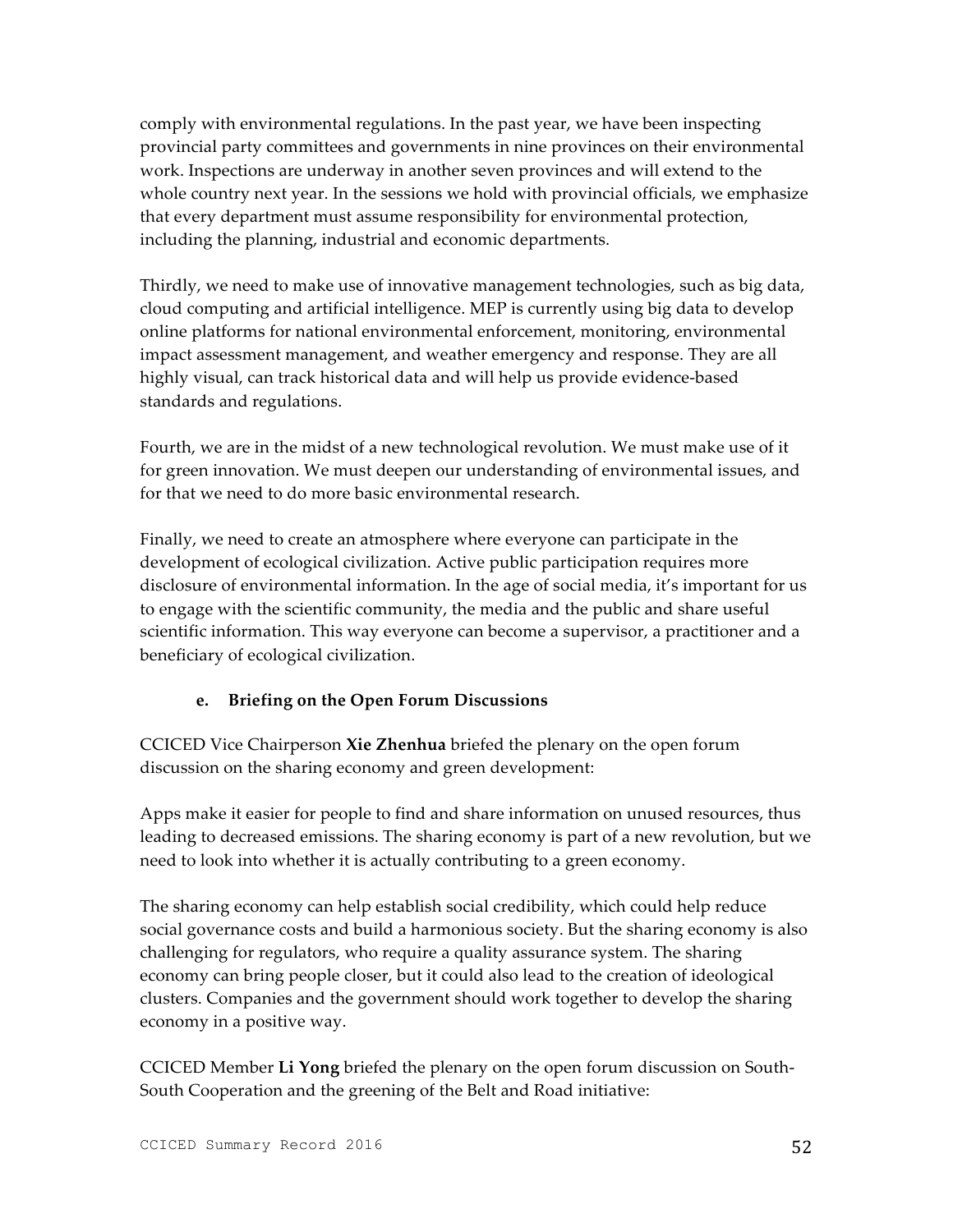China plays various roles in South-South cooperation: consumer, producer, investor and policy partner. China should set clear environmental guidelines for its public and private investments in the OBOR initiative and the South-South cooperation.

The availability of funds is not a big concern, but it's important to ensure that development be green and sustainable. Green finance could support this.

South-South cooperation and the OBOR initiative are important tools for international cooperation in the context of the 2030 Agenda for Sustainable Development, which can also support greater environmental sustainability.

CCICED International Chief Advisor **Art Hanson** briefed the plenary on the open forum discussion on global governance on environment and climate change:

Participants agreed that we must protect and foster multilateral agreements, particularly the Paris Agreement and the 2030 SDGs. We need a mid-century strategy both for oceans and for climate change. Thirdly, we need government structures that will enable business and civil society to become involved in environmental protection. Countries should be moving toward a Paris coalition to accelerate action. Another point is that global governance is interlocked with local action and governance.

The century of the oceans is upon us, and we need to make sure that the blue economy will also be a green economy. There's an opportunity to supply monitoring and digital tools, which would make it easier to understand the oceans and regulate their use. It's time for China to take on a greater role in dealing with the oceans.

## **f. Policy Research Reports**

CCICED Member **John Forgach,** who was also an international member of the task force on South-South Cooperation for Ecological Civilization, presented the team's report. He made the following remarks:

The task force interviewed recipients of foreign aid in 23 countries in Southeast Asia, Africa and Latin America with the help of the Global Green Growth Institute (GGGI) and the World Wide Fund for Nature (WWF). Fourteen countries provided extensive answers. The research included a conference held in Nairobi, organized with the help of UNEP.

China is seen as the new big player by Southern countries. South-South cooperation is complementary to North-South cooperation. In the context of the present antiglobalization climate, China has become a serious alternative for some countries.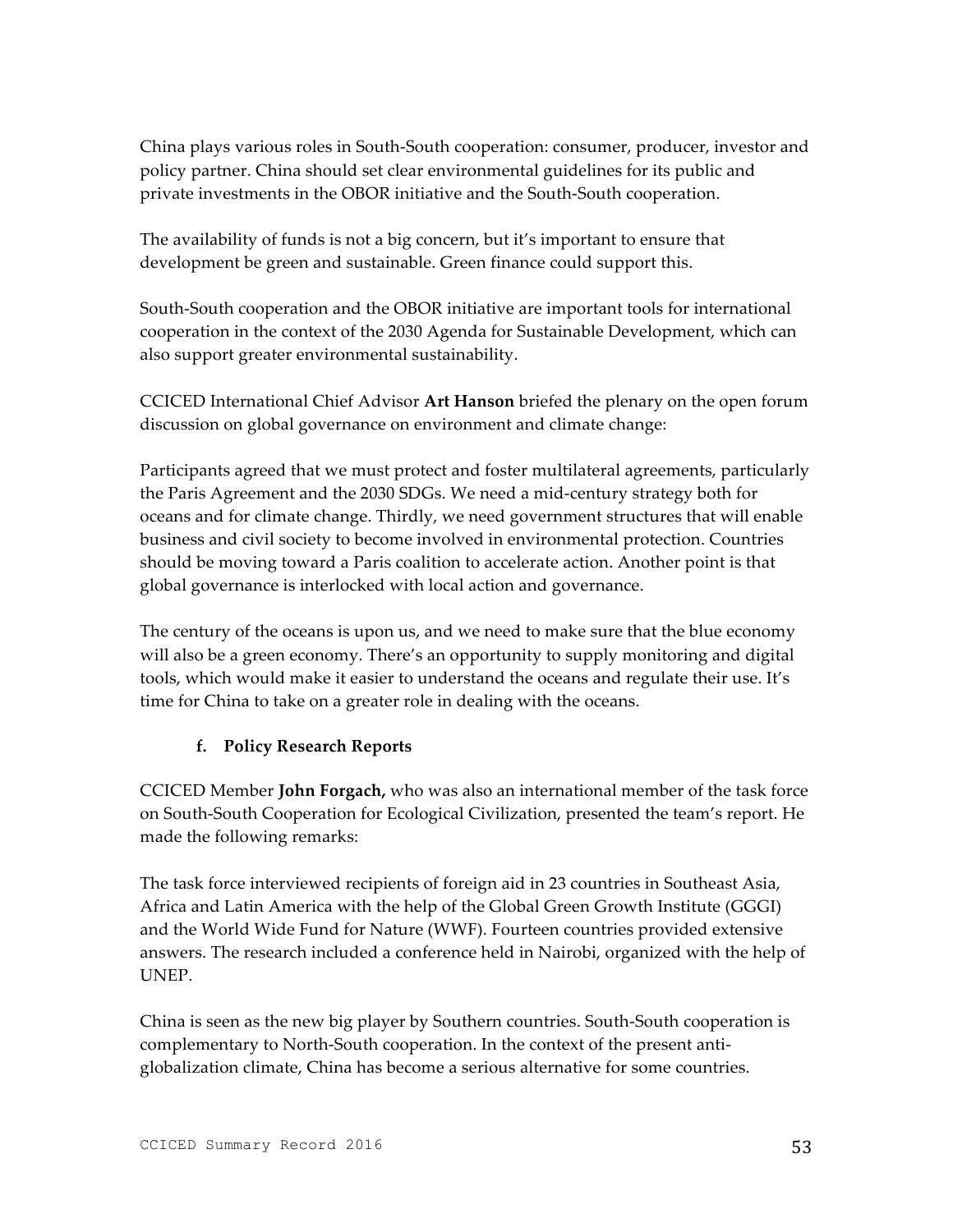Chinese entrepreneurs are generally well regarded, and they are increasingly respecting local environmental laws.

The Chinese government should improve inter-ministerial coordination when dealing with Southern countries. It should also improve the communication with these partners and promote the concept of ecological civilization. Finally, it should create a strong and transparent evaluation system for its projects in other countries.

The Chinese co-chair of the task force, which is also President of the Chinese Academy of International Trade and Economic Cooperation (CAITEC) of the Ministry of Commerce, **Gu Xueming,** presented the team's recommendations:

The first recommendation is to establish a high-level coordination mechanism for South-South cooperation. This mechanism should be led by a coordinating committee and should promote clear environmental protection rules. The second recommendation is to encourage businesses in China's peripheral provinces to go abroad. Thirdly, the government should invest more in environmental research and should disseminate the information domestically and abroad. The government should also encourage more green investment. Fourth, the Chinese government should improve its management of South-South cooperation projects, including better planning and more transparent evaluations.

The task force has also laid a roadmap for South-South cooperation from 2017 to 2050. From 2017 to 2020, the government should use the 13th FYP and other national plans to prepare a five-year plan for South-South cooperation. This plan should include measures for protecting the environment and for making sure funds are properly used. Between 2021 and 2030, South-South cooperation should be integrated into China's national strategy. And the period from 2031 to 2050 should be defined by development and transformation.

**Jim Leape**, international co-chair of the special policy study on China's role in greening global value chains, CCICED Member, and now with the Woods Institute for the Environment at Stanford University, presented the team's findings. He emphasized the following points:

Global value chains account for half of all global trade. The challenge of greening global value chains goes to the heart of greening the global economy. China is the largest consumer of many of these traded commodities. It consumes 23 percent of agricultural production and 40 percent of base metals.

But there are clear opportunities to move these global markets toward sustainability by identifying the entry points: While there are 1.5 billion producers in these markets and 7 billion consumers, 500 companies control 70 percent of the trade. If these companies are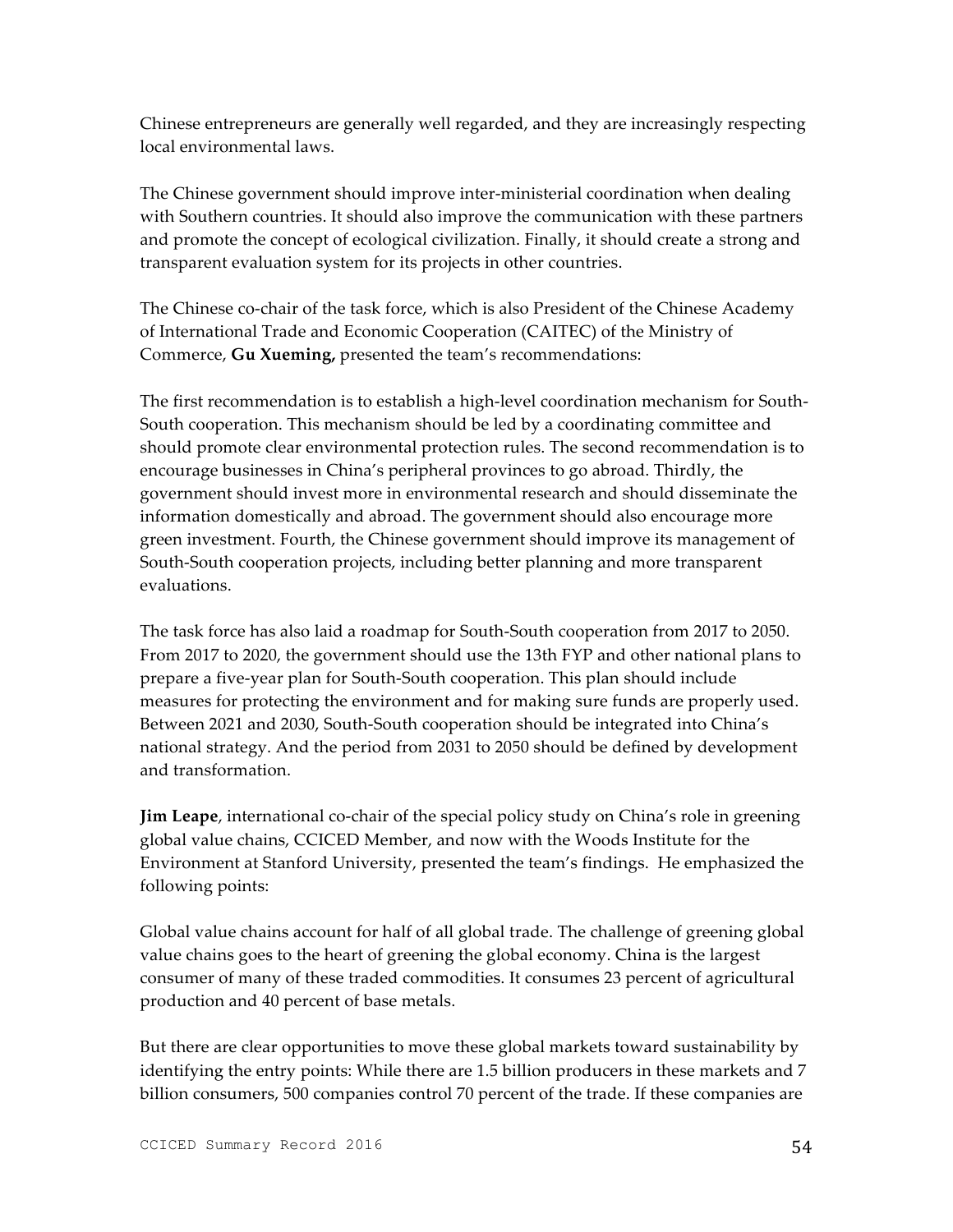engaged, they can move the markets; already some of them are committing to sustainability. There are also more voluntary international standards for sustainable production and increased transparency in tracing the value chains.

It's in China's interest to move on these issue for a variety of reasons, including: security of resources; competitiveness on global markets, which are increasingly demanding sustainable products; maintaining China's ascent in global leadership and recognizing that greening global value chains is a cornerstone of building an ecological civilization. In fact, China's Belt and Road Initiative is about building the global value chains of the future. Finally, it's in China's interest to green global value chains because they're linked to the country's commitments to the Paris Agreement and the SDGs.

The group's recommendations are related to integrating this issue into China's participation in global governance; reforming China's own policies and programs; and mandating Chinese companies to become more conscious about how they source the commodities they buy.

Four recommendations for the long term include: First, putting global value chains on China's agenda for engaging with the rest of the world; second, sending a clear signal to companies on how they should move forward on this issue; third, putting greening global value chains at the heart of the Belt and Road initiative; fourth, assisting other countries with smaller capacities to support the greening of value chains.

The first step on this journey would include that the Chinese government mandate its state-owned companies to make commitments to sustainability in their sourcing of commodities and in their investment in commodity production; starting a pilot project looking into possible action on commodities associated with deforestation, such as soy, palm oil and timber products; and using South-South cooperation as leverage to green global value chains.

**Wang Yi**, co-chair of the research team as well as member of the Standing Committee of the 12th National People's Congress (NPC) of China and Vice President of the Institutes of Science and Development of the Chinese Academy of Sciences, emphasized the following final point:

China is both a beneficiary and a victim of global value chains because 20 percent of products made in China using polluting processes are consumed by Western countries. But China can become the leader of a green value chain, which would take into consideration the situations of individual countries.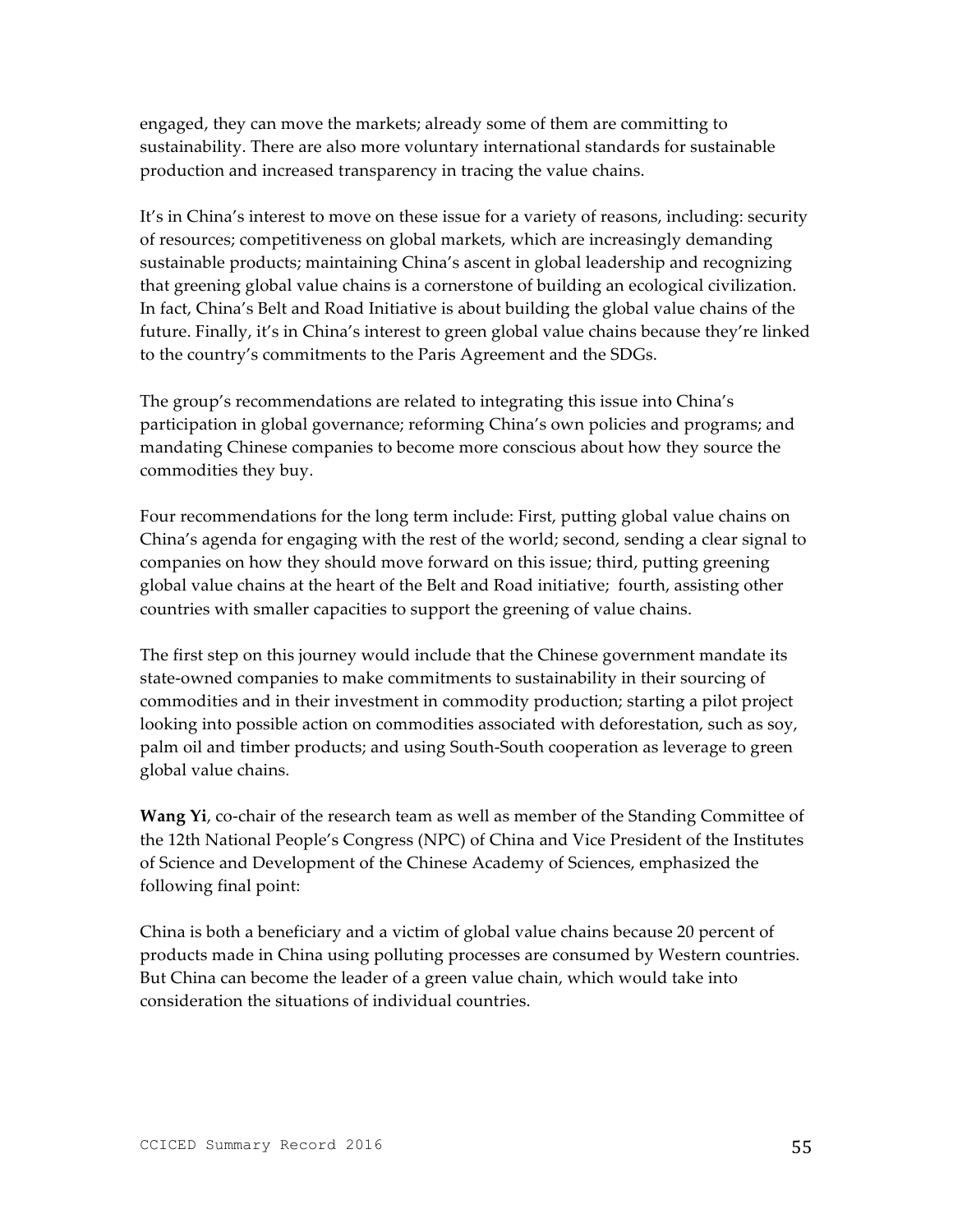## **g. Speech by Erik Solheim, United Nations Environment Programme (UNEP) Executive Director**

This has been a great year for environmental policies in China, including the ratification of the Paris Agreement, the Kigali Amendment to phase down HFCs, the Minamata Protocol on Mercury and the Nagoya Protocol on Biodiversity. China also put green finance on the G20 Hangzhou summit agenda, stepped up banning ivory and rhino horn on the Chinese market, continued its war on pollution and removed the giant pandas from the endangered species list.

The first lesson to be drawn from these successes is that while China can still learn from the world, the rest of the world also needs to learn from China's experiences, especially on establishing green finance, combating pollution and greening value chains. The OBOR initiative and South-South cooperation will help in this transfer of knowledge.

The second lesson is that the world needs China's leadership. We're going through a phase where multilateralism is under pressure and some countries believe they should solve their problems alone. China can help restore global solidarity so that we can solve global problems related to trade, security, environment and development. Divided we are weak; together under Chinese leadership we are very strong.

CCICED Executive Vice Chairperson **Chen Jining** thanked participants and closed the plenary session as Council members were presented with commemorative plaques for their contributions to the CCICED during Phase V.

## 5. **Plenary Session a. Briefing on the Draft Policy Recommendations**

With CCICED Vice Chairperson **Xie Zhenhua** chairing, Chinese Chief Advisor **Shen Guofang** briefed members on the draft policy recommendations:

The policy recommendations focus on ecological civilization and green development. There are three conclusions: First, during the 13th FYP period, China will implement various measures and policies for ecological civilization. Second, the coming years will be key for the implementation of the Paris Agreement and the 2030 SDGs. Third, the OBOR initiative and South-South cooperation hold great potential for green development.

Three major actions are needed to achieve these goals:

First, ecological civilization should become a mainstay of Chinese policy. Secondly, in order to ensure real progress on climate change and green development, especially within the framework of South-South cooperation, multilateral and bilateral conventions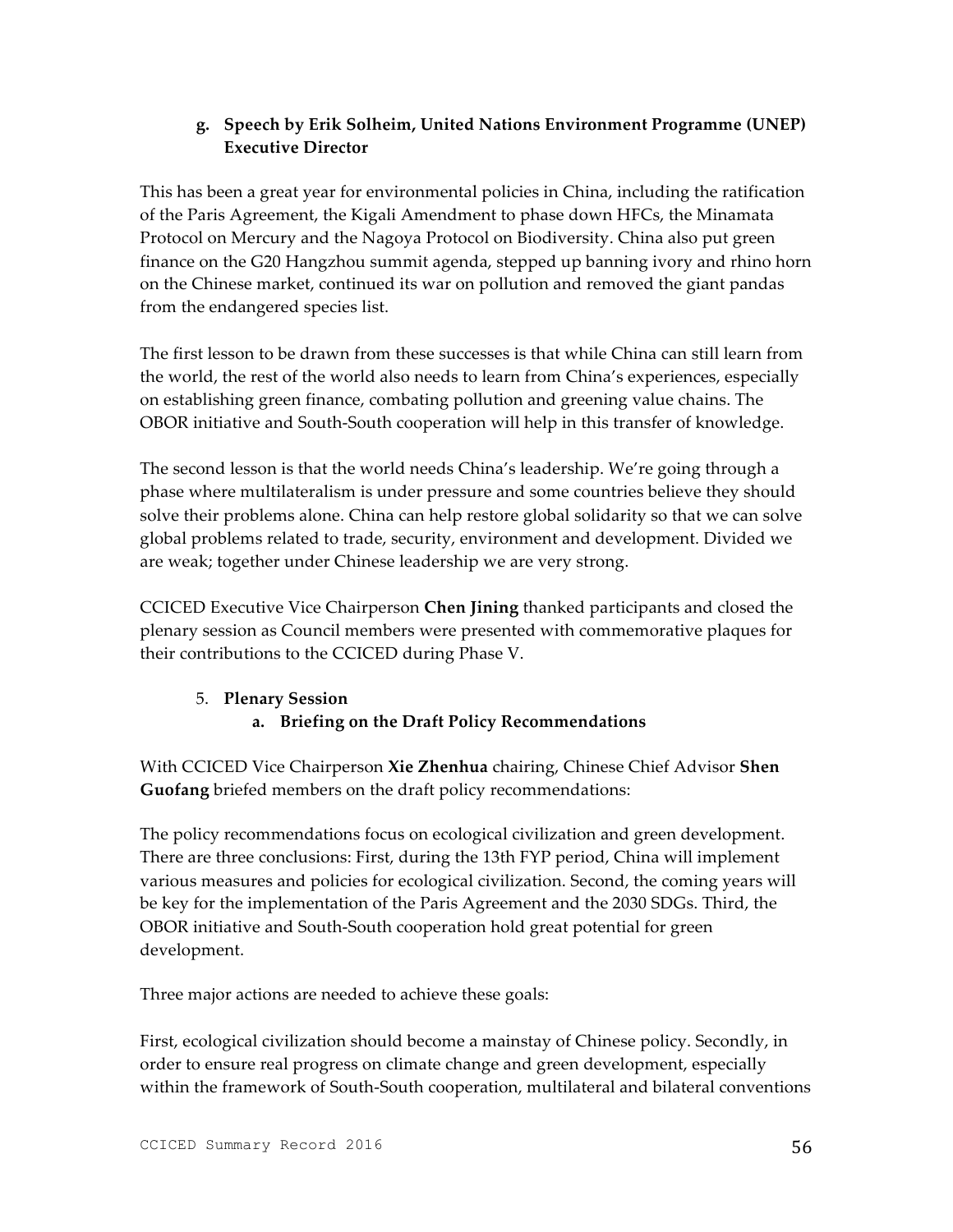should be well implemented. Third, the G20 platform should be used to advance these efforts.

There are four policy recommendations. The first one is the most important, and the other three are based on the first.

**1.** The overarching policy recommendation is to accelerate the progress of ecological civilization and green transformation.

This can be achieved by advancing institutional reform by establishing a green development governance system; by encouraging the green economy growth by leveling the playing field for clean technologies and other green innovations; and by using green accounting. Secondly, China should accelerate green transformation innovation in major social and economic sectors such as agriculture, key industries and the service sector. The government should emphasize cross-sectorial integrated planning and management, in particular for regional development.

**2.** Strengthen the rule of law for ecological civilization.

China has made great advances in strengthening the rule of law for environmental protection, but a better coordination between the judicial, executive and legislative branches is needed.

There are three aspects of this policy recommendation: First, the government needs to speed up the adoption of environmental laws and regulations and develop a full environmental code. Second, it needs to fill important legal gaps in the environmental law. Third, it needs to include the concept, principle and norm of ecological civilization within specific laws.

In addition, China needs to strengthen its judicial safeguards. It needs to reform the environmental judicial system for cases across administrative areas. It needs to promote public interest litigation for environmental damage. It must also strengthen environmental crime provisions in environmental laws. And it must strengthen compliance and law enforcement and broaden the scope of public participation.

**3.** Proactively promote South-South cooperation for ecological civilization.

Developing and developed countries should stick to the principle of common but differentiated responsibilities. China should make further efforts to strengthen the cooperation between developing countries and make good use of the cooperation funds that have already been set up. Transparency in green development will be key for South-South cooperation.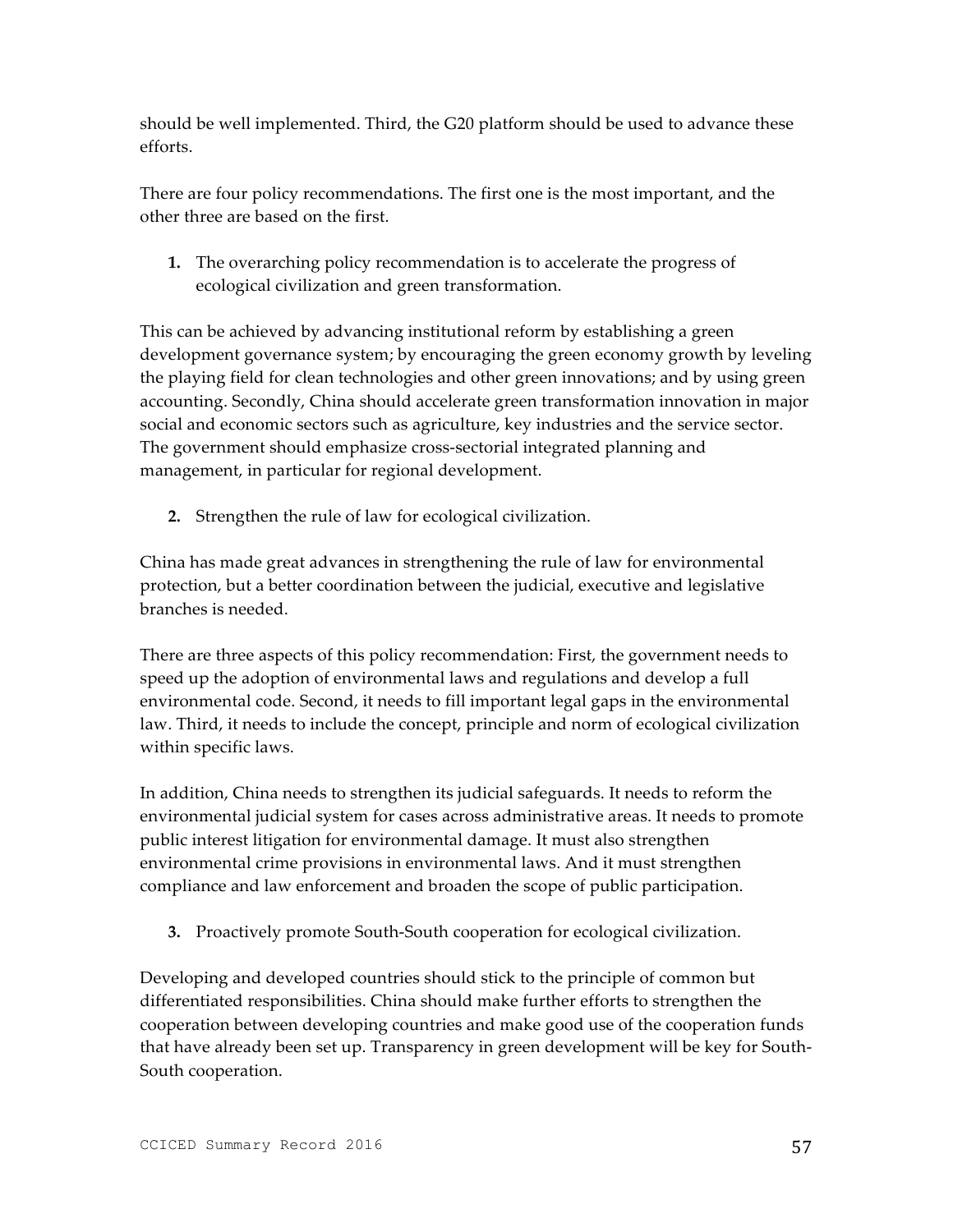There are four important factors to this policy recommendation:

First, China should establish criteria for selecting its priorities in South-South cooperation. The criteria should be consistent with the SDGs and adaptable to countries at different stages of development and with different needs. China should favor projects that provide systematic solutions that balance livelihoods and ecology. The projects should involve innovative technology and development modes, and promote environmentally friendly and low-carbon infrastructures.

Secondly, China should establish a comprehensive green action guide for its foreign aid. The guide should provide information on the types of projects that are particularly supportive of green development. It should assess the potential environmental impacts of China's foreign aid and promote mitigation and adaptation in developing countries.

Third, China needs to create the right enabling conditions for South-South cooperation. In order to do this, it should develop medium-to-long-term strategies for ecological civilization within the South-South cooperation framework. It should increase the proportion of aid allocated for projects related to ecological civilization, and should actively involve developing countries in the planning processes.

China should also establish a specialized organization for international development cooperation, as well as domestic consultation mechanisms for South-South cooperation.

**4.** Accelerate the integration into global green value chains.

The concepts of green development and ecological civilization should be integrated into the global value chains, which cover the use of raw materials, the consumption of goods, and the recycling of used goods. The OBOR initiative and South-South cooperation can play an important role in the integration of these values into global value chains. They can also help to boost companies' competitiveness on global markets and promote green development around the world.

Five different factors should be considered: First, China should play a leadership role in promoting the sustainable development of green value chains. Secondly, the government should send a clear policy signal to encourage Chinese companies to participate in global green value chains. Thirdly, the global green chain initiative should be a priority of the OBOR initiative. Fourth, China should offer more investment and financing assistance to support global green value chains. Finally, green value chains should be emphasized within the implementation of the 13th FYP.

**Shen Guofang** closed his remarks by announcing his retirement. Dr. Shen has been associated with the CCICED since 1999 and served as chief adviser since 2004. He was warmly applauded by Council members and participants.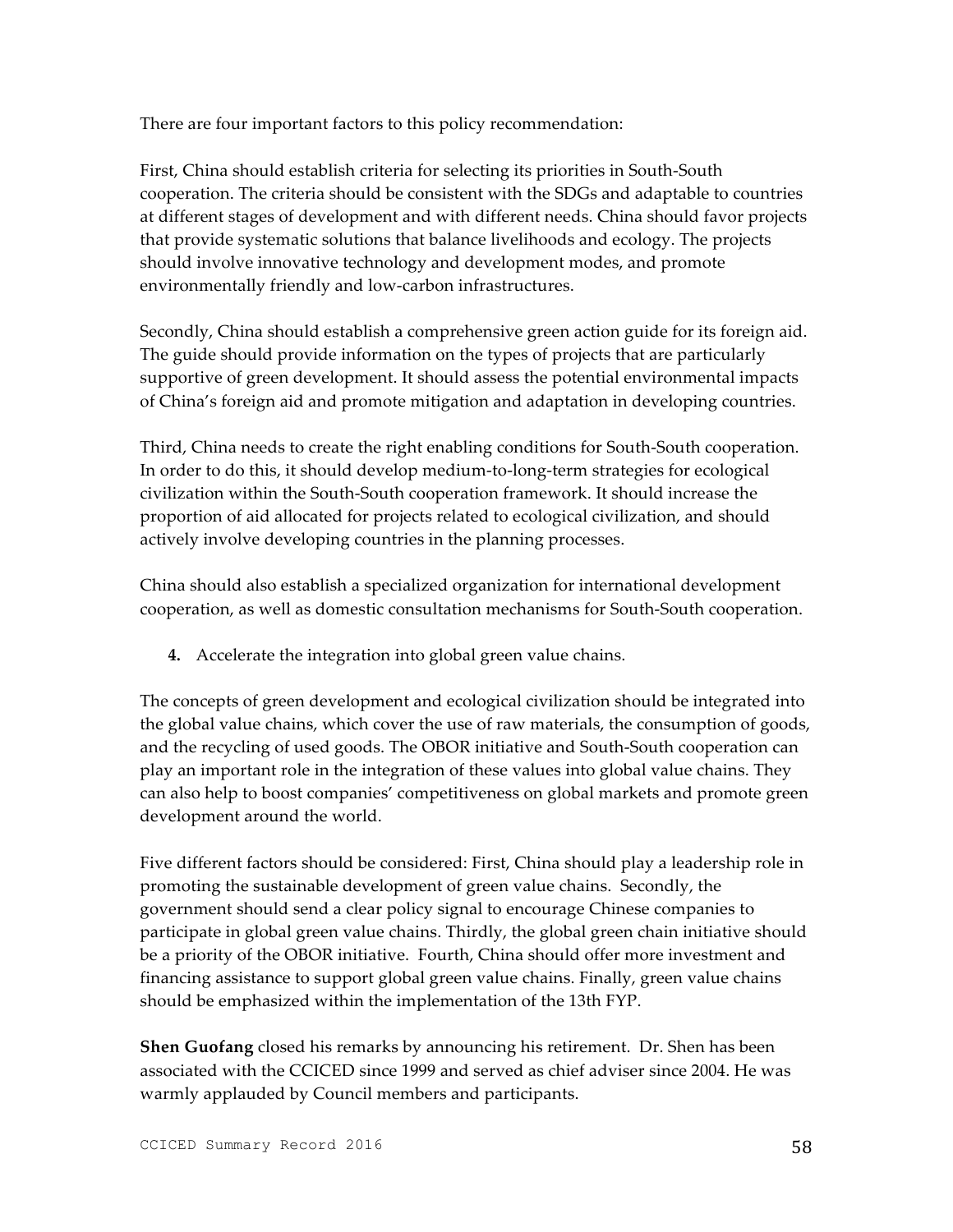## **b. Discussion and Adoption of the Final AGM Policy Recommendations**

As chair for the session, **Xie Zhenhua** opened the floor to discussion on the draft policy recommendations. Participants made the following remarks:

The oceans should be better represented in the policy recommendations. Where we talk about climate change on a global scale, we should mention the rise of ocean levels and the acidification of ocean waters. When there is mention of greening agriculture, there should be emphasis also on greening the blue economy. We need to talk about the sustainable development of the coastal areas, oceans, and how we rationally use marine spaces.

Many countries involved in South-South cooperation are coastal countries. When we talk about desertification in these countries, we need to emphasize the health of the oceans.

In discussions about implementing the 2030 SDGs and greening South-South cooperation, there is a need to also discuss North-South cooperation. This is key to realizing the SDGs.

Where we talk about building a green accounting system, we need to look into technical problems associated with green accounting systems before we apply these to the national level. And when we propose setting up a foreign aid green directive for China, we should add that we also need a directive for business investment abroad.

We should shift the focus of compliance and enforcement to prevention rather than to punishment by ensuring compliance by institutions at the front end of the process. The environmental impact assessment needs to be done openly, transparently and thoroughly.

Within China, there needs to be more independence in the way decisions are made in cross-boundary pollution cases because of local protectionism. Even at the local level there is a need for the judiciary to be independent, and for the public to trust that a decision will be fair and based only on the law and the facts. This helps promote a level playing field and gives industry confidence and certainty that the law will be applied.

Existing pollution permits need to be revised and strengthened with a view to supporting green transformation and the adoption of modern technology. Industry should be given time to adjust, but there should also be enforceable requirements that they do adjust.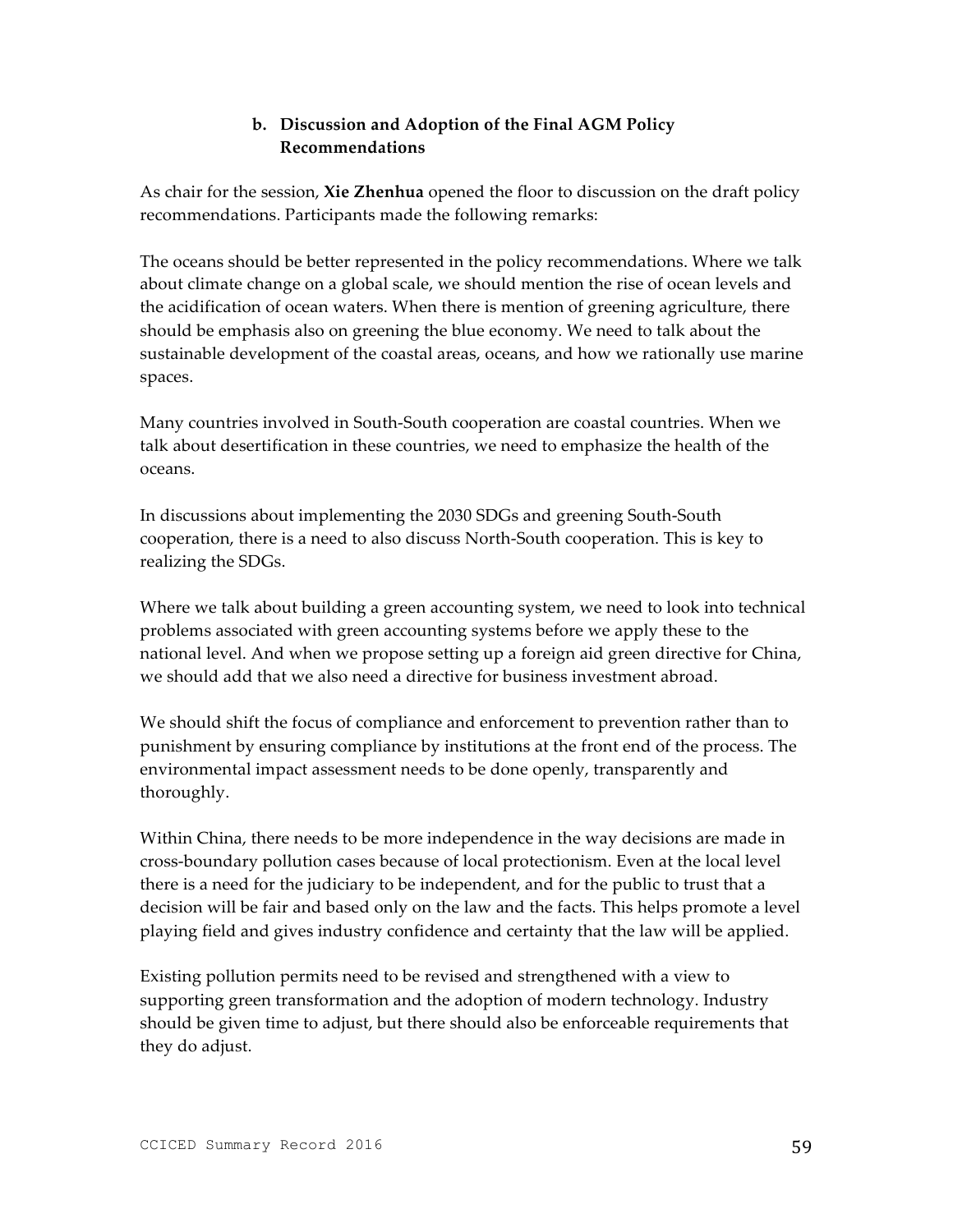The recommendations on South-South cooperation are better than in the summary. Some of the recommendations in the full paper, related to for example monitoring and evaluation, should be reintroduced into the summary recommendations.

A large part of China's impact overseas and the opportunity to build a global ecological civilization lies in its commercial engagement with other countries through companies and banks. So on page two, we should add an item about influencing how Chinese companies and banks operate overseas.

There could be a stronger focus on regional cooperation across borders, with China focusing on ecological systems and corridors cutting across the countries where China is leading investment.

Using available data on protected areas or key biodiversity areas not yet protected, or water-stressed, sensitive or vulnerable areas is also essential for development programs at the early stage of planning.

We should mention the need to address the unsustainable wildlife trade, which is driving to extinction iconic species in continents like Africa, but also iconic species for China itself, like tigers and snow leopards.

There needs to be unified legislation on air pollution and solid waste pollution, as well as a comprehensive environmental reporting system because the environmental protection law only addresses key enterprises. There is also a need to step up punishment for those who submit fraudulent information.

We should strengthen the recommendations on the power of incentives to drive transformation in the agricultural and industrial sectors; these are powerful long-term tools.

The sharing economy can play a critical role in maximizing the amount of clean energy that can be brought into the electricity system.

We should recommend that the Chinese government look for ways to strengthen the analytical connection between the SDGs and South-South cooperation. This could support greater potential for investments and projects that advance the long termachievement of the SDGs.

We should strengthen the language to not only select ecologically beneficial infrastructure projects but also to avoid investment into "brown" infrastructure, which has high carbon emissions and destroys the environment.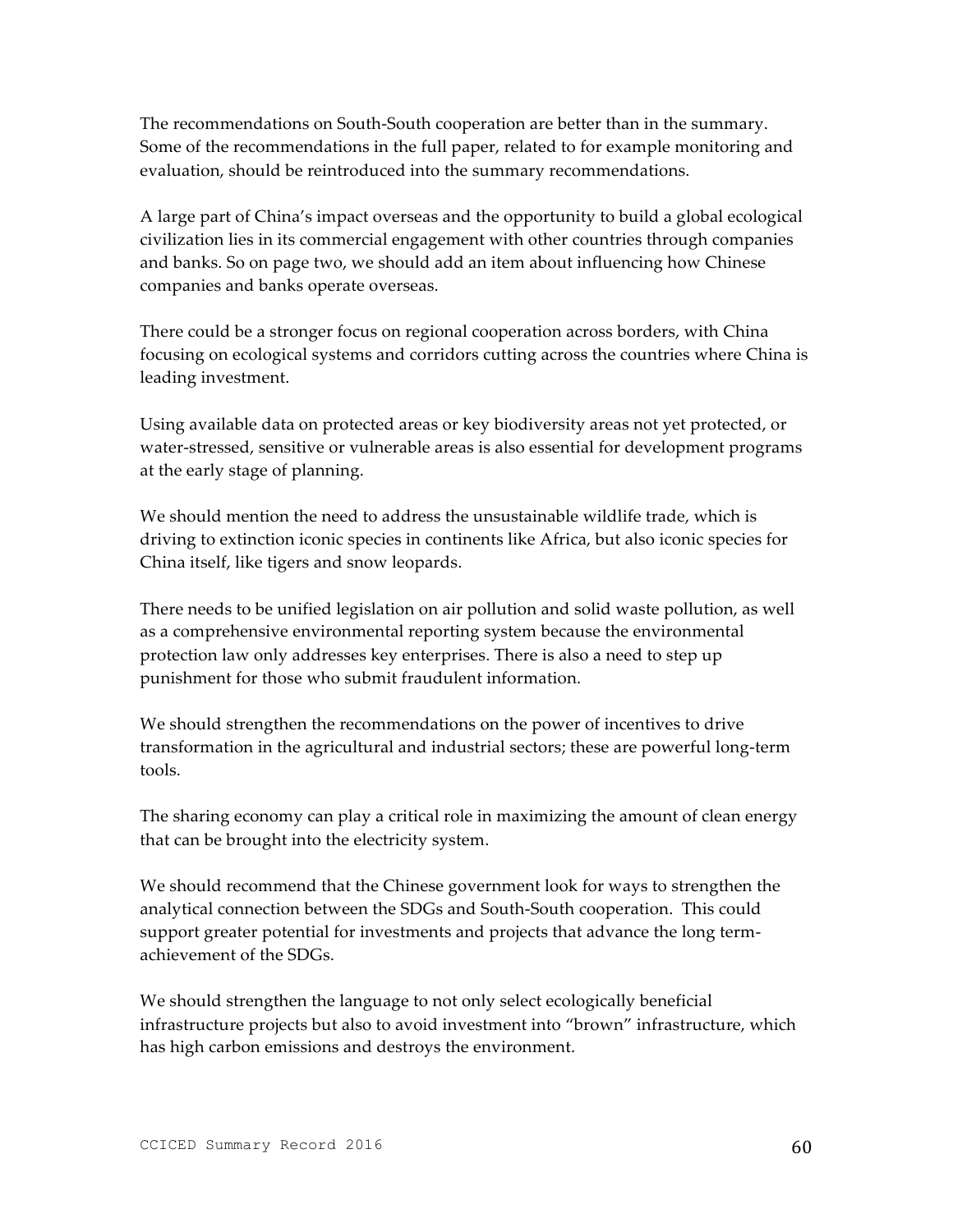We should find ways to focus on the implementation of environmental initiatives. We are good at making recommendations, but we should become better at emphasizing their implementation.

We should add references to forests in the document and emphasize the greening of the agricultural sector.

The South-South cooperation recommendations on criteria and procedures are very good but far too passive. China also needs to help developing countries green the global value chain.

Green value chains are only now being developed. China needs to become involved in setting these up, but the definition is unclear. Currently, the global economy's value chains are not well structured, so there's an opportunity to shape these value chains to take into account fair compensation of labor, which reduces the gap between rich and poor. Green labeling is also very important in the setting up of green value chains.

China's FYP for social and economic development should be changed into a FYP for social, economic and environmental development.

Nearly all significant infrastructure investment taking place in Africa now comes from China. There's room for greening the infrastructure investment in Africa and in the Belt and Road initiative. UNEP is willing to assist in that process.

South-South and North-South cooperation could be aligned through a set of common guidelines. Currently, South-South cooperation is substantially undervalued in economic terms.

United Nations (UN) could be more aligned to Chinese priorities and more helpful in sharing Chinese experience with the world. China is very much underrepresented among the UN staff, which does not reflect China's population, economy or role in the world. UNEP Executive Director **Erik Solheim** stated he would try to promote greater Chinese representation.

China can learn from the experiences of other nations, such as Brazil, India and Argentina, where courts are playing critical roles in greening their nations. These countries have separate green courts or separate parts of their supreme courts among the main drivers of the environmental agenda.

China should find ways to communicate environmental issues and science in ways that are more engaging and attractive to the public, possibly learning from Europe and the U.S. The rest of the world should also adopt Chinese environmental concepts, such as ecological civilization.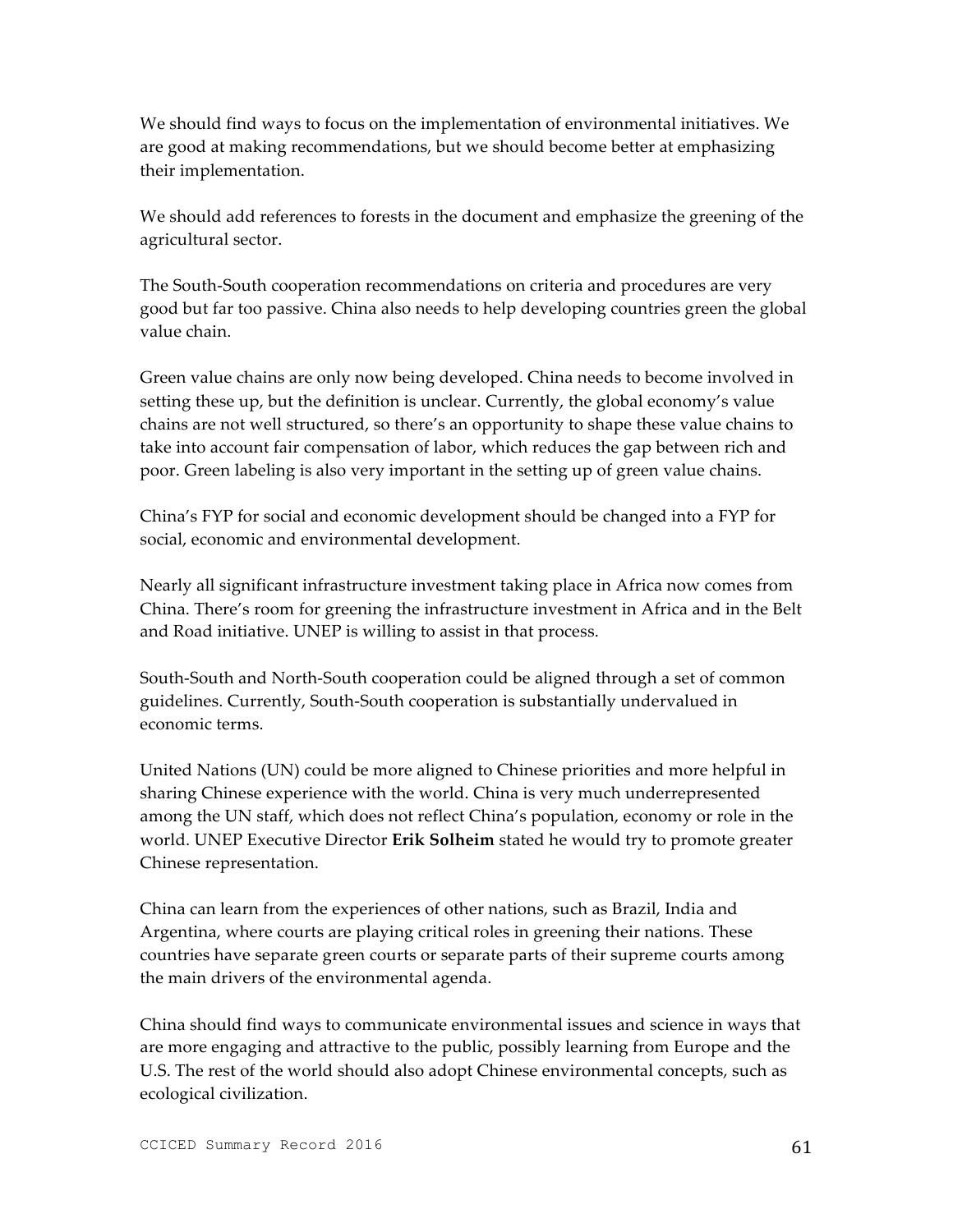**Xie Zhenhua** thanked all the speakers and contributors. He proposed the adoption in principle of the policy recommendations to be submitted to the Chinese government.

### 6. **Closing Session**

CCICED Secretary General and China's Vice Minister of Environmental Protection **Zhao Yingmin** chaired the closing session. He reminded participants that the policy recommendations to the Chinese government have been adopted in principle and thanked all Council members and experts for their contributions.

**Zhao Yingmin** introduced CCICED Vice Chairperson and Director of the Oxford Martin School **Achim Steiner**. He gave the following speech:

During CCICED Phase V, we have witnessed enormous transformation and profound developments in China and globally. We are looking at a world that is both more challenged and more hopeful about the possibilities that lie ahead. Vice Premier Zhang Gaoli's speech yesterday showed vision, leadership and expressed unequivocally where China's future directions lie.

We are entering a different phase also in the global context  $-$  one that is marked by political uncertainly, economic volatility and stagnation in many parts of the world, and by a degree of ecological vulnerability unprecedented in modern human history.

It's a moment in which we've all learned that the environmental narrative must transform: It must move beyond the singular narrative of the environmental risks and threats toward the opportunities, innovation and possibilities that drive societies' development. The environmental agenda of the 21st century is different from that of the 20th century. It's also a moment in which we're all desperately looking for leadership. China has shown its readiness and willingness to lead not only through domestic action but also through international cooperation.

Political developments in recent months also point to the end of an era in which economic determinism ruled over everything else that our societies pursued. The singular growth-driven paradigm of the 20th century has left many of our citizens increasingly dissatisfied and disenfranchised. Whether that is in terms of PM 2.5 and pollution in China, impoverishment of communities in other parts of the world, or developing nations feeling left behind, it's clear that equity and sustainability are emerging alongside the economic paradigm of progress of the last century.

It's not a coincidence that at this moment, China emerges with the notion of ecological civilization. It is in some ways surprising that, out of the very nation that is associated with the greatest economic leap forward in the half century, should emerge such a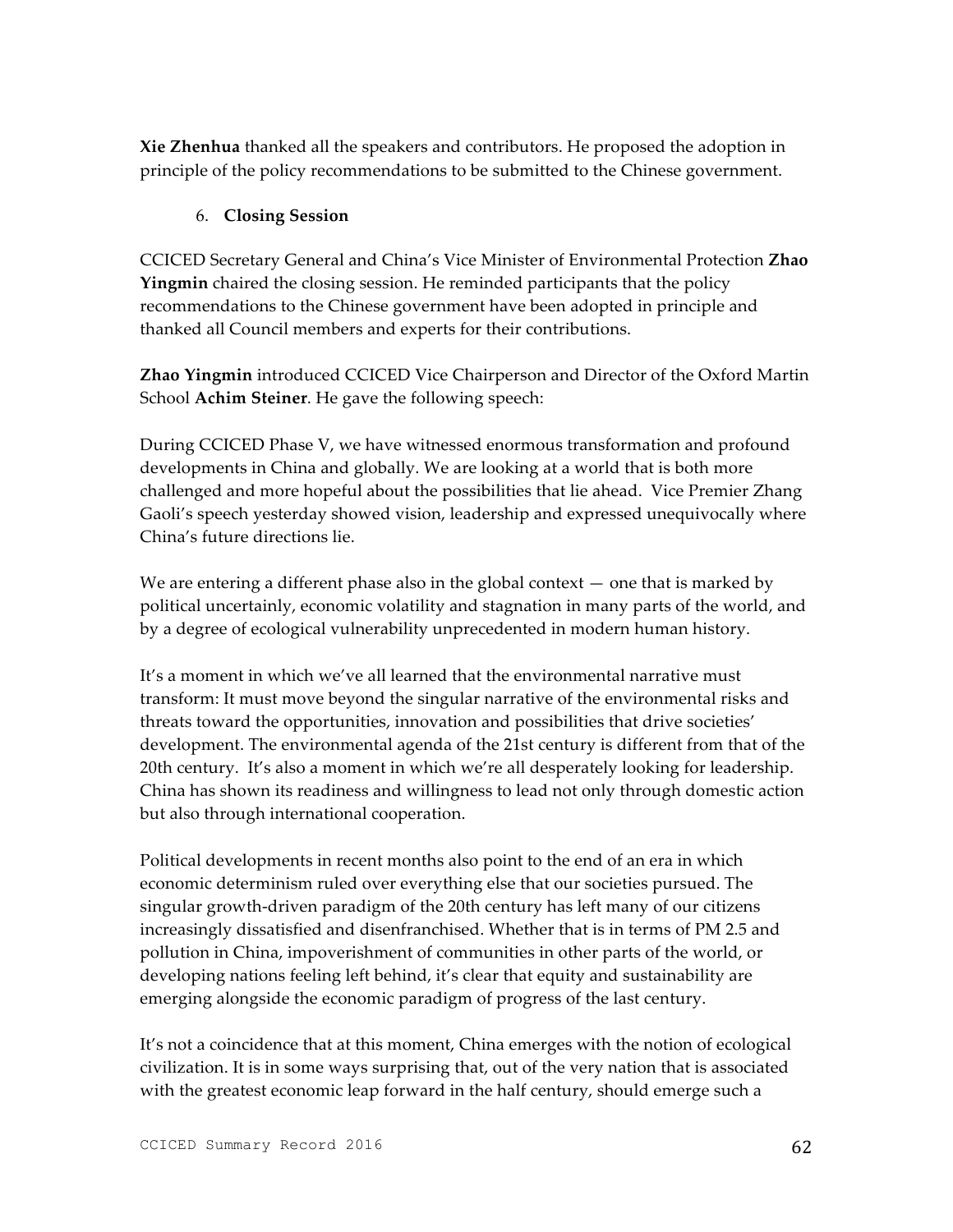fundamentally different view of development and of society. We are privileged as members of the Council to be able to take part in this conversation.

**Zhao Yingmin** invited Executive Director of the United Nations Environment Programme (UNEP) **Erik Solheim** to address members. These were his main points:

The world sees advances in environmental protection and renewable energy technologies every day. For example, Indonesia this year expanded protection of carbonrich peatlands; India opened the largest solar plant in the world; Tesla has been able to provide 100 percent solar power to an island in American Samoa; and a wind farm program in Fujian province has received funding of almost \$1 billion. What is needed in the world is political will.

China has changed its leadership philosophy and is now showing its capabilities on the international scene. Chinese leadership is essential to greening the world. It would be wise in our development as individuals, organizations, businesses and nations to follow a quote from a Song dynasty leader, which is displayed at the National Museum of China. The quote says, "You should be the first to show concern for others and the last to enjoy yourself."

**Zhao Yingmin** introduced CCICED Vice Chair and Deputy Director of the Committee of Population **Zhou Shengxian,** who made the following remarks:

Vice Premier Zhang Gaoli's speech was important for describing China's concepts and actions for ecological civilization. Our discussions, reports and open forums have been constructive and insightful. The Chinese government will take CCICED's input and recommendations seriously. Research reports and policy recommendations will also be distributed to relevant government departments and incorporated into policymaking.

China needs to strike a balance between economic development and environmental protection. Green transformation affects the way we produce, work, live, think, as well as our values. It's important to establish effective systems and mechanisms to support these reforms. The rule of law is also essential to improving our environmental quality. We'll establish a comprehensive ecological civilization legal system and will promote law enforcement. We'll also look into promoting the sharing economy and green consumption.

We will use the CCICED as a platform to share our best practices and experience with the rest of the world. We will use green practices in building South-South cooperation, the OBOR initiative and in greening global value chains.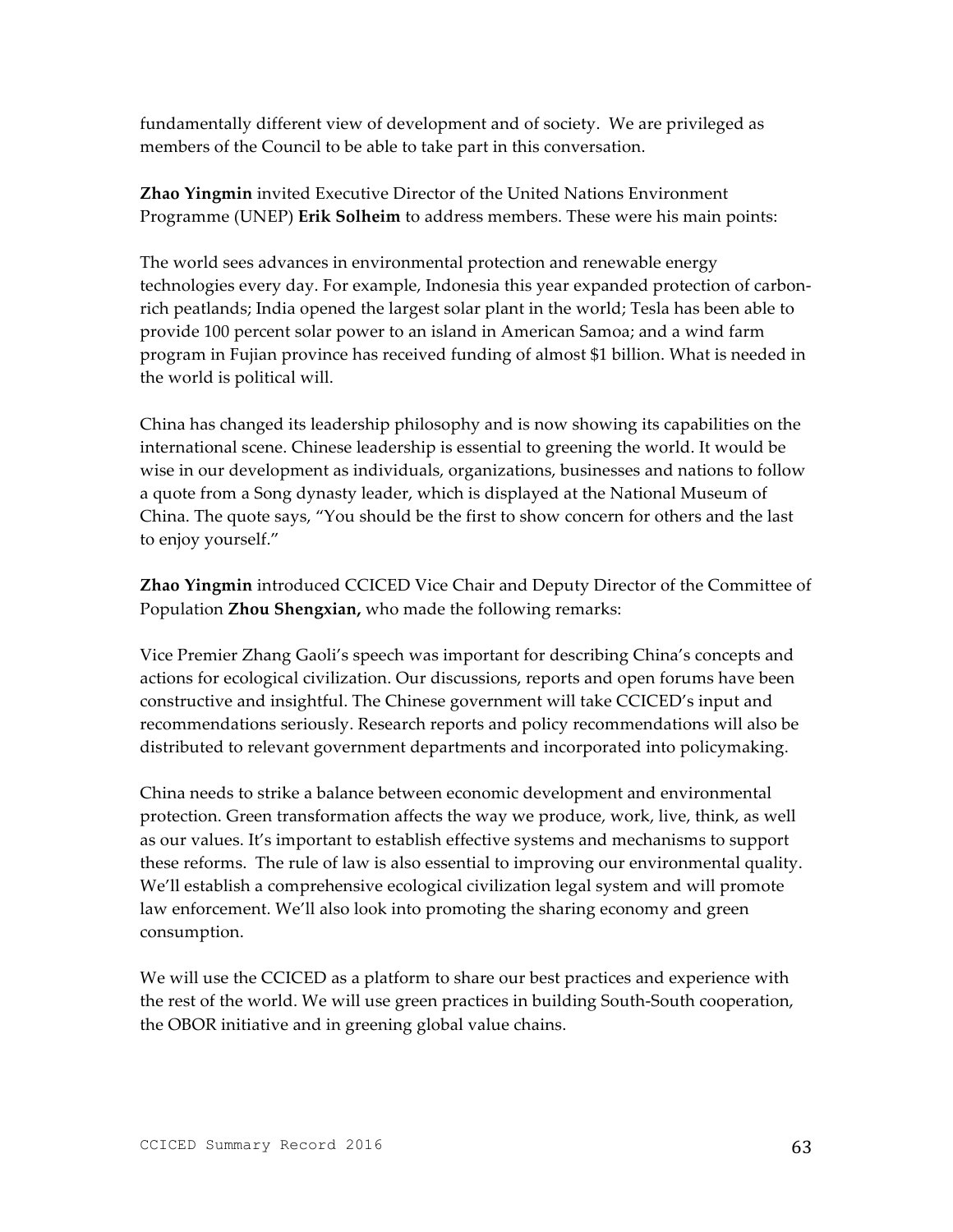CCICED Phase VI will continue to focus on major issues related to the environment and development, and will put forward recommendations that will help China and improve global environmental governance.

**Zhao Yingmin** thanked all members and experts and closed the CCICED 2016 AGM.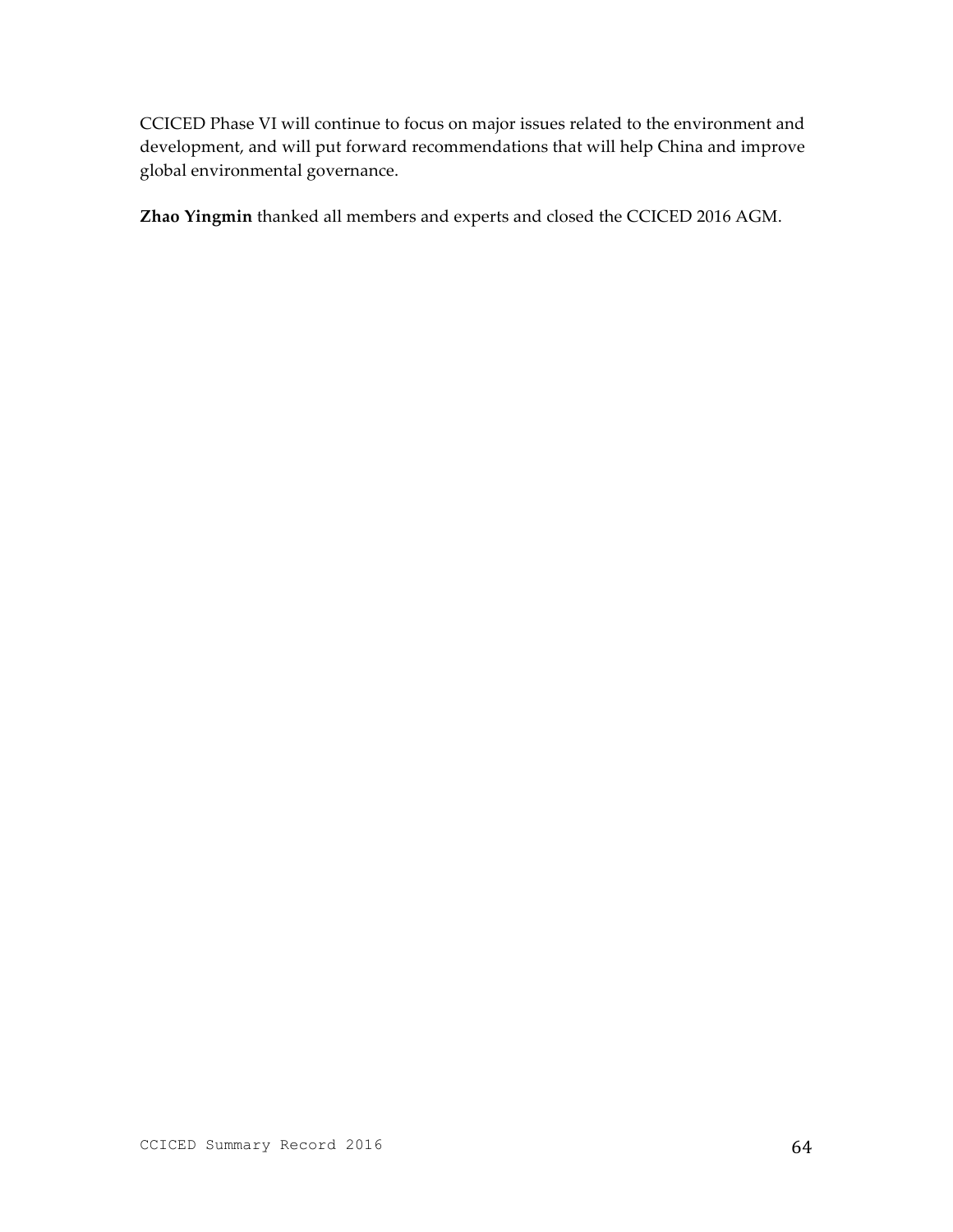#### III. **Recommendations of the CCICED to the Government of China**

CCICED has submitted its recommendations on environment and development to the State Council of China each year over the past two and a half decades. For recent years, there have been very significant changes in the range and complexity of topics discussed, and we continue to see remarkable efforts and achievement on the part of China to address the challenges and opportunities. Through this prolonged time of learning and hard effort, China now has established a productive strategy and top-level design for Ecological Civilization construction and green development.

Yet China still faces monumental challenges—serious environment and ecological issues and urgency of Ecological Civilization institutional reform, and from threats now inadequately addressed at the global level, including environmental protection, climate change, biodiversity decline, and sustainable use of the oceans. We believe these issues and threats currently constrain the full achievement of *Xiaokang* objectives, and may hold back economic and social progress in the decade ahead. Addressing these concerns requires further institutional and legal reform, technological and management innovation far beyond what has so far been accomplished. People's full participation is needed, especially in development decisions and for new patterns of sustainable consumption to emerge. Fortunately China also has advantages gained through its existing efforts.

CCICED believes that China is well positioned to become a global green leader in future efforts: (1) by example through its own present and future improvements; (2) by its role in expanded international cooperation and governance; and (3) by expanded support to other developing nations. These three leadership roles are the focus of CCICED's 2016 Recommendations to the State Council.

This year's policy recommendations focus on the theme of *Ecological Civilization: China and the World.* We have come to a general conclusion and propose three major actions. Regarding the general conclusion: First, if it is to achieve the environmental elements for a moderately well off society by 2020, China requires a stronger effort domestically to promote the Ecological Civilization construction, and achieve overall environmental quality improvement. Second, the coming several years are the time to demonstrate just how much can be achieved by accelerating the pace of China's efforts to address international goals particularly for the Paris Agreement on Climate Change and the Chinese Implementation Plan for the UN 2030 Sustainable Development Goals (SDG2030). Third, the great potential value to green sustainable development of China's already announced international development initiatives. These initiatives include the *Belt and Road Initiative* (BRI), AIIB and the New Development Bank (NDB), and South-South Cooperation funds, plus China's enhanced ODA and FDI.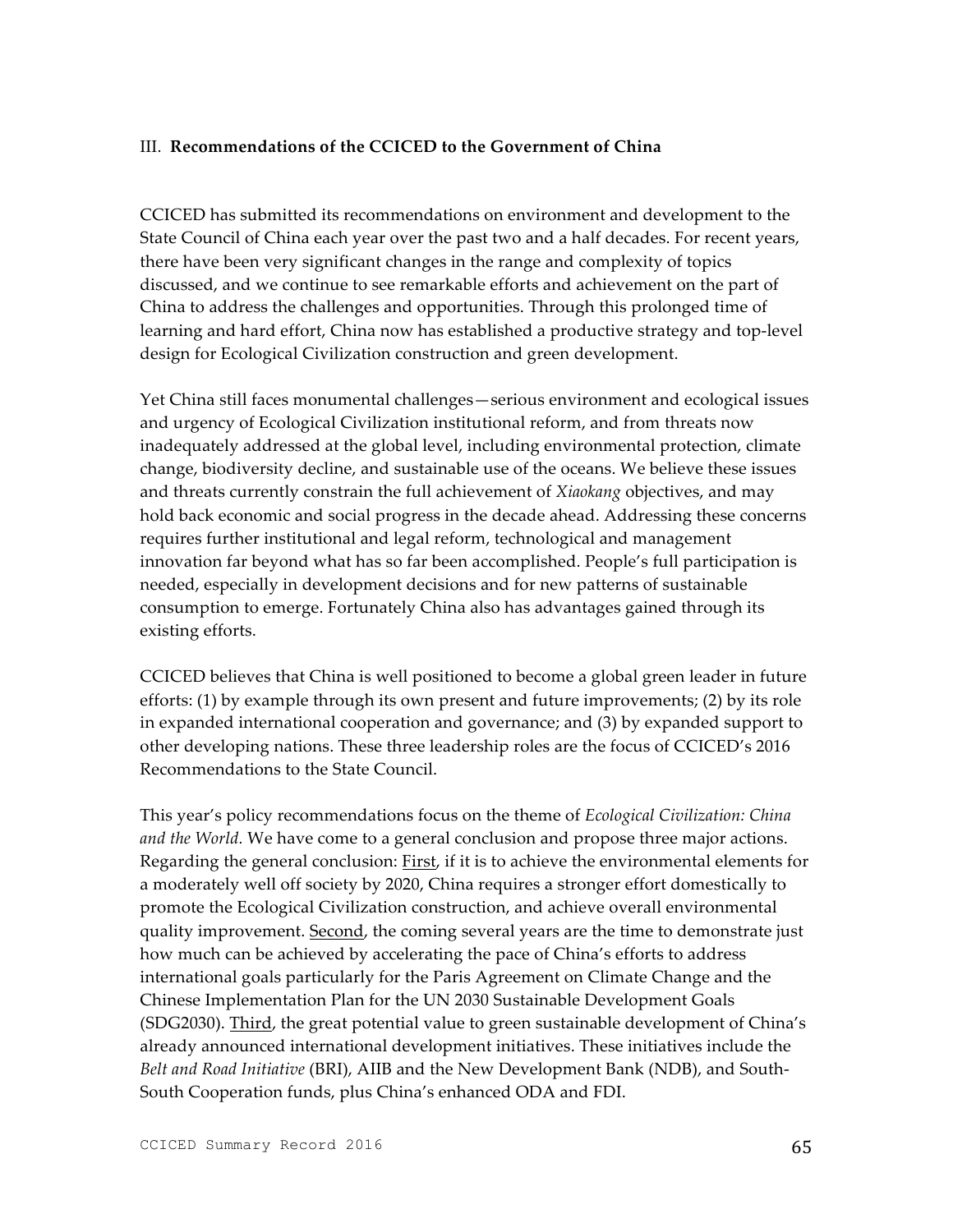The three major actions that we believe should advance strategy of Ecological Civilization construction, and therefore green transitions, are the following. First, it is timely to introduce Ecological Civilization as a mainstay of Chinese policy not only for domestic innovation and transformative change, but also in Chinese international relations. Second, China should use the SDG2030 opportunity to advance global sustainable development via South-South Cooperation; promote substantive progress in addressing climate change at the global and regional levels; enhance environmental safeguards in bilateral and multilateral agreements; and foster green action by businesses both domestically and internationally. Third, continue to promote green innovation within strategic international platforms such as the G20, following the successful example of the green financing initiative in this year's G20 Hangzhou meeting. These three actions will work to China's economic, social, and political advantages.

Our major recommendations are based on the findings and recommendations of 2016 task forces and special policy studies<sup>1</sup>.

# **Policy Recommendation 1: Accelerate the progress of Ecological Civilization and Green Transformation**

The guidance of the 5-in-1 principles of "Innovation, Coordination, Green, Opening and Sharing" is comprehensive. However, China's development is at a critical turning point, and must foster a more rapid green transformation of the economy towards an Ecological Civilization. Needed are several green transitions that can be undertaken during the 13<sup>th</sup> FYP. It is recommended that the future five year plans be titled as the "National Economic, Social and Environmental Development Plan".

## **1.1. Accelerate institutional reform on Ecological Civilization.**

**(1)** *Establish a national green development governance system***.** Incorporate the concept, principles and norms of Ecological Civilization into the Constitution during the 13th FYP, and ensure the establishment of a legal system and administrative system under the umbrella of Ecological Civilization. It is necessary to further strengthen the performance evaluation systems for government officials at both the local and national level. Greater use of green competition mechanisms is needed among the provinces and cities. Conflicts of overlapping administrative systems for resource and environmental management should be rationalized, and the Ecological Civilization concept should be embedded in urbanization, rural land management and water resource utilization. The recently announced green financial system guidelines need to be followed up with

<sup>&</sup>lt;sup>1</sup> Task Forces: *China Green Transition Outlook 2020-2050 (interim Report); Rule of Law and Ecological Civilization; Ecological Civilization and South-South Cooperation.* Special Policy Study: *China's Role in Global Green Value Chains.*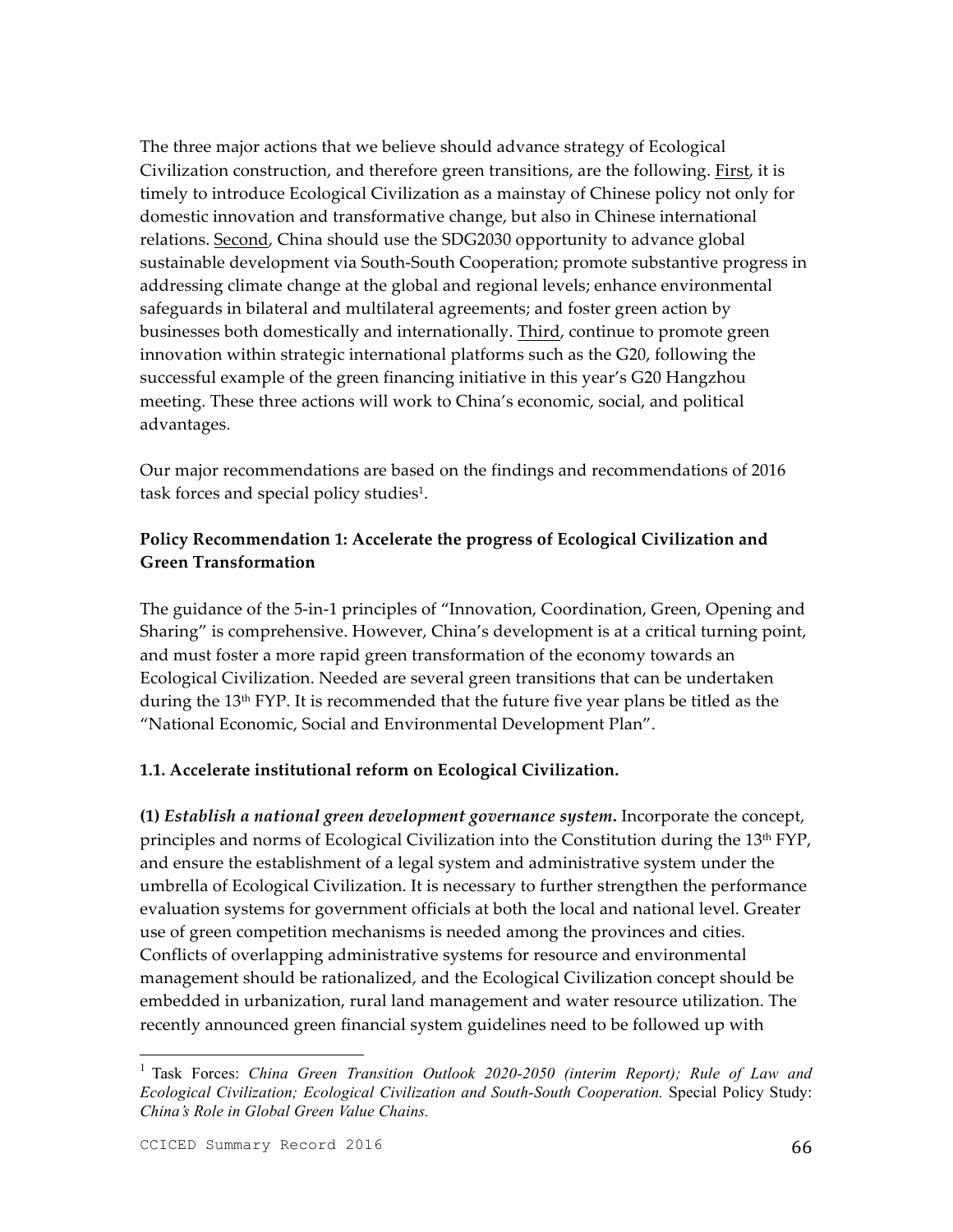various mechanisms to restrict financing channels for high-pollution and high-energy consumption enterprises, and to assure strict compliance to green standards.

**(2)** *Encourage green economy growth by leveling the playing field for clean technology and other green innovations***.** The slow pace of green taxation reform should be addressed along with subsidy reform that is consistent with needs for green development. Remove inappropriate subsidies for fossil energy sources. Use measures such as green credit, differentiated water/electricity prices, mandatory environmental liability insurance and special award funds to support enterprises with sound environmental performance. Consider how enterprises can play a greater role in China's Implementation Plan for SDG2030.

**(3)** *Establish green economy accounting system.* Reform current national economy accounting system by introducing ecological environment valuation and environmental cost accounting that embraces the "green is gold" approach; and completely change the situation of excessive pursuit of GDP growth. Green accounting is needed for ecocompensation arrangements, assessment of government officials, and various other tasks covered in the 13th FYP.

### **1.2. Continue to accelerate green transformation in major social and economic sectors such as agriculture, industry and service sectors.**

(**1)** *Foster green transformation of agriculture***.** Modern agriculture is characterized by large-scale monoculture and high input farming, with reliance on high water use, and very high use of chemicals such as fertilizers and pesticides. Ecological agriculture should be vigorously developed through integrated crop production and livestock breeding for improved product quality and environment outcomes. Innovations for green aquaculture and mariculture are essential for sustainable development in these sectors. Green agricultural processing approaches should be adopted for agriculture and livestock products to reduce impacts on climate change. Promote innovative development of agriculture and agroforestry in the context of the SDG2030.

**(2)** *Promote green transformation within key industrial sectors***.** It is necessary to use innovative technology and management measures to improve the efficiency of traditional industrial sectors; and to improve the efficiency of current industries in China and the efficiency of resource allocation among the whole society through policies of regulation, taxation, tariff and export restrictions. It is necessary to promote '*greenization'*  of traditional manufacturing sectors, and to cultivate corporate social responsibility practices, with emphasis on monitoring and transparent information disclosure. Integrated planning will also be a means for synergic control of climate change and air pollution. Examples include measures for SLCP (Short Lived Climate Pollutant) control, and environmental health initiatives such as those to control indoor air pollution.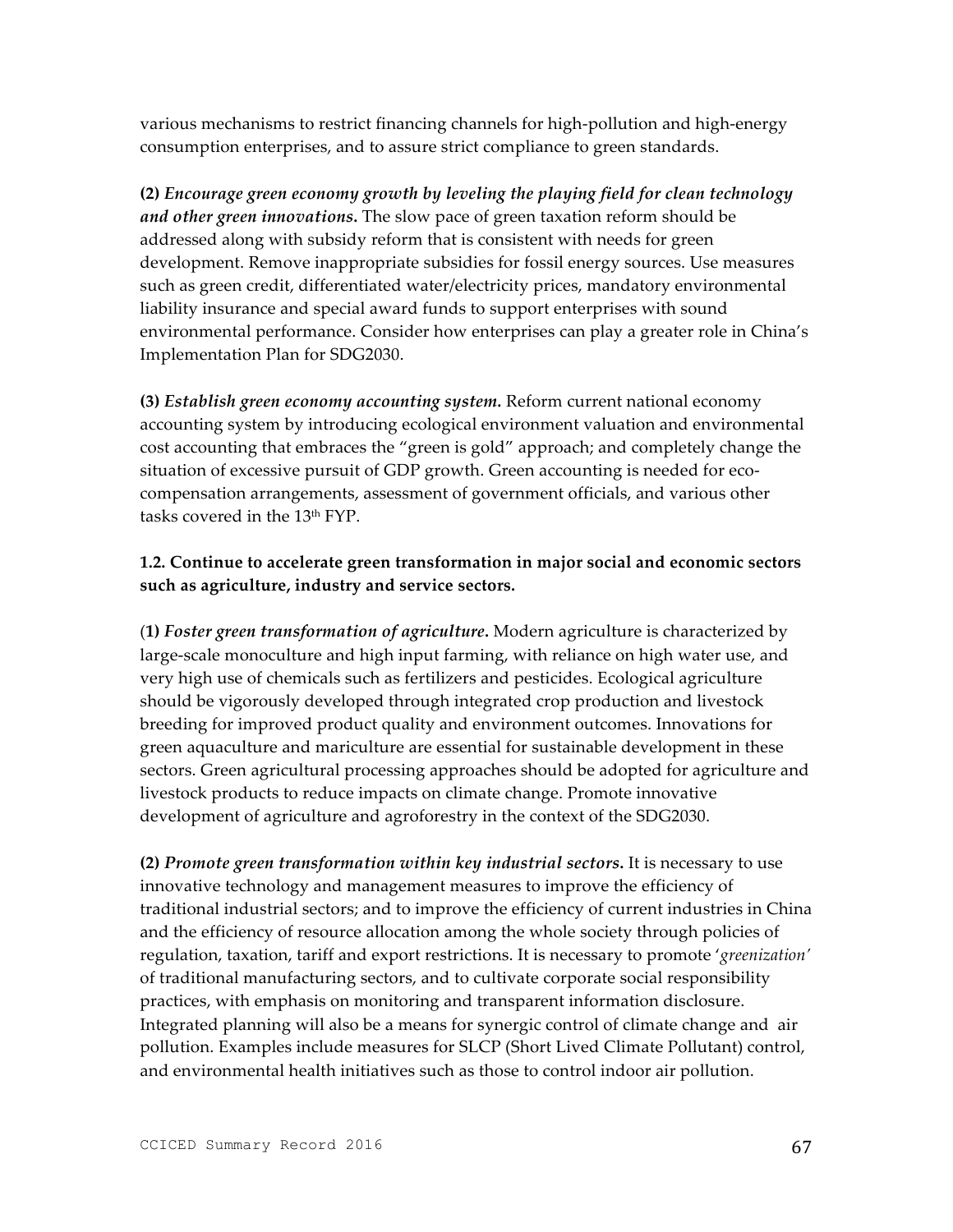**(3)** *Support green development in service industries*. Newly emerging service industries and new business models such as sharing economy need to be addressed in the context of their contribution to sustainable development and green transitions, and policy support is needed. Tourism deserves much greater attention to its impacts on the environment, on nature reserves and the national park system, and on socio-economy so this sector should be considered as a key area of Ecological Civilization in China.

**(4)** *Broaden efforts for cross-jurisdiction integrated planning and management and for regional green development.* Recent initiatives such as Jing-Jin-Ji coordinated development and the Yangtze Economic Belt development plans provide considerable attention to pollution control and other environmental matters. These integrated development approaches reflect the future of green urbanization and coordinated regional planning and management in China, and more such initiatives should be established. The initiatives should take into account siting of rural and suburban low carbon and green industries, green development cities, and other activities supportive of quality of life and environmental improvements.

### **Policy Recommendation 2: Strengthen Rule of Law for Ecological Civilization**

In recent years, China has achieved significant progress in applying Rule of Law for environment and development. However, there are still needs to intensify efforts in legislation, justice, law compliance, plus enabling mechanisms that can support sustainable development, Ecological Civilization and implementation of China's SDG2030 Implementation Plan.

## **2.1. Speed up the introduction of relevant environmental laws and regulations to produce a full Environmental Code for China.**

**(1)** *Develop a national Environmental Code and promote greening of the total law system.* It is recommended that development of the Environmental Code should be initiated by focusing on ecological environmental protection, with feasibility study by phases to be carried out, and the formulation of an *Environmental Code* included as part of legislation planning. Clearly define in the Constitution and relevant laws the legal connotation and denotation of "environment", and list environmental rights as an important element of the right of citizenship.

(**2)** *Fill important legal gaps in environmental law.* In order to give full play to the role of Rule of Law in advancing sustainable development, it is recommended that a *Legal Guarantee Plan for China's Sustainable Development* be developed. Regularly review legal needs for effective implementation of the Paris Climate Change Agreement and other laws. Initiate the development of a *Special Law on Atmospheric Environmental Protection in the Beijing-Tianjin-Hebei Region (Jing-Jin-Ji)*, *Hazardous Chemicals Safety and Environmental Management Law*, and revise the existing *Environmental Impact Assessment Law* to further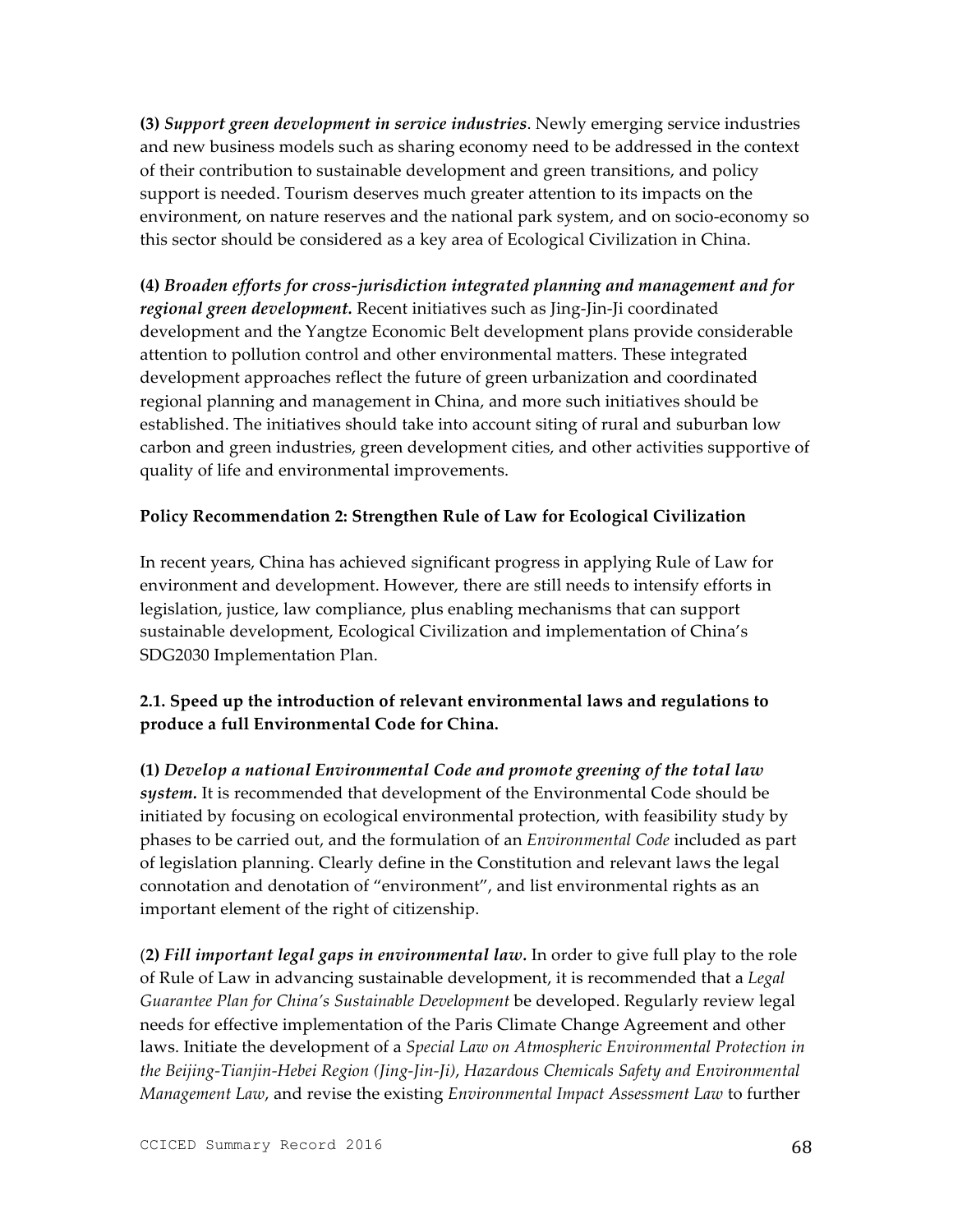clarify the binding authority of EIA on government policies and plans. Strengthen the pollution permit system, enforce the implementation of more strict mandatory emission standards, and promote technical innovation.

**(3)** *Include the concept, principle and norm of Ecological Civilization within specific elements for the Rule of Law.* These elements include the Constitution, civil and commercial laws, administrative laws, economic laws, social laws, criminal laws, litigation and non-litigation procedural laws.

## **2.2. Strengthen judicial safeguards system.**

**(1)** *Guarantee the access to justice in environmental matters for citizens, enterprises, communities and social organizations.* Support citizens, enterprises, communities and social organizations to participate in environmental legal matters including prevention of environmental harm cases, as well as ensuring their legal rights and justice on environmental damage. Ensure public confidence that judge's decisions will be made on the legal and factual merits of the case.

**(2)** *Reform cross-jurisdiction environmental judicial system.* Due to the mobility of environmental elements, environmental cases often occur across jurisdictions. Current jurisdictional authority based on administrative regions is not conducive to case investigation, trial and dispute resolution. It is suggested that circuit courts be established on a watershed basis to handle important cross-administrative region environmental cases. Also, encourage the relevant courts to draw upon environmental expertise to handle specialized needs of ecological environmental damage cases.

**(3)** *Promote public interest litigation for environmental damage*. While the capacity for citizen and social groups to access the courts on environmental matters has improved in recent years, there are still needs for improvement on information access, intervenor status and funding, and on the ability to initiate cases. It is recommended to improve the public interest litigation system for environmental matters and to reduce the restrictions on plaintiffs. Encourage NGOs to actively engage in environmental public interest litigation, and strengthen the public participation and transparency of environmental and resource trials. Promote the establishment of funding system for environmental public interest litigations. Facilitate the connection of environmental litigation and nonlitigation procedures, and support the People's Procuratorate to file environmental public interest litigations.

**(4)** *Improve environmental crime provisions in criminal laws.* It is recommended to add new crimes of water environment pollution and ocean pollution, and add provisions for potential damage offenses to give full play to the deterring role of the criminal law.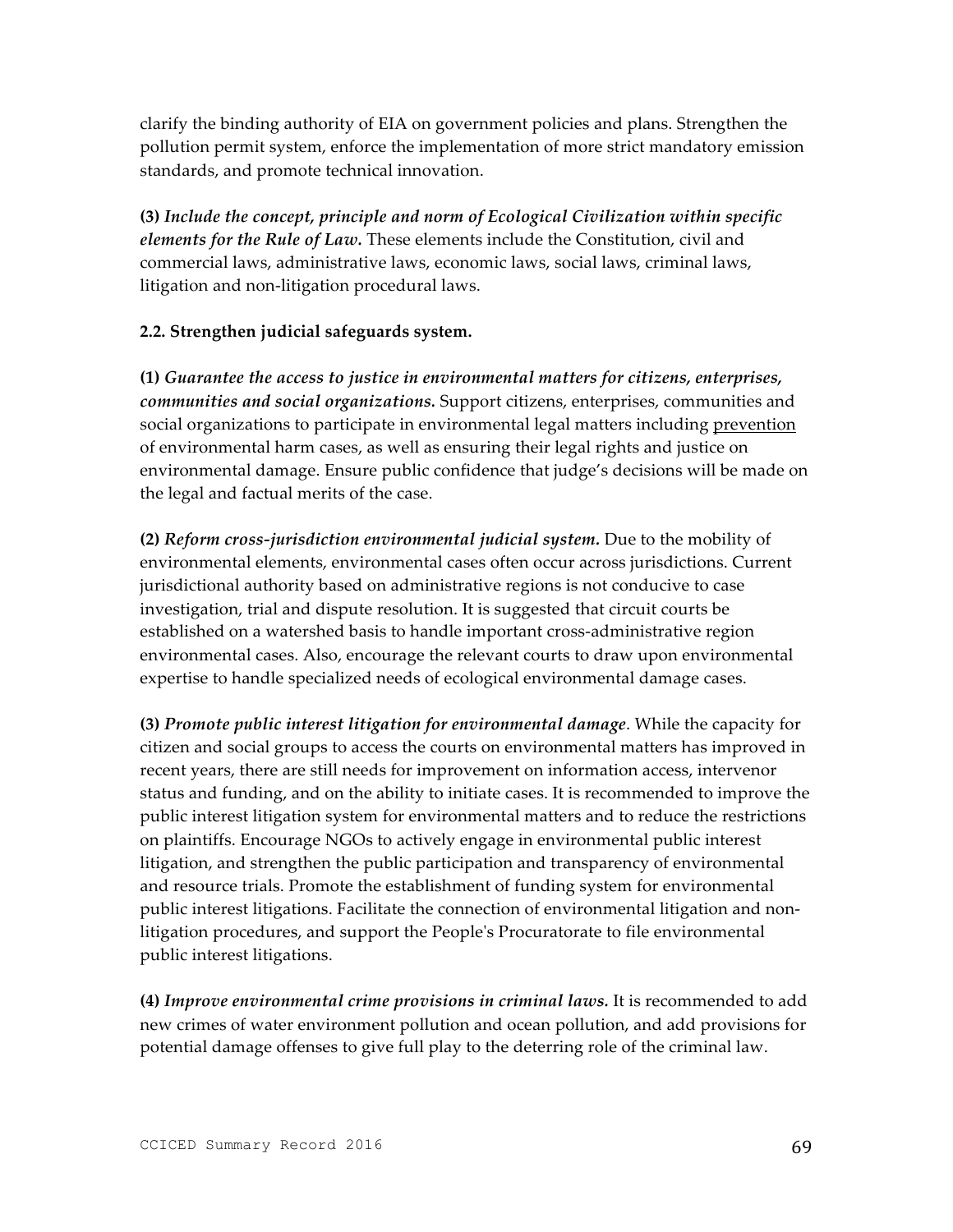## **2.3. Strengthen compliance and law enforcement.**

(**1)** *Broaden environmental information access channels.* Establish inventories of corporate environmental information disclosure. Improve penalty and incentive mechanisms for parties involved in the disclosure of corporate environmental information, and promote self-compliance on the part of enterprises.

**(2)** *Enhance law enforcement***.** Educate, guide and support enterprises on law obedience, supported by monitoring systems to timely detect violation activities. Improve law enforcement capacity. Strengthen monitoring equipment standardization and the use of technologies such as automated monitoring, satellite remote sensing, and drones for monitoring of violations. Improve funding mechanisms for environmental supervision and law enforcement by fully integrating funds within the various line items of budgets, all at the same level of government.

# **Policy Recommendation 3: Proactively promote South-South Cooperation for Ecological Civilization**

Achieving global sustainable development goals requires both developed and developing countries to make joint efforts with due considerations of common but differentiated responsibilities, and actively promote South-South cooperation while continuing South-North cooperation. China should continue to adhere to the principles of "Balance, Equality, Protection, Inclusiveness, Transparency, and Compliance", implement major initiatives in the context of green development such as "The Belt and Road" initiative, proactively promote South-South Cooperation for Ecological Civilization with Asia, Africa and small island countries, respond to green developing demand from other developing countries, jointly promote and assist the implementation of the SDG2030, and enhance China's contribution to global environmental governance.

# **3.1 Establish criteria to guide China's selection of priorities in South-South Cooperation for Ecological Civilization**.

The following five criteria are proposed: (1) be consistent with the 2030 Sustainable Development Goals; (2) be adaptable to countries at different stages of development and with varying needs; (3) provide systematic solutions that balance livelihood and ecology; (4) operate with innovative technology and development models; and (5) promote environmentally friendly and low-carbon infrastructure. Use of these criteria consistently will send strong signals to partner countries about Ecological Civilization.

# **3.2. Establish a coordination mechanism for South-South Cooperation for Ecological Civilization.**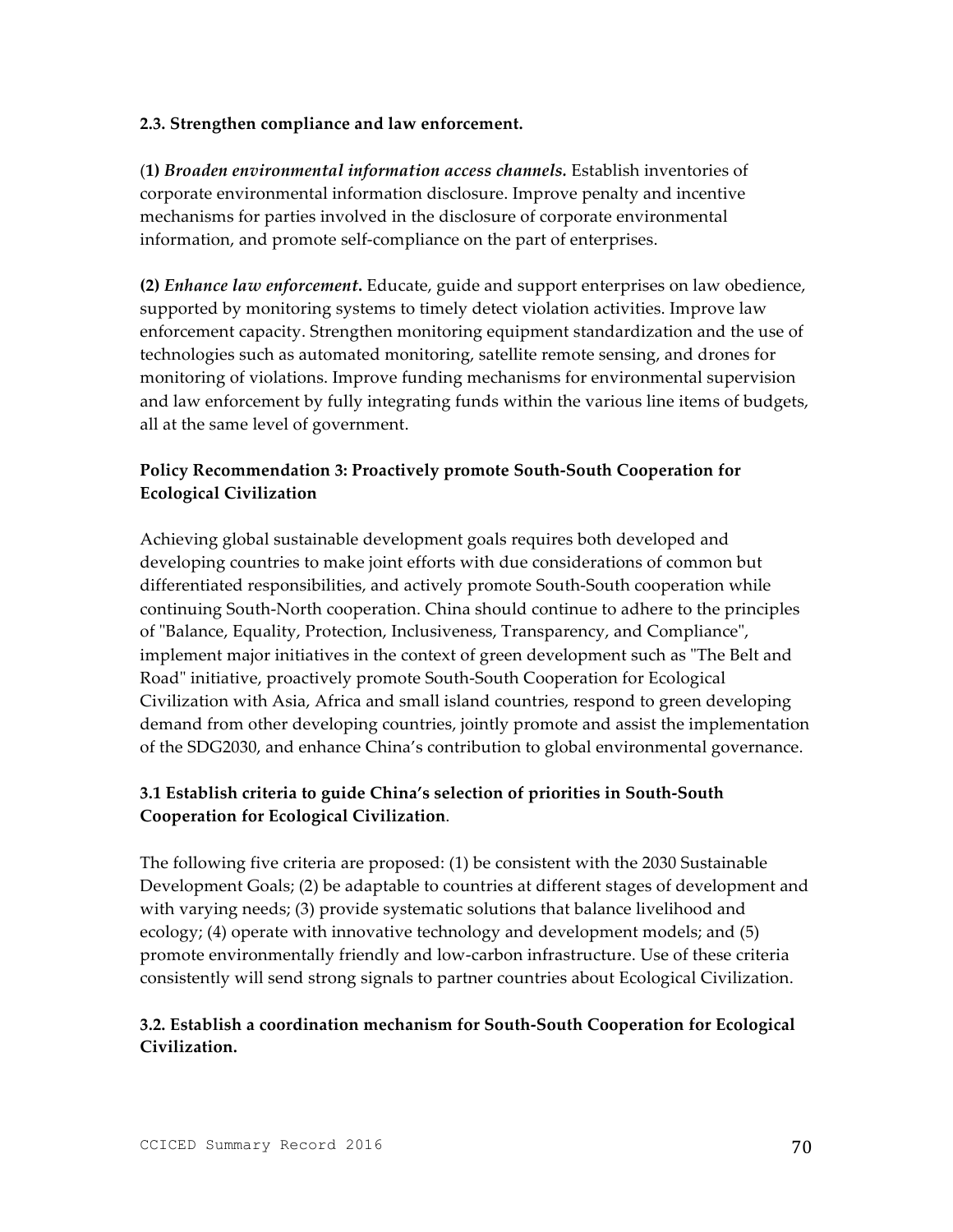**(1)** *Establish a ministerial level China International Development Cooperation Agency to integrate international development aid and South-South Cooperation*. This agency would be responsible for mainstreaming the Ecological Civilization concept into all decisions and plans, including objective identification and policy making at the macrolevel and institutional arrangements, process management, monitoring and evaluation at the micro-level.

**(2)** *Develop a comprehensive "Green Action Guide for China's Foreign Aid"***.** This Guide should provide information on types of projects that are particularly supportive of green development, assess the potential environmental impacts of China's foreign aid projects and provide support and guidance to mitigate environmental impacts. In addition, the Guide should recognize the positive effects of foreign aid on meeting SDG2030 goals and addressing climate change.

## **3.3. Create the enabling conditions for South-South Cooperation for Ecological Civilization.**

**(1)** *Develop medium-term and longer-term strategies for Ecological Civilization components of South-South Cooperation.* These strategies should give due consideration of demands of global environment and development, as well as demands from developing countries, including priority fields and programs that can take full advantage of Chinese technical, scientific and managerial expertise. Attention should be given to climate change, biodiversity, desertification, landscape restoration and afforestation and various ocean fields, and especially to topics of interest to developing countries adjacent to China.

**(2)** *Develop a broad multi-stakeholder participation system for South-South Cooperation.* Motivate local governments, NGOs and enterprises, and explore multilateral cooperation with other donor countries, development banks, international NGOs, and multinational companies.

**(3)** *Strengthen institutional and human capacity building***.** Improve environmental awareness of people working for South-South Cooperation. Enhance fundamental research efforts to provide a better theoretical and data basis for policy development and decision making. Select and train personnel in international perspectives, environmental awareness, and the expertise to take on South-South cooperation work.

**(4)** *Enhance outreach*. Systematically elaborate the relationship between Ecological Civilization and sustainable development goals to promote internationalization of the Ecological Civilization concept. Strengthen information and data collection, pre- and post-project analysis and disclosure for South-South Cooperation, and establish an official information release system and a "Government – Civil Society" dialogue platform.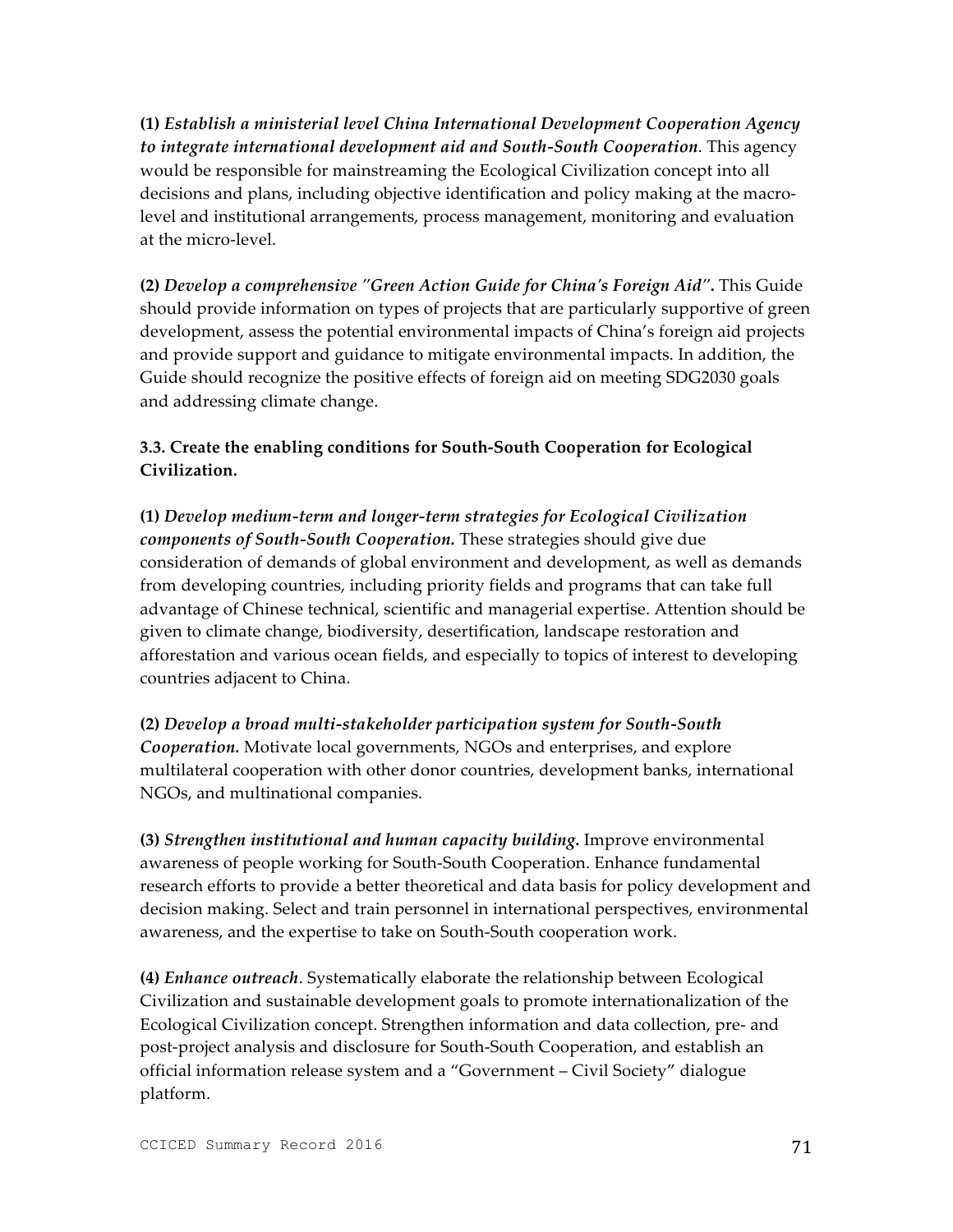## **3.4 Increase Financial Support.**

*Combine various financial sources to achieve an integrated funding efforts, including government aid, development agencies, commercial banks and private sector.* Fully use the leverage of government funds to encourage more input from commercial banks. Fully utilize the financing capacity of multilateral financial platforms such as AIIB, NDB, GEF and the Green Climate Fund.

#### **3.5 Improve Process Management**

**(1)** *Understand demands of partner countries and stakeholders to improve project implementation in South-South Cooperation***.** Proactively understand needs and demands of partner countries, and expand project partner relationships to include more environmental protection projects in the project pool of South-South Cooperation.

**(2)** *Consolidate existing foreign aid approaches and further strengthen technical assistance and knowledge sharing*. Broadly extend China's successful experience in green agriculture, industry and other sectors, and promote application of new technologies in South-South Cooperation for Ecological Civilization.

**(3)** *Pay close attention to the whole process assessment for large projects in infrastructure, energy, mining and agricultural sectors.* In assessments, consider ecological environment to be of the same level of importance as economic and social impacts, and establish an interactive mechanism for projects at all stages: proposal, assessments and monitoring, and evaluation.

# **Policy Recommendation 4: Proactively Lead and Integrate China into Global Green Value Chains**

Global value chains add value to raw material, commodities and services by linking production, logistics, consumption and circular economy processes through international trade cooperation. Global green value chains means mainstreaming sustainable development concepts into the rules and practices of global value chains. China should strengthen its role in greening global value chains—with green BRI and Ecological Civilization South-South Cooperation serving as major agents of change. This is crucial to safeguard China's economic security, enhance international production capacity cooperation and strengthen international competitiveness, and promote global sustainable development.

## **4.1. Seek policy synergies and actively participate in global green value chains.**

China should promote an integrated policy package that addresses investment, trade, standards, certification, and capacity building. Consider creating "ECO-20" in